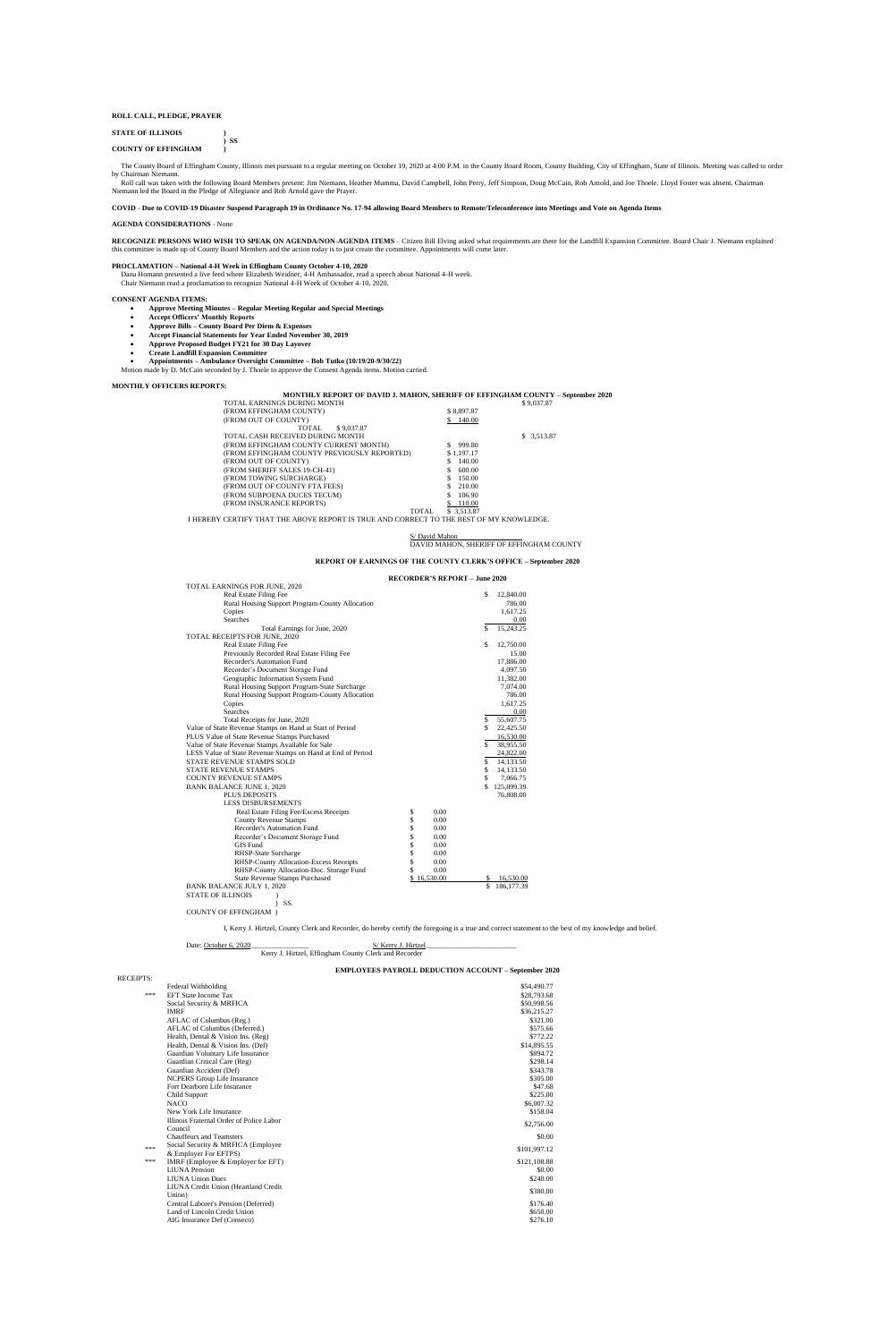|                | United Way<br>Effingham Highway Credit Union<br><b>TOTAL</b>                                                                                                   | \$24.00<br>\$450.00<br>\$423,400.89                                 |
|----------------|----------------------------------------------------------------------------------------------------------------------------------------------------------------|---------------------------------------------------------------------|
| DISBURSEMENTS: |                                                                                                                                                                |                                                                     |
|                | Federal Withholding (included in<br>EFTPS)                                                                                                                     | \$0.00                                                              |
| ***            | <b>EFT State Income Tax</b><br>Social Security, MRFICA & IMRF<br>AFLAC of Columbus (Reg. & Deferred)                                                           | \$28,793.68<br>\$87,213.83<br>\$896.66                              |
|                | Health, Dental & Vision Ins. (Def. and<br>$Reg.$ )                                                                                                             | \$17,204.41                                                         |
|                | Guardian Critical Care & Accident<br><b>NCPERS Group Life Insurance</b>                                                                                        | \$0.00<br>\$305.00                                                  |
|                | Fort Dearborn Life Insurance (National<br>Guardian Life)                                                                                                       | \$47.68                                                             |
|                | Child Support (Circuit Clerk)<br>Child Support (State Disbursement Unit)<br>NACO (Nationwide)<br>New York Life Insurance                                       | \$0.00<br>\$225.00<br>\$6,007.32<br>\$158.04                        |
|                | Illinois Fraternal Order of Police Labor                                                                                                                       | \$2,756.00                                                          |
|                | Council<br><b>Chauffeurs and Teamsters</b><br><b>LIUNA</b> Pension<br><b>LIUNA Union Dues</b><br>LIUNA Credit Union (Heartland Credit                          | \$0.00<br>\$0.00<br>\$240.00                                        |
|                | Union)                                                                                                                                                         | \$380.00                                                            |
|                | Central Laborer's Pension (Deferred)<br>Land of Lincoln Credit Union<br>AIG Insurance (Washington National)                                                    | \$176.40<br>\$650.00<br>\$276.10                                    |
| ***<br>***     | EFTPS (Fed. W/H, Social Sec. & MRFICA: Employee & Employer)<br>EFT (IMRF: Employee & Employer)<br>United Way<br>Effingham Highway Credit Union<br><b>TOTAL</b> | \$156,487.89<br>\$121,108.88<br>\$24.00<br>\$450.00<br>\$423,400.89 |
| ***            | EFTPS: " Electronic Federal Tax Payment System"<br><b>STATE OF ILLINOIS</b><br><b>COUNTY OF EFFINGHAM</b>                                                      |                                                                     |

#### Monthly Report September 2020 MITIGATION:

- 
- 1) Continued Photo ID program<br>2) Continued updating Resource
- 2) Continued updating Resource Manual<br>3) Dissemination of severe weather inform
- 3) Dissemination of severe weather information 4) Emergency Operations Plan review and updat
- 4) Emergency Operations Plan review and update<br>5) Continued Continuity of Government Plan docu
- 5) Continued Continuity of Government Plan documentation
- 6) Recovery planning
- 7) Continuity of Operations plan review and update

I, Kerry J. Hirtzel, County Clerk do hereby certify that the foregoing is a true and correct statement of the Effingham County Payroll Deduction for the month of September 2020 Dated this 14th day October of 2020.

S/ Kerry J. Hirtzel Kerry J. Hirtzel, Effingham County Clerk & Recorder

**MONTHLY REPORT OF TREASURER'S ACCOUNTS – September 2020 – See November Meeting Minutes**

## **EFFINGHAM COUNTY CIRCUIT CLERK – No Report Submitted**

- PREPAREDNESS:<br>1) The Emergency Operations Center classroom was used during the month of September for receiving and distribution of personal protective equipment (PPE) for 1<sup>st</sup> responders, food pantries, school districts, hospital, and County Departments, and towns throughout county.
	- 2) Coordinated delivery and pick up of PPE.<br>3) Participated in monthly Star Com radio dr<br>4) Completed and submitted COVID After A
	- 3) Participated in monthly Star Com radio drill.
	- 4) Completed and submitted COVID After Action Report for Accreditation Exercise requirement.
	-
	- 5) Began process of updating winter shelter operations with designated shelter locations to include COVID safety. 6) Hosted and facilitated weekly EOC briefing conference calls for partial Incident Command personnel with partnership of Effingham County Health Department.
	- 7) Completed and submitted early National Incident Management System compliance documentation.
	- 8) Attended conference calls with local medical and long-term care facilities.<br>9) Attended weekly IEMA conference calls.
	-
	- 9) Attended weekly IEMA conference calls.<br>10) Attended conference calls with school dist Attended conference calls with school districts.
	- 11) Performed various maintenance/janitorial work on EMA building.<br>12) Preformed various administrative duties for the LEPC.
	- Preformed various administrative duties for the LEPC.
	- 13) Performed various administrative duties for the EMA.

## **EFFINGHAM COUNTY PROBATION OFFICE – No Report Submitted**

## **VETERAN'S ASSISTANCE COMMISSION WORK REPORT – No Report Submitted**

**EMERGENCY MANAGEMENT AGENCY – September 2020**

RESPONSE:

1) COVID-19 – Ordering, tracking, and distribution of PPE, advance planning re: alternate housing, dissemination of safety information and COVID guidance documentation. Collecting and compiling contact information for broader dissemination of COVID information.

RECOVERY: Continued distribution of FEMA Public Assistance information and funding opportunities.

Respectfully Submitted,

Pamela Jacobs, Emergency Manager, Effingham County EMA

# **COUNTY BOARD PER DIEM & EXPENSES:**

## **ADVANCED I BILLS – Paid September 15, 2020**

|                | Committee: 02 - Public Buildings & Grounds  |                 |                 |                                              |                    |
|----------------|---------------------------------------------|-----------------|-----------------|----------------------------------------------|--------------------|
|                | GL Account: 001-005-51130 UTILITIES         |                 |                 |                                              |                    |
| <b>Vendor:</b> | <b>AMEREN ILLINOIS</b><br>85                |                 |                 |                                              |                    |
|                | <b>Invoice</b>                              | <b>Inv</b> Date | <b>Due Date</b> | <b>Description</b>                           | <b>Invoice Amt</b> |
|                | SEPTEMBER2020-                              | 9/14/2020       | 9/15/2020       | EFFINGHAM COUNTY 0013158003 MONTHLY SERVICE  | \$9,629.18         |
|                | SEPTEMBER2020-                              | 9/11/2020       | 9/15/2020       | EFFINGHAM COUNTY 1851103010 MONTHLY SERVICE  | \$65.79            |
|                | SEPTEMBER2020-                              | 9/11/2020       | 9/15/2020       | EFFINGHAM COUNTY 1866069001 MONTHLY SERVICE  | \$746.23           |
|                | SEPTEMBER2020-                              | 9/14/2020       | 9/15/2020       | EFFINGHAM COUNTY 5916002518 MONTHLY SERVICE  | \$3,278.05         |
|                | SEPTEMBER2020-                              | 9/14/2020       | 9/15/2020       | EFFINGHAM COUNTY 9916002916 MONTHLY SERVICE  | \$41.66            |
| Vendor:        | <b>96CITY OF EFFINGHAM WATER DEPARTMENT</b> |                 |                 |                                              |                    |
|                | <b>Invoice</b>                              | <b>Inv</b> Date | <b>Due Date</b> | <b>Description</b>                           | <b>Invoice Amt</b> |
|                | SEPTEMBER2020-                              | 9/14/2020       | 9/15/2020       | EFFINGHAM COUNTY 30101562002 MONTHLY SERVICE | \$56.16            |
|                | SEPTEMBER2020-                              | 9/14/2020       | 9/15/2020       | EFFINGHAM COUNTY 30200310301 MONTHLY SERVICE | \$1,004.79         |
|                | SEPTEMBER2020-                              | 9/14/2020       | 9/15/2020       | EFFINGHAM COUNTY 30200360202 MONTHLY SERVICE | \$1,808.71         |

| Vendor:                                              | <b>15176ILLINOIS FIBER CONNECT</b>                                  |                 |                 |                                              |                    |
|------------------------------------------------------|---------------------------------------------------------------------|-----------------|-----------------|----------------------------------------------|--------------------|
|                                                      | <b>Invoice</b>                                                      | <b>Inv</b> Date | <b>Due Date</b> | <b>Description</b>                           | <b>Invoice Amt</b> |
|                                                      | SEPTEMBER2020-1106060 9/14/2020                                     |                 | 9/15/2020       | EFFINGHAM COUNTY 1106060 MONTHLY SERVICE     | \$147.55           |
| Subtotal for GL Account: 001-005-51130 : \$16,778.12 |                                                                     |                 |                 |                                              |                    |
| <b>GL Account: 001-005-51133 TELEPHONE</b>           |                                                                     |                 |                 |                                              |                    |
| Vendor:                                              | 272CONSOLIDATED COMMUNICATIONS                                      |                 |                 |                                              |                    |
|                                                      | <b>Invoice</b>                                                      | <b>Inv</b> Date | <b>Due Date</b> | <b>Description</b>                           | <b>Invoice Amt</b> |
|                                                      | SEPTEMBER2020-                                                      | 9/14/2020       | 9/15/2020       | EFFINGHAM COUNTY 21734222130 MONTHLY SERVICE | \$529.58           |
| Subtotal for GL Account: 001-005-51133 : \$529.58    |                                                                     |                 |                 |                                              |                    |
| GL Account: 001-005-51281 TRASH REMOVAL              |                                                                     |                 |                 |                                              |                    |
| Vendor:                                              | <b>451 SANITATION SERVICE INC</b>                                   |                 |                 |                                              |                    |
|                                                      | <b>Invoice</b>                                                      | <b>Inv</b> Date | <b>Due Date</b> | <b>Description</b>                           | <b>Invoice Amt</b> |
|                                                      | SEPTEMBER2020-496001 9/14/2020                                      |                 | 9/15/2020       | EFFINGHAM COUNTY 496-001 MONTHLY SERVICE     | \$210.00           |
| Subtotal for GL Account: 001-005-51281 : \$210.00    |                                                                     |                 |                 |                                              |                    |
| <b>GL Account: 001-011-51133 TELEPHONE</b>           |                                                                     |                 |                 |                                              |                    |
| Vendor:                                              | 2925 VERIZON WIRELESS                                               |                 |                 |                                              |                    |
|                                                      | <b>Invoice</b>                                                      | <b>Inv</b> Date | <b>Due Date</b> | <b>Description</b>                           | <b>Invoice Amt</b> |
|                                                      | 9861465093                                                          | 9/14/2020       | 9/15/2020       | CORONER 942020634-00001 MONTHLY SERVICE      | \$160.39           |
| Subtotal for GL Account: 001-011-51133 : \$160.39    |                                                                     |                 |                 |                                              |                    |
| GL Account: 001-031-51133 TELEPHONE                  |                                                                     |                 |                 |                                              |                    |
| Vendor:                                              | 272CONSOLIDATED COMMUNICATIONS                                      |                 |                 |                                              |                    |
|                                                      | <b>Invoice</b>                                                      | <b>Inv</b> Date | <b>Due Date</b> | <b>Description</b>                           | <b>Invoice Amt</b> |
|                                                      | SEPTEMBER2020-                                                      | 9/14/2020       | 9/15/2020       | EMA 21754016690 MONTHLY SERVICE              | \$256.43           |
| Vendor:                                              | <b>VERIZON WIRELESS</b><br>2925                                     |                 |                 |                                              |                    |
|                                                      | <b>Invoice</b>                                                      | <b>Inv Date</b> | <b>Due Date</b> | <b>Description</b>                           | <b>Invoice Amt</b> |
|                                                      | 9861399262                                                          | 9/14/2020       | 9/15/2020       | EMA 487143636-00001 MONTHLY SERVICE          | \$120.51           |
| Vendor:                                              | 9839<br><b>DISH NETWORK</b>                                         |                 |                 |                                              |                    |
|                                                      | <b>Invoice</b>                                                      | <b>Inv</b> Date | <b>Due Date</b> | <b>Description</b>                           | <b>Invoice Amt</b> |
|                                                      | SEPTEMBER2020-48476622 9/14/2020                                    |                 | 9/15/2020       | EMA 8255909148476622 MONTHLY SERVICE         | \$53.04            |
| Subtotal for GL Account: 001-031-51133 : \$429.98    |                                                                     |                 |                 |                                              |                    |
| GL Account: 001-033-51130 UTILITIES                  |                                                                     |                 |                 |                                              |                    |
| Vendor:                                              | <b>757NORRIS ELECTRIC COOPERATIVE</b>                               |                 |                 |                                              |                    |
|                                                      | <b>Invoice</b>                                                      | <b>Inv</b> Date | <b>Due Date</b> | <b>Description</b>                           | <b>Invoice Amt</b> |
|                                                      | SEPTEMBER2020-                                                      | 9/14/2020       | 9/15/2020       | DIVE RESCUE 82040175001 MONTHLY SERVICE      | \$80.58            |
| Vendor:                                              | <b>12674LAKE SARA AREA WATER COOPERATIVE</b>                        |                 |                 |                                              |                    |
|                                                      | <b>Invoice</b>                                                      | <b>Inv</b> Date | <b>Due Date</b> | <b>Description</b>                           | <b>Invoice Amt</b> |
|                                                      | SEPTEMBER2020-BRDL8640 9/14/2020                                    |                 | 9/15/2020       | DIVE RESCUE BRD-L8640 MONTHLY SERVICE        | \$21.44            |
| Subtotal for GL Account: 001-033-51130 : \$102.02    |                                                                     |                 |                 |                                              |                    |
|                                                      | Committee: 02 - Public Buildings & Grounds Grand Total: \$18,210.09 |                 |                 |                                              |                    |
| Committee: 04 - Legislative                          |                                                                     |                 |                 |                                              |                    |
|                                                      | <b>GL Account: 001-058-51111 MAINTENANCE OF BUILDINGS</b>           |                 |                 |                                              |                    |
|                                                      |                                                                     |                 |                 |                                              |                    |

**GL Account: 001-058-51111 MAINTENANCE OF BUILDINGS Vendor: 19ARAB TERMITE & PEST CONTROL COMPANY INC**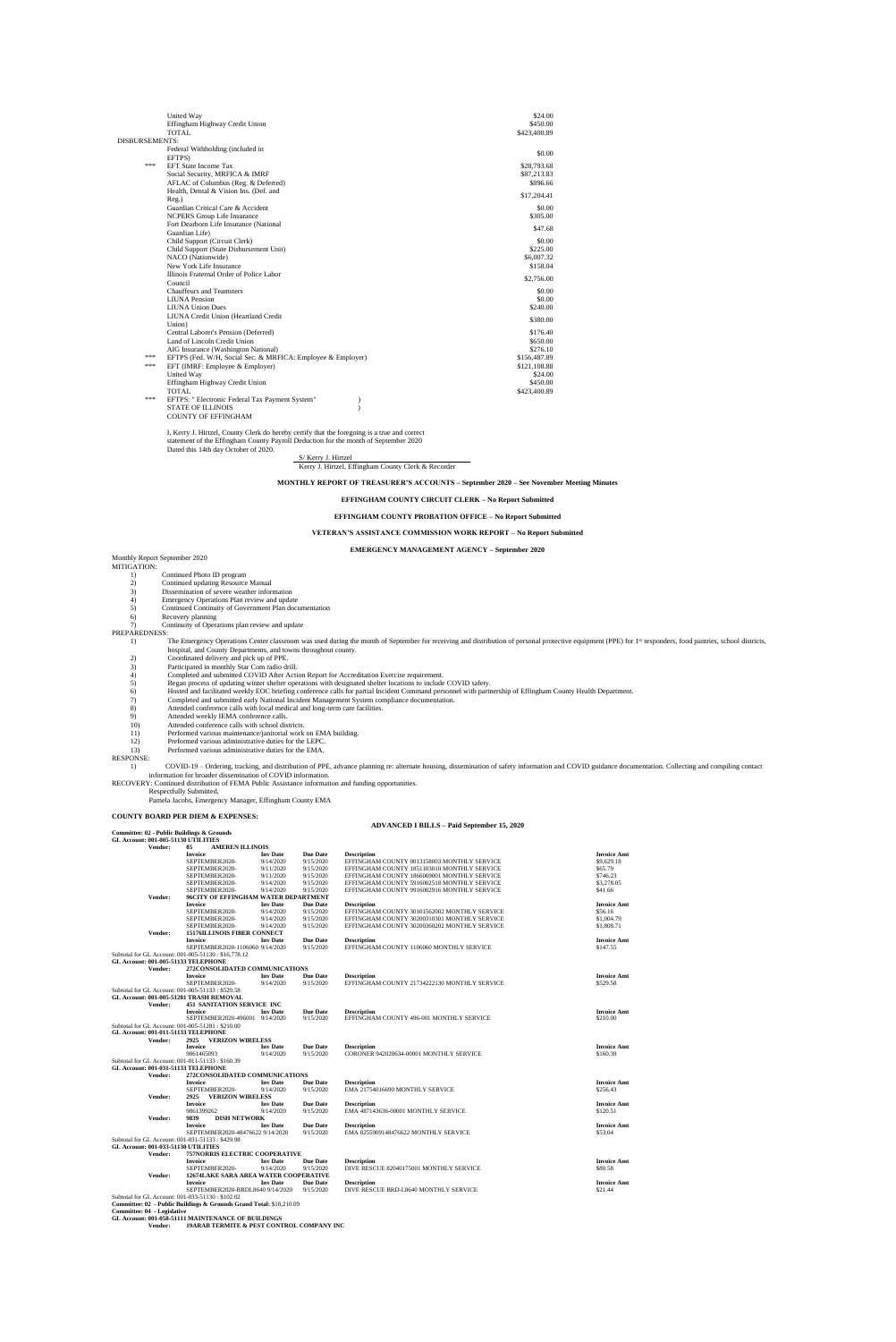|      |                                                                      | Invoice<br>SEPTEMBER2020-AIRPORT 9/14/2020                                                                   |                         | <b>Inv Date</b>              | <b>Due Date</b><br>9/15/2020                                    | <b>Description</b><br>AIRPORT 114425 RENEWAL FEE                                              |          |                             |           |                             | <b>Invoice Amt</b><br>\$55.00                                                                               |
|------|----------------------------------------------------------------------|--------------------------------------------------------------------------------------------------------------|-------------------------|------------------------------|-----------------------------------------------------------------|-----------------------------------------------------------------------------------------------|----------|-----------------------------|-----------|-----------------------------|-------------------------------------------------------------------------------------------------------------|
|      | Vendor:                                                              | 744<br>Invoice<br>82820-1                                                                                    | <b>STEAD ELECTRIC</b>   | <b>Inv Date</b><br>9/14/2020 | <b>Due Date</b><br>9/15/2020                                    | <b>Description</b><br><b>AIRPORT FIXTURES</b>                                                 |          |                             |           |                             | <b>Invoice Amt</b><br>\$759.50                                                                              |
|      | Vendor:                                                              | <b>Invoice</b>                                                                                               |                         | <b>Inv Date</b>              | 1935STEFFEN HEATING AND AIR CONDITIONING INC<br><b>Due Date</b> | <b>Description</b>                                                                            |          |                             |           |                             | <b>Invoice Amt</b>                                                                                          |
|      |                                                                      | 800056                                                                                                       |                         | 9/14/2020                    | 9/15/2020                                                       | <b>AIRPORT REPAIRS</b>                                                                        |          |                             |           |                             | \$305.00                                                                                                    |
|      |                                                                      | Subtotal for GL Account: 001-058-51111 : \$1,119.50<br>GL Account: 001-058-51113 MAINTENANCE OF EQUIPMENT    |                         |                              |                                                                 |                                                                                               |          |                             |           |                             |                                                                                                             |
|      | Vendor:                                                              | 4693<br>Invoice                                                                                              | <b>JERRY TATE</b>       | <b>Inv Date</b>              | <b>Due Date</b>                                                 | <b>Description</b>                                                                            |          |                             |           |                             | <b>Invoice Amt</b>                                                                                          |
|      |                                                                      | 13897                                                                                                        |                         | 9/14/2020                    | 9/15/2020                                                       | AIRPORT DISH NETWORK EQUIPMENT FUEL PARTS                                                     |          |                             |           |                             | \$21.52                                                                                                     |
|      | GL Account: 001-058-51130 UTILITIES                                  | Subtotal for GL Account: 001-058-51113 : \$21.52                                                             |                         |                              |                                                                 |                                                                                               |          |                             |           |                             |                                                                                                             |
|      | Vendor:                                                              | 85<br><b>Invoice</b>                                                                                         | <b>AMEREN ILLINOIS</b>  | <b>Inv Date</b>              | <b>Due Date</b>                                                 | <b>Description</b>                                                                            |          |                             |           |                             | <b>Invoice Amt</b>                                                                                          |
|      |                                                                      | SEPTEMBER2020-                                                                                               |                         | 9/11/2020                    | 9/15/2020                                                       | AIRPORT 2481146032 MONTHLY SERVICE                                                            |          |                             |           |                             | \$63.16                                                                                                     |
|      | Vendor:                                                              | 96CITY OF EFFINGHAM WATER DEPARTMENT<br><b>Invoice</b>                                                       |                         | <b>Inv Date</b>              | <b>Due Date</b>                                                 | <b>Description</b>                                                                            |          |                             |           |                             | <b>Invoice Amt</b>                                                                                          |
|      |                                                                      | SEPTEMBER2020-                                                                                               |                         | 9/14/2020                    | 9/15/2020                                                       | AIRPORT 30101551001 MONTHLY SERVICE                                                           |          |                             |           |                             | \$14.65                                                                                                     |
|      | Vendor:                                                              | SEPTEMBER2020-<br>757NORRIS ELECTRIC COOPERATIVE                                                             |                         | 9/14/2020                    | 9/15/2020                                                       | AIRPORT 30101551101 MONTHLY SERVICE                                                           |          |                             |           |                             | \$39.08                                                                                                     |
|      |                                                                      | <b>Invoice</b><br>SEPTEMBER2020-                                                                             |                         | <b>Inv Date</b><br>9/14/2020 | <b>Due Date</b><br>9/15/2020                                    | <b>Description</b><br>AIRPORT 54101502001 MONTHLY SERVICE                                     |          |                             |           |                             | <b>Invoice Amt</b><br>\$64.79                                                                               |
|      |                                                                      |                                                                                                              |                         |                              |                                                                 |                                                                                               |          |                             |           |                             |                                                                                                             |
|      | Vendor:                                                              | 4693<br><b>Invoice</b>                                                                                       | <b>JERRY TATE</b>       | <b>Inv Date</b>              | <b>Due Date</b>                                                 | <b>Description</b>                                                                            |          |                             |           |                             | <b>Invoice Amt</b>                                                                                          |
|      |                                                                      | 13897<br>Subtotal for GL Account: 001-058-51130 : \$244.68                                                   |                         | 9/14/2020                    | 9/15/2020                                                       | AIRPORT DISH NETWORK EQUIPMENT FUEL PARTS                                                     |          |                             |           |                             | \$63.00                                                                                                     |
|      |                                                                      | GL Account: 001-058-51281 TRASH REMOVAL                                                                      |                         |                              |                                                                 |                                                                                               |          |                             |           |                             |                                                                                                             |
|      | Vendor:                                                              | <b>451 SANITATION SERVICE INC</b><br><b>Invoice</b>                                                          |                         | <b>Inv Date</b>              | <b>Due Date</b>                                                 | <b>Description</b>                                                                            |          |                             |           |                             | <b>Invoice Amt</b>                                                                                          |
|      |                                                                      | SEPTEMBER2020-496001 9/14/2020                                                                               |                         |                              | 9/15/2020                                                       | EFFINGHAM COUNTY 496-001 MONTHLY SERVICE                                                      |          |                             |           |                             | \$40.00                                                                                                     |
|      |                                                                      | Subtotal for GL Account: 001-058-51281 : \$40.00<br>GL Account: 001-058-51282 MANAGEMENT FEES                |                         |                              |                                                                 |                                                                                               |          |                             |           |                             |                                                                                                             |
|      | Vendor:                                                              | 2391TATES FLYING SERVICE INC<br>Invoice                                                                      |                         | <b>Inv Date</b>              | <b>Due Date</b>                                                 | <b>Description</b>                                                                            |          |                             |           |                             | <b>Invoice Amt</b>                                                                                          |
|      |                                                                      | 2020083112                                                                                                   |                         | 9/14/2020                    | 9/15/2020                                                       | AIRPORT MANAGEMENT AND MAINTENANCE                                                            |          |                             |           |                             | \$2,000.00                                                                                                  |
|      |                                                                      | Subtotal for GL Account: 001-058-51282: \$2,000.00<br>GL Account: 001-058-51320 JANITORIAL & MAINT. SUPPLIES |                         |                              |                                                                 |                                                                                               |          |                             |           |                             |                                                                                                             |
|      | Vendor:                                                              | 4693<br><b>Invoice</b>                                                                                       | <b>JERRY TATE</b>       | <b>Inv Date</b>              |                                                                 | <b>Description</b>                                                                            |          |                             |           |                             | <b>Invoice Amt</b>                                                                                          |
|      |                                                                      | 13897                                                                                                        |                         | 9/14/2020                    | <b>Due Date</b><br>9/15/2020                                    | AIRPORT DISH NETWORK EQUIPMENT FUEL PARTS                                                     |          |                             |           |                             | \$23.49                                                                                                     |
|      | Vendor:                                                              | 12637JOHN DEERE FINANCIAL<br><b>Invoice</b>                                                                  |                         | <b>Inv Date</b>              | <b>Due Date</b>                                                 | <b>Description</b>                                                                            |          |                             |           |                             | <b>Invoice Amt</b>                                                                                          |
|      |                                                                      | SEPTEMBER2020-AIRPORT 9/14/2020                                                                              |                         |                              | 9/15/2020                                                       | <b>AIRPORT SUPPLIES</b>                                                                       |          |                             |           |                             | \$29.95                                                                                                     |
|      |                                                                      | Subtotal for GL Account: 001-058-51320: \$53.44<br>Committee: 04 - Legislative Grand Total: \$3,479.14       |                         |                              |                                                                 |                                                                                               |          |                             |           |                             |                                                                                                             |
|      | Committee: 08 - Public Safety<br>GL Account: 001-050-51130 UTILITIES |                                                                                                              |                         |                              |                                                                 |                                                                                               |          |                             |           |                             |                                                                                                             |
|      | Vendor:                                                              | 85                                                                                                           | <b>AMEREN ILLINOIS</b>  |                              |                                                                 |                                                                                               |          |                             |           |                             |                                                                                                             |
|      |                                                                      | Invoice<br>SEPTEMBER2020-                                                                                    |                         | <b>Inv Date</b><br>9/11/2020 | <b>Due Date</b><br>9/15/2020                                    | <b>Description</b><br>ANIMAL CONTROL 0453022014 MONTHLY SERVICE                               |          |                             |           |                             | <b>Invoice Amt</b><br>\$66.11                                                                               |
|      | Vendor:                                                              | 96CITY OF EFFINGHAM WATER DEPARTMENT<br><b>Invoice</b>                                                       |                         | <b>Inv Date</b>              | <b>Due Date</b>                                                 | <b>Description</b>                                                                            |          |                             |           |                             | <b>Invoice Amt</b>                                                                                          |
|      |                                                                      | SEPTEMBER2020-                                                                                               |                         | 9/14/2020                    | 9/15/2020                                                       | EFFINGHAM COUNTY 30100815001 MONTHLY SERVICE                                                  |          |                             |           |                             | \$114.53                                                                                                    |
|      | Vendor:                                                              | 7033POWERNET GLOBAL COMMUNICATIONS<br><b>Invoice</b>                                                         |                         | <b>Inv Date</b>              | <b>Due Date</b>                                                 | <b>Description</b>                                                                            |          |                             |           |                             | <b>Invoice Amt</b>                                                                                          |
|      |                                                                      | 42185107<br>Subtotal for GL Account: 001-050-51130: \$198.38                                                 |                         | 9/14/2020                    | 9/15/2020                                                       | ANIMAL CONTROL 42185107 MONTHLY SERVICE                                                       |          |                             |           |                             | \$17.74                                                                                                     |
|      |                                                                      | GL Account: 001-050-51133 TELEPHONE                                                                          |                         |                              |                                                                 |                                                                                               |          |                             |           |                             |                                                                                                             |
|      | Vendor:                                                              | 272CONSOLIDATED COMMUNICATIONS<br><b>Invoice</b>                                                             |                         | <b>Inv Date</b>              | <b>Due Date</b>                                                 | <b>Description</b>                                                                            |          |                             |           |                             | <b>Invoice Amt</b>                                                                                          |
|      |                                                                      | SEPTEMBER2020-                                                                                               |                         | 9/14/2020                    | 9/15/2020                                                       | ANIMAL CONTROL 21734756950 MONTHLY SERVICE                                                    |          |                             |           |                             | \$178.59                                                                                                    |
|      |                                                                      | Subtotal for GL Account: 001-050-51133: \$178.59<br>Committee: 08 - Public Safety Grand Total: \$376.97      |                         |                              |                                                                 |                                                                                               |          |                             |           |                             |                                                                                                             |
| Fund | Report Grand Total: \$22,066.20                                      | <b>Fund Name</b>                                                                                             |                         | <b>Fund Total</b>            |                                                                 |                                                                                               |          |                             |           |                             |                                                                                                             |
| 001  |                                                                      | <b>GENERAL FUND</b>                                                                                          |                         | \$22,066.20                  |                                                                 |                                                                                               |          |                             |           |                             |                                                                                                             |
|      | Total All Funds: \$22,066.20                                         |                                                                                                              |                         |                              |                                                                 |                                                                                               |          |                             |           |                             |                                                                                                             |
|      |                                                                      |                                                                                                              |                         |                              |                                                                 | COMMITTEE #4 - LEGISLATIVE COMMITTEE of the WHOLE - COMMITTEE #8 - PUBLIC SAFETY of the WHOLE |          | Approved By:                |           |                             | COMMITTEE #1 - TAX & FINANCE COMMITTEE of the WHOLE - COMMITTEE #2 - PUBLIC BUILDING & GROUNDS of the WHOLE |
|      |                                                                      | S/L. Foster                                                                                                  | S/ J. Niemann           |                              | S/H. M. D. Mumma                                                | $S/D$ . Campbell                                                                              |          | $S/J.$ Perry $S/J.$ Simpson |           | $S/D.$ McCain $S/R.$ Arnold | $S/J.$ Thoele                                                                                               |
|      |                                                                      | L. Foster                                                                                                    | J. Niemann              |                              | H. M. D. Mumma                                                  | D. Campbell                                                                                   | J. Perry | J. Simpson                  | D. McCain | R. Arnold                   | J. Thoele                                                                                                   |
|      | Committee: 03 - Road & Bridge                                        |                                                                                                              |                         |                              |                                                                 |                                                                                               |          |                             |           |                             |                                                                                                             |
|      | Vendor:                                                              | GL Account: 071-053-51113 MAINTENANCE OF EQUIPMENT<br>24 BAHRNS EQUIPMENT INC                                |                         |                              |                                                                 |                                                                                               |          |                             |           |                             |                                                                                                             |
|      |                                                                      | <b>Invoice</b><br>SEPTEMBER2020-HWY                                                                          |                         | <b>Inv Date</b><br>9/14/2020 | <b>Due Date</b><br>9/15/2020                                    | <b>Description</b><br>HIGHWAY SHOP SUPPLIES                                                   |          |                             |           |                             | <b>Invoice Amt</b><br>\$70.83                                                                               |
|      | Vendor:                                                              | 124DITTAMORE IMPLEMENT CO                                                                                    |                         |                              |                                                                 |                                                                                               |          |                             |           |                             |                                                                                                             |
|      |                                                                      | <b>Invoice</b><br>SEPTEMBER2020-HWY                                                                          |                         | <b>Inv Date</b><br>9/14/2020 | <b>Due Date</b><br>9/15/2020                                    | <b>Description</b><br>HIGHWAY COUPLER FOR HYD ON NEW HOLLAND 6155                             |          |                             |           |                             | <b>Invoice Amt</b><br>\$155.17                                                                              |
|      | Vendor:                                                              | 136                                                                                                          | <b>DUST AND SON LP</b>  | <b>Inv Date</b>              | <b>Due Date</b>                                                 | <b>Description</b>                                                                            |          |                             |           |                             | <b>Invoice Amt</b>                                                                                          |
|      |                                                                      | Invoice<br>SEPTEMBER2020-HWY                                                                                 |                         | 9/14/2020                    | 9/15/2020                                                       | HIGHWAY SHOP SUPPLIES                                                                         |          |                             |           |                             | \$54.82                                                                                                     |
|      | Vendor:                                                              | 157<br>Invoice                                                                                               | <b>EFFINGHAM EQUITY</b> | <b>Inv Date</b>              | <b>Due Date</b>                                                 | <b>Description</b>                                                                            |          |                             |           |                             | <b>Invoice Amt</b>                                                                                          |
|      |                                                                      | SEPTEMBER2020-HWY-2 9/14/2020                                                                                |                         |                              | 9/15/2020                                                       | HIGHWAY FUEL PARTS FOR OILER & CHIPBOX                                                        |          |                             |           |                             | \$2,490.97                                                                                                  |
|      | Vendor:                                                              | 266<br>Invoice                                                                                               | E D ETNYRE & CO         | <b>Inv Date</b>              | <b>Due Date</b>                                                 | <b>Description</b>                                                                            |          |                             |           |                             | <b>Invoice Amt</b>                                                                                          |
|      | Vendor:                                                              | SEPTEMBER2020-HWY<br>529EFFINGHAM SIGNS & GRAPHICS INC                                                       |                         | 9/14/2020                    | 9/15/2020                                                       | HIGHWAY WIRE HARNESS FOR CHIP BOX                                                             |          |                             |           |                             | \$643.15                                                                                                    |
|      |                                                                      | <b>Invoice</b>                                                                                               |                         | <b>Inv Date</b>              | <b>Due Date</b>                                                 | <b>Description</b>                                                                            |          |                             |           |                             | <b>Invoice Amt</b>                                                                                          |
|      | Vendor:                                                              | SEPTEMBER2020-HWY<br>807NAPA AUTO PARTS OF EFFINGHAM                                                         |                         | 9/14/2020                    | 9/15/2020                                                       | TRK LETTERING FOR NEW 2021 TANDEM                                                             |          |                             |           |                             | \$125.00                                                                                                    |
|      |                                                                      | Invoice<br>SEPTEMBER2020-HWY                                                                                 |                         | <b>Inv Date</b><br>9/14/2020 | <b>Due Date</b><br>9/15/2020                                    | <b>Description</b><br>HIGHWAY FILTER FOR DITCHER                                              |          |                             |           |                             | <b>Invoice Amt</b><br>\$82.40                                                                               |
|      | Vendor:                                                              | 865CROSSROADS TRUCK EQUIPMENT INC                                                                            |                         |                              |                                                                 |                                                                                               |          |                             |           |                             |                                                                                                             |
|      |                                                                      | <b>Invoice</b><br>SEPTEMBER2020-HWY                                                                          |                         | <b>Inv Date</b><br>9/14/2020 | <b>Due Date</b><br>9/15/2020                                    | <b>Description</b><br>HIGHWAY REPAIR BRAKES TRK #5 PARTS FOR CHIP BOX &                       |          |                             |           |                             | <b>Invoice Amt</b><br>\$557.92                                                                              |

|         | <b>DITCHER</b>                                      |                 |                 |                                                            |                    |
|---------|-----------------------------------------------------|-----------------|-----------------|------------------------------------------------------------|--------------------|
| Vendor: | 1674NIEBRUGGE LUMBER COMPANY INC                    |                 |                 |                                                            |                    |
|         | <b>Invoice</b>                                      | <b>Inv</b> Date | <b>Due Date</b> | <b>Description</b>                                         | <b>Invoice Amt</b> |
|         | SEPTEMBER2020-HWY                                   | 9/14/2020       | 9/15/2020       | HIGHWAY SHOP SUPPLIES                                      | \$10.72            |
| Vendor: | 2425BUENING IMPLEMENT INC                           |                 |                 |                                                            |                    |
|         | <b>Invoice</b>                                      | <b>Inv</b> Date | <b>Due Date</b> | <b>Description</b>                                         | <b>Invoice Amt</b> |
|         | SEPTEMBER2020-HWY                                   | 9/14/2020       | 9/15/2020       | HIGHWAY JACK STAND FOR NEW DITCHER                         | \$633.95           |
| Vendor: | 5964GLOBAL TECHNICAL SYSTEMS INC                    |                 |                 |                                                            |                    |
|         | <b>Invoice</b>                                      | <b>Inv</b> Date | <b>Due Date</b> | <b>Description</b>                                         | <b>Invoice Amt</b> |
|         | SEPTEMBER2020-HWY                                   | 9/14/2020       | 9/15/2020       | HIGHWAY NEW RADIO DAVE'S TRUCK                             | \$720.05           |
|         |                                                     |                 |                 |                                                            |                    |
| Vendor: | 10678SCHAEFFER MFG COMPANY                          |                 |                 |                                                            |                    |
|         | <b>Invoice</b>                                      | <b>Inv Date</b> | <b>Due Date</b> | <b>Description</b>                                         | <b>Invoice Amt</b> |
|         | SEPTEMBER2020-HWY 9/14/2020                         |                 | 9/15/2020       | HIGHWAY SYNSHIELD OIL                                      | \$2,093.85         |
| Vendor: | 11029<br><b>CCP INDUSTRIES</b>                      |                 |                 |                                                            |                    |
|         | <b>Invoice</b>                                      | <b>Inv</b> Date | <b>Due Date</b> | <b>Description</b>                                         | <b>Invoice Amt</b> |
|         | SEPTEMBER2020-HWY                                   | 9/14/2020       | 9/15/2020       | HIGHWAY SAFETY GLASSES & SHOP TOWELS                       | \$648.18           |
| Vendor: | <b>11511THE HOME CENTER OF ALTAMONT</b>             |                 |                 |                                                            |                    |
|         | <b>Invoice</b>                                      | <b>Inv Date</b> | <b>Due Date</b> | <b>Description</b>                                         | <b>Invoice Amt</b> |
|         | SEPTEMBER2020-HWY                                   | 9/14/2020       | 9/15/2020       | HIGHWAY PARTS FOR ALUMIN BOX                               | \$13.07            |
| Vendor: | 12375HOLMES RADIATOR SERVICE                        |                 |                 |                                                            |                    |
|         | <b>Invoice</b>                                      | <b>Inv</b> Date | <b>Due Date</b> | <b>Description</b>                                         | <b>Invoice Amt</b> |
|         | SEPTEMBER2020-HWY 9/14/2020                         |                 | 9/15/2020       | HIGHWAY OXYGEN FOR TORCH                                   | \$28.00            |
| Vendor: | 12669 SPERRY SERVICE INC                            |                 |                 |                                                            |                    |
|         | <b>Invoice</b>                                      | <b>Inv Date</b> | <b>Due Date</b> | <b>Description</b>                                         | <b>Invoice Amt</b> |
|         | SEPTEMBER2020-HWY                                   | 9/14/2020       | 9/15/2020       | HIGHWAY REPAIR REAR TIRE ON NH 6050                        | \$147.00           |
| Vendor: | 12861 SOUTH CENTRAL FS INC                          |                 |                 |                                                            |                    |
|         | <b>Invoice</b>                                      | <b>Inv</b> Date | <b>Due Date</b> | <b>Description</b>                                         |                    |
|         |                                                     |                 |                 |                                                            | <b>Invoice Amt</b> |
|         | SEPTEMBER2020-HWY                                   | 9/14/2020       | 9/15/2020       | <b>HIGHWAY FUEL</b>                                        | \$2,241.43         |
| Vendor: | 12934<br><b>DALE S DIESEL</b>                       |                 |                 |                                                            |                    |
|         | <b>Invoice</b>                                      | <b>Inv</b> Date | <b>Due Date</b> | <b>Description</b>                                         | <b>Invoice Amt</b> |
|         | SEPTEMBER2020-HWY                                   | 9/14/2020       | 9/15/2020       | HIGHWAY FRONT ALIGNMENT TRK 3                              | \$641.30           |
| Vendor: | 13074RICK MEYER AUTO BODY                           |                 |                 |                                                            |                    |
|         | <b>Invoice</b>                                      | <b>Inv</b> Date | <b>Due Date</b> | <b>Description</b>                                         | <b>Invoice Amt</b> |
|         | SEPTEMBER2020-HWY                                   | 9/14/2020       | 9/15/2020       | HIGHWAY NEW TOOL BOX FLOOR MATS MUD FLAPS FOR NEW TRUCK #9 | \$690.00           |
| Vendor: | 13075 KIMBALL MIDWEST                               |                 |                 |                                                            |                    |
|         | <b>Invoice</b>                                      | <b>Inv</b> Date | <b>Due Date</b> | <b>Description</b>                                         | <b>Invoice Amt</b> |
|         | SEPTEMBER2020-HWY                                   | 9/14/2020       | 9/15/2020       | HIGHWAY SHOP SUPPLIES                                      | \$896.78           |
| Vendor: | <b>14149RELIABLE PROFESSIONAL MAINTENANCE</b>       |                 |                 |                                                            |                    |
|         | <b>Invoice</b>                                      | <b>Inv</b> Date | <b>Due Date</b> | <b>Description</b>                                         | <b>Invoice Amt</b> |
|         | SEPTEMBER2020-HWY                                   | 9/14/2020       | 9/15/2020       | HIGHWAY REPAIR TRK #4                                      | \$1,259.33         |
| Vendor: | 14757<br><b>FABICK CAT</b>                          |                 |                 |                                                            |                    |
|         | <b>Invoice</b>                                      | <b>Inv Date</b> | <b>Due Date</b> | <b>Description</b>                                         | <b>Invoice Amt</b> |
|         | SEPTEMBER2020-HWY                                   | 9/14/2020       | 9/15/2020       | HIGHWAY REPAIRS ON MINI EX BUCKET                          | \$1,114.65         |
| Vendor: | 14940<br><b>NORTHSIDE FORD</b>                      |                 |                 |                                                            |                    |
|         | <b>Invoice</b>                                      |                 | <b>Due Date</b> |                                                            |                    |
|         |                                                     | <b>Inv</b> Date |                 | <b>Description</b>                                         | <b>Invoice Amt</b> |
|         | SEPTEMBER2020-HWY                                   | 9/14/2020       | 9/15/2020       | HIGHWAY OIL CHANGE & REPLACE FUEL FILTER 2019 FORD PICKUP  | \$214.10           |
|         | Subtotal for GL Account: 071-053-51113: \$15,532.67 |                 |                 |                                                            |                    |
|         | GL Account: 071-053-51130 UTILITIES                 |                 |                 |                                                            |                    |
| Vendor: | 96CITY OF EFFINGHAM WATER DEPARTMENT                |                 |                 |                                                            |                    |
|         | <b>Invoice</b>                                      | <b>Inv</b> Date | <b>Due Date</b> | <b>Description</b>                                         | <b>Invoice Amt</b> |
|         | SEPTEMBER2020-HWY                                   | 9/14/2020       | 9/15/2020       | <b>HIGHWAY WATER SEWER</b>                                 | \$118.81           |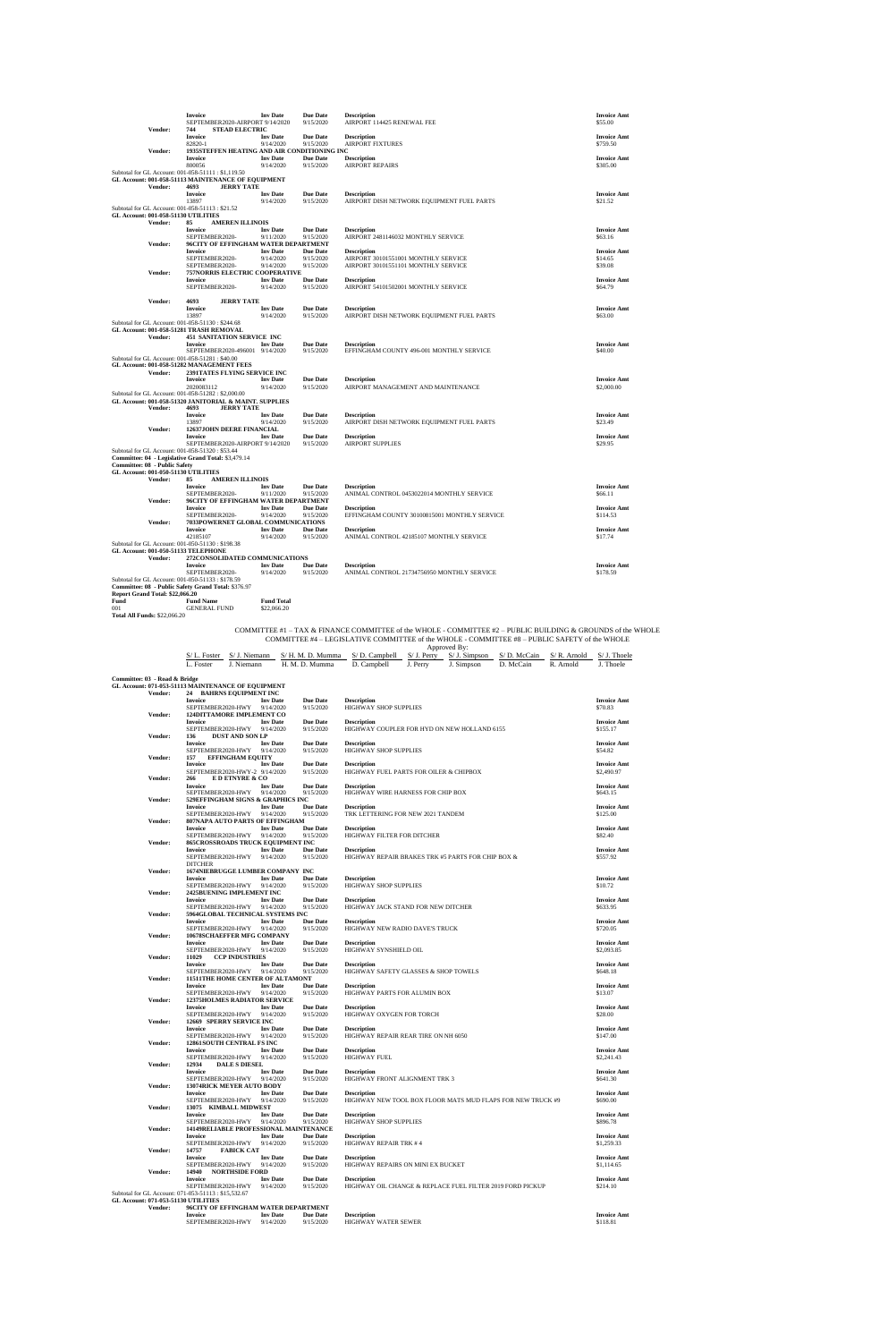|      | Vendor:                                             | <b>451 SANITATION SERVICE INC</b><br><b>Invoice</b>                                                     | <b>Inv Date</b>              | <b>Due Date</b>              | <b>Description</b>                                            | <b>Invoice Amt</b>                |
|------|-----------------------------------------------------|---------------------------------------------------------------------------------------------------------|------------------------------|------------------------------|---------------------------------------------------------------|-----------------------------------|
|      |                                                     | SEPTEMBER2020-HWY                                                                                       | 9/14/2020                    | 9/15/2020                    | HIGHWAY AUGUST SERVICE                                        | \$43.00                           |
|      |                                                     | Subtotal for GL Account: 071-053-51130 : \$161.81<br>GL Account: 071-053-51133 TELEPHONE                |                              |                              |                                                               |                                   |
|      | Vendor:                                             | 31BARLOW LOCK & SECURITY INC                                                                            |                              |                              |                                                               |                                   |
|      |                                                     | <b>Invoice</b><br>SEPTEMBER2020-HWY                                                                     | <b>Inv</b> Date<br>9/14/2020 | <b>Due Date</b><br>9/15/2020 | <b>Description</b><br>HIGHWAY ALARM MONITORING 9.1-11.30.2020 | <b>Invoice Amt</b><br>\$54.00     |
|      | Vendor:                                             | 272CONSOLIDATED COMMUNICATIONS                                                                          |                              |                              |                                                               |                                   |
|      |                                                     | <b>Invoice</b><br>SEPTEMBER2020-HWY                                                                     | <b>Inv Date</b><br>9/14/2020 | <b>Due Date</b><br>9/15/2020 | <b>Description</b><br>HIGHWAY CO HWY GARAGE SEPT PHONE DSL    | <b>Invoice Amt</b><br>\$193.40    |
|      |                                                     | Subtotal for GL Account: 071-053-51133: \$247.40                                                        |                              |                              |                                                               |                                   |
|      |                                                     | GL Account: 071-053-51189 MISCELLANEOUS EXPENSE                                                         |                              |                              |                                                               |                                   |
|      | Vendor:                                             | 19ARAB TERMITE & PEST CONTROL COMPANY INC<br><b>Invoice</b>                                             | <b>Inv Date</b>              | <b>Due Date</b>              | <b>Description</b>                                            | <b>Invoice Amt</b>                |
|      |                                                     | SEPTEMBER2020-HWY                                                                                       | 9/14/2020                    | 9/15/2020                    | HIGHWAY INV 367442 AUG SERVICE                                | \$20.00                           |
|      | Vendor:                                             | <b>4484TRIPOWER INC TOWING &amp; RECOVERY</b><br><b>Invoice</b>                                         | <b>Inv</b> Date              | <b>Due Date</b>              | <b>Description</b>                                            | <b>Invoice Amt</b>                |
|      |                                                     | SEPTEMBER2020-HWY                                                                                       | 9/14/2020                    | 9/15/2020                    | HIGHWAY TOW TRK#4 TO RPM                                      | \$250.00                          |
|      | <b>Vendor:</b>                                      | 6477 FASTENAL COMPANY                                                                                   |                              |                              |                                                               |                                   |
|      |                                                     | <b>Invoice</b><br>SEPTEMBER2020-HWY                                                                     | <b>Inv Date</b><br>9/14/2020 | <b>Due Date</b><br>9/15/2020 | <b>Description</b><br>HIGHWAY SAFTEY HARD HAT                 | <b>Invoice Amt</b><br>\$33.00     |
|      | <b>Vendor:</b>                                      | 6751<br><b>FIFTH THIRD BANK</b>                                                                         |                              |                              |                                                               |                                   |
|      |                                                     | <b>Invoice</b><br>SEPTEMBER2020-HWY                                                                     | <b>Inv Date</b><br>9/14/2020 | Due Date<br>9/15/2020        | <b>Description</b><br>HIGHWAY BREAKFAST FOR MEETING           | <b>Invoice Amt</b><br>\$23.65     |
|      |                                                     | SEPTEMBER2020-HWY-2 9/14/2020                                                                           |                              | 9/15/2020                    | HIGHWAY OFFICE SUPPLIES CAR WASH LUNCH EXPENSE                | \$191.65                          |
|      |                                                     | Subtotal for GL Account: 071-053-51189: \$518.30<br>GL Account: 071-053-51310 OFFICE SUPPLIES           |                              |                              |                                                               |                                   |
|      | Vendor:                                             | 1160PATTON PRINTING & GRAPHICS                                                                          |                              |                              |                                                               |                                   |
|      |                                                     | <b>Invoice</b><br>SEPTEMBER2020-HWY                                                                     | <b>Inv Date</b>              | <b>Due Date</b>              | <b>Description</b><br>HIGHWAY NICK BURRUS BUSINESS CARD       | <b>Invoice Amt</b>                |
|      | Vendor:                                             | 15206CULLIGAN OF CHARLESTON                                                                             | 9/14/2020                    | 9/15/2020                    |                                                               | \$56.33                           |
|      |                                                     | <b>Invoice</b>                                                                                          | <b>Inv Date</b>              | <b>Due Date</b>              | <b>Description</b>                                            | <b>Invoice Amt</b>                |
|      |                                                     | SEPTEMBER2020-HWY<br>Subtotal for GL Account: 071-053-51310 : \$80.28                                   | 9/14/2020                    | 9/15/2020                    | <b>HIGHWAY OFFICE SUPPLIES</b>                                | \$23.95                           |
|      |                                                     | GL Account: 071-053-51395 MATERIALS                                                                     |                              |                              |                                                               |                                   |
|      | Vendor:                                             | <b>EFFINGHAM EQUITY</b><br>157<br><b>Invoice</b>                                                        | <b>Inv Date</b>              | <b>Due Date</b>              | <b>Description</b>                                            | <b>Invoice Amt</b>                |
|      |                                                     | SEPTEMBER2020-HWY                                                                                       | 9/14/2020                    | 9/15/2020                    | HIGHWAY WEED CHEMICAL                                         | \$1,544.83                        |
|      | Vendor:                                             | 482MARATHON PETROLEUM COMPANY L L C                                                                     |                              |                              |                                                               |                                   |
|      |                                                     | <b>Invoice</b><br>SEPTEMBER2020-HWY                                                                     | <b>Inv</b> Date<br>9/14/2020 | <b>Due Date</b><br>9/15/2020 | <b>Description</b><br>F 609 GALS SC-3000 CUTBACK @ 2.55       | <b>Invoice Amt</b><br>\$1,552.95  |
|      | Vendor:                                             | 1268<br><b>EMULSICOAT INC</b>                                                                           |                              |                              |                                                               |                                   |
|      |                                                     | <b>Invoice</b><br>SEPTEMBER2020-HWY                                                                     | <b>Inv Date</b><br>9/14/2020 | <b>Due Date</b><br>9/15/2020 | <b>Description</b><br>F 3242.79 HFRS-2P @ 1.80 PLUS FREIGHTS  | <b>Invoice Amt</b><br>\$6,119.14  |
|      |                                                     | Subtotal for GL Account: 071-053-51395: \$9,216.92                                                      |                              |                              |                                                               |                                   |
|      | Vendor:                                             | GL Account: 076-053-51395 MATERIALS<br>143 EFFINGHAM ASPHALT CO                                         |                              |                              |                                                               |                                   |
|      |                                                     | <b>Invoice</b>                                                                                          | <b>Inv Date</b>              | <b>Due Date</b>              | <b>Description</b>                                            | <b>Invoice Amt</b>                |
|      |                                                     | SEPTEMBER2020-HWY                                                                                       | 9/14/2020                    | 9/15/2020                    | HIGHWAY WATSON F1.27 TONS BPM @75.00                          | \$95.25                           |
|      |                                                     | SEPTEMBER2020-HWY-2 9/14/2020<br>Subtotal for GL Account: 076-053-51395: \$1,144.50                     |                              | 9/15/2020                    | HIGHWAY WEST F13.99 TONS BPM @ 75.00                          | \$1,049.25                        |
|      |                                                     |                                                                                                         |                              |                              |                                                               |                                   |
|      |                                                     | Committee: 03 - Road & Bridge Grand Total: \$26,901.88                                                  |                              |                              |                                                               |                                   |
|      | <b>Committee: 03 - ROAD AND BRIDGE</b>              |                                                                                                         |                              |                              |                                                               |                                   |
| Fund | Report Grand Total: \$26,901.88<br><b>Fund Name</b> |                                                                                                         | <b>Fund Total</b>            |                              |                                                               |                                   |
| 071  | COUNTY HIGHWAY FUND                                 |                                                                                                         | \$25,757.38                  |                              |                                                               |                                   |
| 076  | TOWNSHIP MOTOR FUEL                                 |                                                                                                         | \$1,144.50                   |                              |                                                               |                                   |
|      | <b>Total All Funds: \$26,901.88</b>                 |                                                                                                         |                              |                              | COMMITTEE #3 - ROAD & BRIDGE COMMITTEE                        |                                   |
|      |                                                     |                                                                                                         |                              |                              | Approved By:                                                  |                                   |
|      |                                                     |                                                                                                         | S/ J. Thoele                 |                              | S/D. McCain                                                   | $S/$ J. Simpson                   |
|      |                                                     | J. Thoele                                                                                               |                              |                              | D. McCain<br>J. Simpson                                       |                                   |
|      | Committee: 05 - Health Services                     | GL Account: 060-052-51111 MAINTENANCE OF BUILDINGS                                                      |                              |                              |                                                               |                                   |
|      | Vendor:                                             | <b>451 SANITATION SERVICE INC</b>                                                                       |                              |                              |                                                               |                                   |
|      |                                                     | <b>Invoice</b><br>SEPT2020-HEALTH                                                                       | <b>Inv</b> Date<br>9/14/2020 | <b>Due Date</b><br>9/15/2020 | <b>Description</b><br>HEALTH 873015 DUMPSTER                  | <b>Invoice Amt</b><br>\$46.20     |
|      | Vendor:                                             | <b>684EFFINGHAM BUILDERS SUPPLY INC</b>                                                                 |                              |                              |                                                               |                                   |
|      |                                                     | <b>Invoice</b><br>SEPT2020-HEALTH                                                                       | <b>Inv Date</b><br>9/14/2020 | <b>Due Date</b><br>9/15/2020 | <b>Description</b><br>HEALTH 20200831 CLINIC REBUILD LUMBER   | <b>Invoice Amt</b><br>\$184.50    |
|      | Vendor:                                             | 6839<br><b>VISA</b>                                                                                     |                              |                              |                                                               |                                   |
|      |                                                     | <b>Invoice</b><br>SEPT2020-HEALTH                                                                       | <b>Inv</b> Date<br>9/14/2020 | <b>Due Date</b><br>9/15/2020 | <b>Description</b><br>HEALTH 20200831 SUPPLIES AND SERVICES   | <b>Invoice Amt</b><br>\$293.81    |
|      | Vendor:                                             | 15202HOEDEBECKE FLOORING INC                                                                            |                              |                              |                                                               |                                   |
|      |                                                     | <b>Invoice</b><br>SEPT2020-HEALTH                                                                       | <b>Inv Date</b><br>9/14/2020 | <b>Due Date</b><br>9/15/2020 | <b>Description</b><br>HEALTH DOWNPAYMENT                      | <b>Invoice Amt</b><br>\$5,569.20  |
|      |                                                     | Subtotal for GL Account: 060-052-51111 : \$6,093.71                                                     |                              |                              |                                                               |                                   |
|      | Vendor:                                             | GL Account: 060-052-51113 MAINTENANCE OF EQUIPMENT                                                      |                              |                              |                                                               |                                   |
|      |                                                     | <b>15089 XEROX CORPORATION</b><br><b>Invoice</b>                                                        | <b>Inv Date</b>              | <b>Due Date</b>              | <b>Description</b>                                            | <b>Invoice Amt</b>                |
|      |                                                     | SEPT2020-HEALTH                                                                                         | 9/14/2020                    | 9/15/2020                    | HEALTH 11233300 COPIER MAINTENANCE                            | \$162.35                          |
|      |                                                     | Subtotal for GL Account: 060-052-51113: \$162.35<br>GL Account: 060-052-51125 HOSPITALIZATION INSURANCE |                              |                              |                                                               |                                   |
|      | Vendor:                                             | <b>5EFFINGHAM COUNTY TREASURER</b>                                                                      |                              |                              |                                                               |                                   |
|      |                                                     | <b>Invoice</b><br>SEPT2020-HEALTH                                                                       | <b>Inv Date</b><br>9/14/2020 | <b>Due Date</b><br>9/15/2020 | <b>Description</b><br>HEALTH 202009 INSURANCE                 | <b>Invoice Amt</b><br>\$11,162.69 |
|      |                                                     | Subtotal for GL Account: 060-052-51125: \$11,162.69                                                     |                              |                              |                                                               |                                   |
|      | GL Account: 060-052-51130 UTILITIES<br>Vendor:      | 85<br><b>AMEREN ILLINOIS</b>                                                                            |                              |                              |                                                               |                                   |
|      |                                                     | <b>Invoice</b>                                                                                          | <b>Inv Date</b>              | <b>Due Date</b>              | <b>Description</b>                                            | <b>Invoice Amt</b>                |
|      |                                                     | SEPT2020-HEALTH                                                                                         | 9/14/2020                    | 9/15/2020                    | HEALTH 20200903 MONTHLY SERVICE                               | \$624.00                          |
|      | Vendor:                                             | 96CITY OF EFFINGHAM WATER DEPARTMENT<br><b>Invoice</b>                                                  | <b>Inv Date</b>              | <b>Due Date</b>              | <b>Description</b>                                            | <b>Invoice Amt</b>                |
|      |                                                     | SEPT2020-HEALTH                                                                                         | 9/14/2020                    | 9/15/2020                    | HEALTH 20200915 WATER                                         | \$66.48                           |
|      | Vendor:                                             | 272CONSOLIDATED COMMUNICATIONS<br><b>Invoice</b>                                                        | <b>Inv Date</b>              | <b>Due Date</b>              | <b>Description</b>                                            | <b>Invoice Amt</b>                |
|      |                                                     | SEPT2020-HEALTH                                                                                         | 9/14/2020                    | 9/15/2020                    | HEALTH 202009L 20200901 TELECOMMUNICATION                     | \$1,888.12                        |
|      | Vendor:                                             | <b>1612 CRYSTAL SCHUTZBACH</b><br><b>Invoice</b>                                                        | <b>Inv Date</b>              |                              | <b>Description</b>                                            |                                   |
|      |                                                     | SEPT2020-HEALTH                                                                                         | 9/14/2020                    | <b>Due Date</b><br>9/15/2020 | <b>HEALTH STIPEND</b>                                         | <b>Invoice Amt</b><br>\$27.00     |
|      | Vendor:                                             | 2925 VERIZON WIRELESS                                                                                   |                              |                              |                                                               |                                   |
|      | Vendor:                                             | <b>Invoice</b><br>SEPT2020-HEALTH<br>6839<br>VISA                                                       | <b>Inv Date</b><br>9/14/2020 | <b>Due Date</b><br>9/15/2020 | <b>Description</b><br>HEALTH 986181617 CELL PHONES            | <b>Invoice Amt</b><br>\$1,125.10  |

| <b>Vendor:</b>                   | 7100           | <b>KAREN FELDKAMP</b>                               |                 |                 |                                       |                    |
|----------------------------------|----------------|-----------------------------------------------------|-----------------|-----------------|---------------------------------------|--------------------|
|                                  | <b>Invoice</b> |                                                     | <b>Inv Date</b> | <b>Due Date</b> | <b>Description</b>                    | <b>Invoice Amt</b> |
|                                  |                | SEPT2020-HEALTH                                     | 9/14/2020       | 9/15/2020       | <b>HEALTH STIPEND</b>                 | \$27.00            |
| Vendor:                          | 11107          | <b>CINDY DETERS</b>                                 |                 |                 |                                       |                    |
|                                  | <b>Invoice</b> |                                                     | <b>Inv Date</b> | <b>Due Date</b> | <b>Description</b>                    | <b>Invoice Amt</b> |
|                                  |                | SEPT2020-HEALTH                                     | 9/14/2020       | 9/15/2020       | HEALTH 202008 TRAVEL                  | \$27.00            |
| Vendor:                          |                | 14081DOTHAGER INDEPENDENT IT CONSULTING             |                 |                 |                                       |                    |
|                                  | <b>Invoice</b> |                                                     | <b>Inv Date</b> | <b>Due Date</b> | <b>Description</b>                    | <b>Invoice Amt</b> |
|                                  |                | SEPT2020-HEALTH                                     | 9/14/2020       | 9/15/2020       | HEALTH 1743 WEB/EMAIL HOSTING         | \$209.65           |
|                                  |                | Subtotal for GL Account: 060-052-51130 : \$4,041.33 |                 |                 |                                       |                    |
|                                  |                | GL Account: 060-052-51142 RENTAL EXPENSE            |                 |                 |                                       |                    |
| Vendor:                          |                | 7214MAYHOOD PROPERTIES LLC                          |                 |                 |                                       |                    |
|                                  |                |                                                     |                 |                 | <b>Description</b>                    | <b>Invoice Amt</b> |
|                                  | <b>Invoice</b> |                                                     | <b>Inv Date</b> | <b>Due Date</b> |                                       |                    |
|                                  |                | SEPT2020-HEALTH                                     | 9/14/2020       | 9/15/2020       | HEALTH 202010 RENT                    | \$1,625.42         |
|                                  |                | Subtotal for GL Account: 060-052-51142 : \$1,625.42 |                 |                 |                                       |                    |
| GL Account: 060-052-51150 TRAVEL |                |                                                     |                 |                 |                                       |                    |
| Vendor:                          |                | 1116CLAY COUNTY HEALTH DEPT                         |                 |                 |                                       |                    |
|                                  | <b>Invoice</b> |                                                     | <b>Inv</b> Date | <b>Due Date</b> | <b>Description</b>                    | <b>Invoice Amt</b> |
|                                  |                | SEPT2020-HEALTH                                     | 9/14/2020       | 9/15/2020       | HEALTH 20200831 202009 ADMIN SERVICES | \$732.89           |
| Vendor:                          | 6839           | <b>VISA</b>                                         |                 |                 |                                       |                    |
|                                  | <b>Invoice</b> |                                                     | <b>Inv</b> Date | <b>Due Date</b> | <b>Description</b>                    | <b>Invoice Amt</b> |
|                                  |                | SEPT2020-HEALTH                                     | 9/14/2020       | 9/15/2020       | HEALTH 20200831 SUPPLIES AND SERVICES | \$467.73           |
| Vendor:                          | 11107          | <b>CINDY DETERS</b>                                 |                 |                 |                                       |                    |
|                                  | <b>Invoice</b> |                                                     | <b>Inv</b> Date | <b>Due Date</b> | <b>Description</b>                    | <b>Invoice Amt</b> |
|                                  |                | SEPT2020-HEALTH                                     | 9/14/2020       | 9/15/2020       | HEALTH 202008 TRAVEL                  | \$203.09           |
| <b>Vendor:</b>                   | 14981          | <b>STACY LEE</b>                                    |                 |                 |                                       |                    |
|                                  | <b>Invoice</b> |                                                     | <b>Inv Date</b> | <b>Due Date</b> | <b>Description</b>                    | <b>Invoice Amt</b> |
|                                  |                | SEPT2020-HEALTH                                     | 9/14/2020       | 9/15/2020       | HEALTH 202008 TRAVEL                  | \$97.06            |
| Vendor:                          | 14987          | <b>AARON DUE</b>                                    |                 |                 |                                       |                    |
|                                  | <b>Invoice</b> |                                                     | <b>Inv</b> Date | <b>Due Date</b> | <b>Description</b>                    | <b>Invoice Amt</b> |
|                                  |                |                                                     |                 |                 | <b>HEALTH MILEAGE</b>                 | \$147.72           |
|                                  |                | SEPT2020-HEALTH                                     | 9/14/2020       | 9/15/2020       |                                       |                    |
| Vendor:                          | 14988          | <b>DAWN TOBERMAN</b>                                |                 |                 |                                       |                    |
|                                  | <b>Invoice</b> |                                                     | <b>Inv Date</b> | <b>Due Date</b> | <b>Description</b>                    | <b>Invoice Amt</b> |
|                                  |                | SEPT2020-HEALTH                                     | 9/14/2020       | 9/15/2020       | HEALTH 202008 TRAVEL                  | \$69.00            |
| Vendor:                          | 14991          | <b>SARA RAUCH</b>                                   |                 |                 |                                       |                    |
|                                  | <b>Invoice</b> |                                                     | <b>Inv Date</b> | <b>Due Date</b> | <b>Description</b>                    | <b>Invoice Amt</b> |
|                                  |                | SEPT2020-HEALTH                                     | 9/14/2020       | 9/15/2020       | HEALTH 202008 TRAVEL                  | \$67.91            |
| Vendor:                          | 15009          | <b>AMANDA MYERS</b>                                 |                 |                 |                                       |                    |
|                                  | <b>Invoice</b> |                                                     | <b>Inv</b> Date | <b>Due Date</b> | <b>Description</b>                    | <b>Invoice Amt</b> |
|                                  |                | SEPT2020-HEALTH                                     | 9/14/2020       | 9/15/2020       | <b>HEALTH HOME VISITS</b>             | \$80.33            |
| Vendor:                          | 15063          | <b>AMBER WILL</b>                                   |                 |                 |                                       |                    |
|                                  | <b>Invoice</b> |                                                     | <b>Inv</b> Date | <b>Due Date</b> | <b>Description</b>                    | <b>Invoice Amt</b> |
|                                  |                | SEPT2020-HEALTH                                     | 9/14/2020       | 9/15/2020       | <b>HEALTH HOME VISITS</b>             | \$59.04            |
| Vendor:                          |                | 15113 CHELSI SHOEMAKER                              |                 |                 |                                       |                    |
|                                  | Invoice        |                                                     | <b>Inv Date</b> | <b>Due Date</b> | <b>Description</b>                    | <b>Invoice Amt</b> |
|                                  |                | SEPT2020-HEALTH                                     | 9/14/2020       | 9/15/2020       | HEALTH 202008 TRAVEL                  | \$46.63            |
| Vendor:                          | 15249          | <b>KIANNA SHOUSE</b>                                |                 |                 |                                       |                    |
|                                  |                |                                                     |                 |                 |                                       |                    |
|                                  | <b>Invoice</b> |                                                     | <b>Inv</b> Date | <b>Due Date</b> | <b>Description</b>                    | <b>Invoice Amt</b> |

**Invoice Inv Date Due Date Description**<br>
SEPT2020-HEALTH 9/14/2020 9/15/2020 HEALTH 20200831 SUPPLIES AND SERVICES \$46.98 \$46.98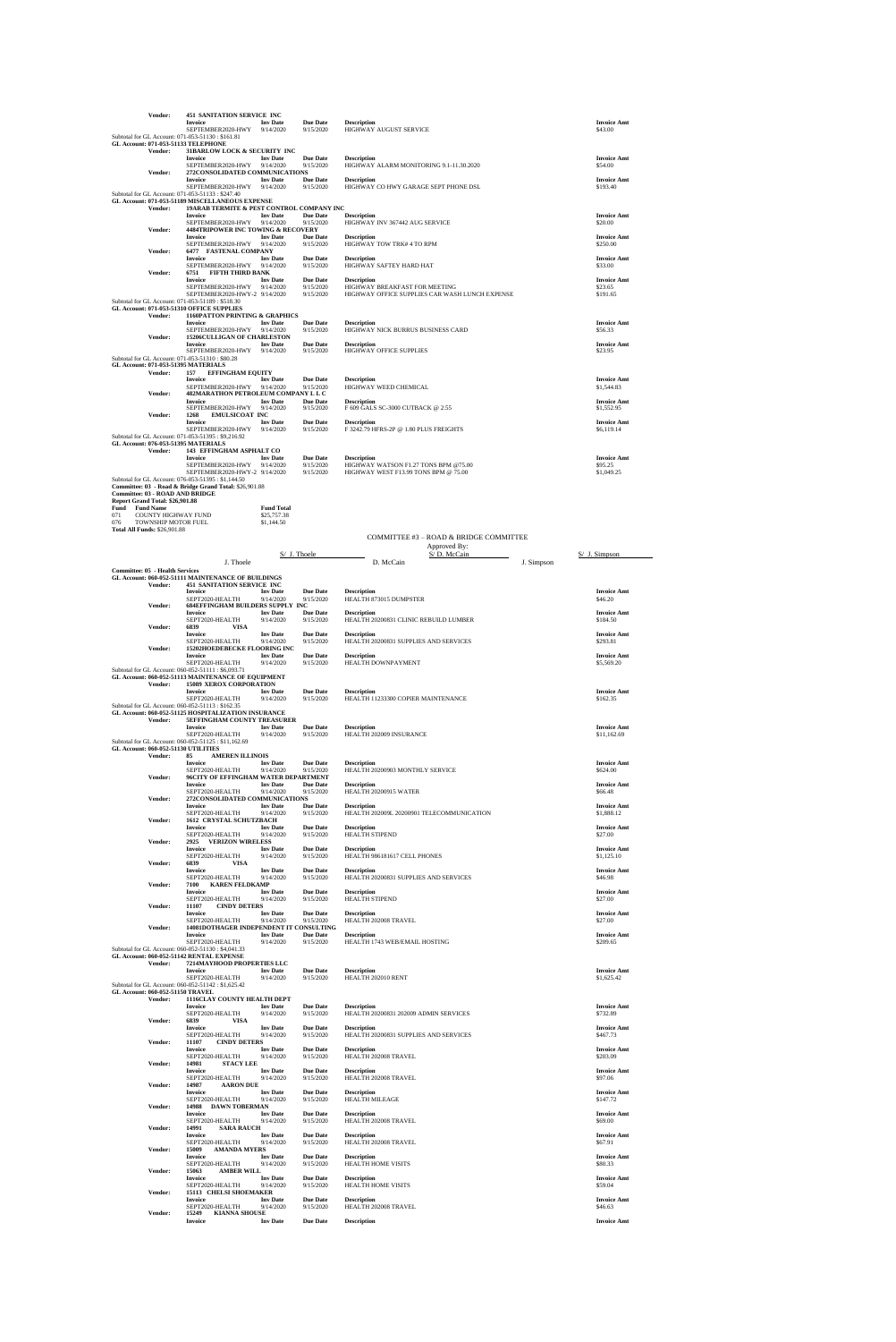|                                                    | SEPT2020-HEALTH                                          | 9/14/2020                | 9/15/2020       | HEALTH 202008 MILEAGE                                                                | \$79.24            |
|----------------------------------------------------|----------------------------------------------------------|--------------------------|-----------------|--------------------------------------------------------------------------------------|--------------------|
|                                                    |                                                          |                          |                 |                                                                                      |                    |
| Vendor:                                            | 15250<br><b>KURT SCHMIDT</b>                             |                          |                 |                                                                                      |                    |
|                                                    | <b>Invoice</b>                                           | <b>Inv Date</b>          | <b>Due Date</b> | <b>Description</b>                                                                   | <b>Invoice Amt</b> |
|                                                    | SEPT2020-HEALTH                                          | 9/14/2020                | 9/15/2020       | <b>HEALTH MILEAGE</b>                                                                | \$69.00            |
| Subtotal for GL Account: 060-052-51150: \$2,119.64 |                                                          |                          |                 |                                                                                      |                    |
|                                                    | GL Account: 060-052-51169 OTHER PROFESSIONAL SERVICES    |                          |                 |                                                                                      |                    |
| Vendor:                                            | <b>494 SIU SCHOOL OF MEDICINE</b>                        |                          |                 |                                                                                      |                    |
|                                                    | <b>Invoice</b>                                           | <b>Inv</b> Date          | <b>Due Date</b> | <b>Description</b>                                                                   | <b>Invoice Amt</b> |
|                                                    |                                                          |                          |                 |                                                                                      |                    |
|                                                    | SEPT2020-HEALTH                                          | 9/14/2020                | 9/15/2020       | <b>HEALTH SEPTEMBER 2020</b>                                                         | \$103.50           |
| Vendor:                                            | 1116CLAY COUNTY HEALTH DEPT                              |                          |                 |                                                                                      |                    |
|                                                    | <b>Invoice</b>                                           | <b>Inv Date</b> Due Date |                 | <b>Description</b>                                                                   | <b>Invoice Amt</b> |
|                                                    | SEPT2020-HEALTH                                          | 9/14/2020                | 9/15/2020       | HEALTH 20200831 202009 ADMIN SERVICES                                                | \$13,087.73        |
| Vendor:                                            | 14745<br>HEALTHLINK INC                                  |                          |                 |                                                                                      |                    |
|                                                    | <b>Invoice</b>                                           | <b>Inv Date</b>          | <b>Due Date</b> | <b>Description</b>                                                                   | <b>Invoice Amt</b> |
|                                                    |                                                          |                          |                 |                                                                                      |                    |
|                                                    | SEPTEMBER2020-HEALTH 9/14/2020                           |                          | 9/15/2020       | HEALTH CON-00000984426 INSURANCE ADMIN FEES                                          | \$24.30            |
| Vendor:                                            | 14958DELREEN SCHMIDT-LENZ                                |                          |                 |                                                                                      |                    |
|                                                    | <b>Invoice</b>                                           | <b>Inv Date</b>          | <b>Due Date</b> | <b>Description</b>                                                                   | <b>Invoice Amt</b> |
|                                                    | SEPTEMBER2020-HEALTH 9/14/2020                           |                          | 9/15/2020       | HEALTH 26 CONSULTING SERVICES                                                        | \$663.25           |
| Vendor:                                            | 15247 COURTICE-GRASON                                    |                          |                 |                                                                                      |                    |
|                                                    | <b>Invoice</b>                                           | <b>Inv Date</b>          | <b>Due Date</b> | <b>Description</b>                                                                   | <b>Invoice Amt</b> |
|                                                    | SEPT2020-HEALTH                                          | 9/14/2020                | 9/15/2020       | <b>HEALTH 284501</b>                                                                 | \$150.00           |
|                                                    | <b>15251WALK ARCHITECTURE LLC</b>                        |                          |                 |                                                                                      |                    |
| Vendor:                                            |                                                          |                          |                 |                                                                                      |                    |
|                                                    | <b>Invoice</b>                                           | <b>Inv Date</b>          | <b>Due Date</b> | <b>Description</b>                                                                   | <b>Invoice Amt</b> |
|                                                    | SEPT2020-HEALTH                                          | 9/14/2020                | 9/15/2020       | HEALTH 20017-1 CONSULTING FEES                                                       | \$3,500.00         |
|                                                    | Subtotal for GL Account: 060-052-51169: \$17,528.78      |                          |                 |                                                                                      |                    |
|                                                    | GL Account: 060-052-51181 POSTAGE AND FREIGHT            |                          |                 |                                                                                      |                    |
| Vendor:                                            | 6839<br><b>VISA</b>                                      |                          |                 |                                                                                      |                    |
|                                                    | <b>Invoice</b>                                           | <b>Inv Date</b>          | <b>Due Date</b> | <b>Description</b>                                                                   | <b>Invoice Amt</b> |
|                                                    |                                                          |                          |                 |                                                                                      |                    |
|                                                    | SEPT2020-HEALTH                                          | 9/14/2020                | 9/15/2020       | HEALTH 20200831 SUPPLIES AND SERVICES                                                | \$249.70           |
| Subtotal for GL Account: 060-052-51181: \$249.70   |                                                          |                          |                 |                                                                                      |                    |
|                                                    | GL Account: 060-052-51189 MISCELLANEOUS EXPENSE          |                          |                 |                                                                                      |                    |
| Vendor:                                            | 6839<br>VISA                                             |                          |                 |                                                                                      |                    |
|                                                    | <b>Invoice</b>                                           | <b>Inv Date</b>          | <b>Due Date</b> | <b>Description</b>                                                                   | <b>Invoice Amt</b> |
|                                                    | SEPT2020-HEALTH                                          | 9/14/2020                | 9/15/2020       | HEALTH 20200831 SUPPLIES AND SERVICES                                                | \$53.26            |
| Subtotal for GL Account: 060-052-51189: \$53.26    |                                                          |                          |                 |                                                                                      |                    |
|                                                    |                                                          |                          |                 |                                                                                      |                    |
| GL Account: 060-052-51310 OFFICE SUPPLIES          |                                                          |                          |                 |                                                                                      |                    |
| Vendor:                                            | 6839<br><b>VISA</b>                                      |                          |                 |                                                                                      |                    |
|                                                    | <b>Invoice</b>                                           | <b>Inv</b> Date          | <b>Due Date</b> | <b>Description</b>                                                                   | <b>Invoice Amt</b> |
|                                                    | SEPT2020-HEALTH                                          | 9/14/2020                | 9/15/2020       | HEALTH 20200831 SUPPLIES AND SERVICES                                                | \$1,787.50         |
| Subtotal for GL Account: 060-052-51310: \$1,787.50 |                                                          |                          |                 |                                                                                      |                    |
|                                                    | GL Account: 060-052-51327 PROGRAM SUPPLIES               |                          |                 |                                                                                      |                    |
| Vendor:                                            | 6839<br><b>VISA</b>                                      |                          |                 |                                                                                      |                    |
|                                                    | <b>Invoice</b>                                           | <b>Inv Date</b>          | <b>Due Date</b> | <b>Description</b>                                                                   | <b>Invoice Amt</b> |
|                                                    |                                                          |                          |                 |                                                                                      |                    |
|                                                    | SEPT2020-HEALTH                                          | 9/14/2020                | 9/15/2020       | HEALTH 20200831 SUPPLIES AND SERVICES                                                | \$3,316.70         |
| Vendor:                                            | 15113 CHELSI SHOEMAKER                                   |                          |                 |                                                                                      |                    |
|                                                    | <b>Invoice</b>                                           | <b>Inv Date</b>          | <b>Due Date</b> | <b>Description</b>                                                                   | <b>Invoice Amt</b> |
|                                                    | SEPT2020-HEALTH                                          | 9/14/2020                | 9/15/2020       | HEALTH 202008 TRAVEL                                                                 | \$4.84             |
| Subtotal for GL Account: 060-052-51327: \$3,321.54 |                                                          |                          |                 |                                                                                      |                    |
|                                                    | GL Account: 060-052-51397 COMPUTER SOFTWARE              |                          |                 |                                                                                      |                    |
| Vendor:                                            | 6839<br><b>VISA</b>                                      |                          |                 |                                                                                      |                    |
|                                                    |                                                          |                          |                 |                                                                                      |                    |
|                                                    | Invoice                                                  | <b>Inv Date</b>          | <b>Due Date</b> | <b>Description</b>                                                                   | <b>Invoice Amt</b> |
|                                                    | SEPT2020-HEALTH                                          | 9/14/2020                | 9/15/2020       | HEALTH 20200831 SUPPLIES AND SERVICES                                                | \$217.91           |
| Vendor:                                            | 15248<br><b>HEALTHCURITY</b>                             |                          |                 |                                                                                      |                    |
|                                                    | <b>Invoice</b>                                           | <b>Inv Date</b>          | <b>Due Date</b> | <b>Description</b>                                                                   | <b>Invoice Amt</b> |
|                                                    | SEPT2020-HEALTH                                          | 9/14/2020                | 9/15/2020       | HEALTH FT13309 SOFTWARE                                                              | \$5,255.00         |
| Subtotal for GL Account: 060-052-51397: \$5,472.91 |                                                          |                          |                 |                                                                                      |                    |
|                                                    |                                                          |                          |                 |                                                                                      |                    |
|                                                    | GL Account: 060-052-51399 MINOR EQUIPMENT                |                          |                 |                                                                                      |                    |
| Vendor:                                            | 6839<br>VISA                                             |                          |                 |                                                                                      |                    |
|                                                    | <b>Invoice</b>                                           | <b>Inv Date</b>          | <b>Due Date</b> | <b>Description</b>                                                                   | <b>Invoice Amt</b> |
|                                                    | SEPT2020-HEALTH                                          | 9/14/2020                | 9/15/2020       | HEALTH 20200831 SUPPLIES AND SERVICES                                                | \$735.34           |
| Vendor:                                            | 8671 DELL MARKETING LP                                   |                          |                 |                                                                                      |                    |
|                                                    | <b>Invoice</b>                                           | <b>Inv Date</b>          | <b>Due Date</b> | <b>Description</b>                                                                   | <b>Invoice Amt</b> |
|                                                    | SEPT2020-HEALTH                                          | 9/14/2020                | 9/15/2020       | HEALTH 10421057584 7 DELL LATITUDE 5510 COMPUTERS 14 MONITORS 7 HEADSETS \$27,225.45 |                    |
|                                                    | Subtotal for GL Account: 060-052-51399: \$27,960.79      |                          |                 |                                                                                      |                    |
|                                                    |                                                          |                          |                 |                                                                                      |                    |
|                                                    | Committee: 05 - Health Services Grand Total: \$81,579.62 |                          |                 |                                                                                      |                    |
| <b>Committee: 05 - HEALTH SERVICES</b>             |                                                          |                          |                 |                                                                                      |                    |
| Report Grand Total: \$81,579.62                    |                                                          |                          |                 |                                                                                      |                    |
| <b>Fund Name</b><br>Fund                           |                                                          | <b>Fund Total</b>        |                 |                                                                                      |                    |
| <b>COUNTY HEALTH FUND</b><br>060                   |                                                          | \$81,579.62              |                 |                                                                                      |                    |
| <b>Total All Funds: \$81,579.62</b>                |                                                          |                          |                 |                                                                                      |                    |
|                                                    |                                                          |                          |                 |                                                                                      |                    |

|                         | COMMITTEE #5 - HEALTH SERVICES COMMITTEE      |                |
|-------------------------|-----------------------------------------------|----------------|
|                         | Approved By:                                  |                |
| D. McCain               | S/H. M. D. Mumma                              | S/Lloyd Foster |
| D. McCain               | H. M. D. Mumma                                | Lloyd Foster   |
|                         | <b>ADVANCED II BILLS – September 30, 2020</b> |                |
| <b>INICITID A MICH.</b> |                                               |                |

| Committee: 02 - Public Buildings & Grounds          |                                                                     |                 |                 |                                              |                    |
|-----------------------------------------------------|---------------------------------------------------------------------|-----------------|-----------------|----------------------------------------------|--------------------|
|                                                     | GL Account: 001-003-51125 HOSPITALIZATION INSURANCE                 |                 |                 |                                              |                    |
| Vendor:                                             | 12889<br><b>GUARDIAN</b>                                            |                 |                 |                                              |                    |
|                                                     | <b>Invoice</b>                                                      | <b>Inv</b> Date | <b>Due Date</b> | <b>Description</b>                           | <b>Invoice Amt</b> |
|                                                     | OCTOBER2020                                                         | 9/28/2020       | 9/30/2020       | EFFINGHAM COUNTY 00 474744 0000              | \$1,357.00         |
|                                                     | OCTOBER2020-2                                                       | 9/28/2020       | 9/30/2020       | EFFINGHAM COUNTY 474744 00001                | \$164.89           |
| Vendor:                                             | <b>14146BLUE CROSS BLUE SHIELD OF ILLINOIS</b>                      |                 |                 |                                              |                    |
|                                                     | <b>Invoice</b>                                                      | <b>Inv</b> Date | <b>Due Date</b> | <b>Description</b>                           | <b>Invoice Amt</b> |
|                                                     | OCTOBER2020                                                         | 9/28/2020       | 9/30/2020       | EFFINGHAM COUNTY 202626                      | \$89,554.39        |
| Vendor:                                             | <b>15178DEARBORN LIFE INSURANCE</b>                                 |                 |                 |                                              |                    |
|                                                     | <b>Invoice</b>                                                      | <b>Inv Date</b> | <b>Due Date</b> | <b>Description</b>                           | <b>Invoice Amt</b> |
|                                                     | OCTOBER2020                                                         | 9/28/2020       | 9/30/2020       | EFFINGHAM COUNTY F022162-1                   | \$1,069.87         |
| Subtotal for GL Account: 001-003-51125 :            |                                                                     | \$92,146.15     |                 |                                              |                    |
| GL Account: 001-005-51130 UTILITIES                 |                                                                     |                 |                 |                                              |                    |
| Vendor:                                             | 85<br><b>AMEREN ILLINOIS</b>                                        |                 |                 |                                              |                    |
|                                                     | <b>Invoice</b>                                                      | <b>Inv</b> Date | <b>Due Date</b> | <b>Description</b>                           | <b>Invoice Amt</b> |
|                                                     | SEPTEMBER2020-                                                      | 9/28/2020       | 9/30/2020       | EFFINGHAM COUNTY 0934020015 MONTHLY SERVICE  | \$367.36           |
|                                                     | SEPTEMBER2020-                                                      | 9/28/2020       | 9/30/2020       | EFFINGHAM COUNTY 1716005611 MONTHLY SERVICE  | \$187.74           |
|                                                     | SEPTEMBER2020-                                                      | 9/28/2020       | 9/30/2020       | EFFINGHAM COUNTY 2716005718 MONTHLY SERVICE  | \$650.93           |
|                                                     | SEPTEMBER2020-                                                      | 9/28/2020       | 9/30/2020       | EFFINGHAM COUNTY 7616005216 MONTHLY SERVICE  | \$45.22            |
|                                                     | SEPTEMBER2020-                                                      | 9/28/2020       | 9/30/2020       | EFFINGHAM COUNTY 8616005313                  | \$101.68           |
|                                                     | SEPTEMBER2020-                                                      | 9/28/2020       | 9/30/2020       | EFFINGHAM COUNTY 9616005410 MONTHLY SERVICE  | \$72.88            |
| Vendor:                                             | <b>757NORRIS ELECTRIC COOPERATIVE</b>                               |                 |                 |                                              |                    |
|                                                     | <b>Invoice</b>                                                      | <b>Inv Date</b> | <b>Due Date</b> | <b>Description</b>                           | <b>Invoice Amt</b> |
|                                                     | SEPTEMBER2020                                                       | 9/28/2020       | 9/30/2020       | EFFINGHAM COUNTY 54101502001 MONTHLY SERVICE | \$67.42            |
| Vendor:                                             | <b>14330CONSTELLATION ENERGY SERVICES</b>                           |                 |                 |                                              |                    |
|                                                     | <b>Invoice</b>                                                      | <b>Inv</b> Date | <b>Due Date</b> | <b>Description</b>                           | <b>Invoice Amt</b> |
|                                                     | 2993087                                                             | 9/28/2020       | 9/30/2020       | EFFINGHAM COUNTY BG-11546 MONTHLY SERVICE    | \$611.79           |
| Subtotal for GL Account: 001-005-51130 : \$2,105.02 |                                                                     |                 |                 |                                              |                    |
| GL Account: 001-019-51168 TRANSCRIPTS               |                                                                     |                 |                 |                                              |                    |
| Vendor:                                             | 1913<br><b>LORI A HESS</b>                                          |                 |                 |                                              |                    |
|                                                     | <b>Invoice</b>                                                      | <b>Inv</b> Date | <b>Due Date</b> | <b>Description</b>                           | <b>Invoice Amt</b> |
|                                                     | $I.H-4$                                                             | 9/28/2020       | 9/30/2020       | EFFINGHAM COUNTY CASE 18-JA-30               | \$240.00           |
| Vendor:                                             | <b>13557 MICHELLE L PACHESA</b>                                     |                 |                 |                                              |                    |
|                                                     | <b>Invoice</b>                                                      | <b>Inv Date</b> | <b>Due Date</b> | <b>Description</b>                           | <b>Invoice Amt</b> |
|                                                     |                                                                     | 9/28/2020       | 9/30/2020       | EFFINGHAM COUNTY TRANSCRIP 2018-JA-30        | \$296.00           |
| Subtotal for GL Account: 001-019-51168 : \$536.00   |                                                                     |                 |                 |                                              |                    |
|                                                     | Committee: 02 - Public Buildings & Grounds Grand Total: \$94,787.17 |                 |                 |                                              |                    |

## **Report Grand Total: \$94,787.17**

| Fund                                | <b>Fund Name</b>    | <b>Fund Total</b> |
|-------------------------------------|---------------------|-------------------|
| 001                                 | <b>GENERAL FUND</b> | \$94,787.17       |
| <b>Total All Funds: \$94,787.17</b> |                     |                   |

#### COMMITTEE #1 – TAX & FINANCE COMMITTEE of the WHOLE - COMMITTEE #2 – PUBLIC BUILDING & GROUNDS of the WHOLE COMMITTEE #4 – LEGISLATIVE COMMITTEE of the WHOLE - COMMITTEE #8 – PUBLIC SAFETY of the WHOLE

| Approved By: |
|--------------|
|--------------|

| <b>Hoster</b> | Niemann<br>$\mathcal{L}$ | S/ H<br>Mumma<br>м | :ampbell | Perry   | Simpson | 2ain<br>-S/ D<br>McC | Arnold<br>S/R. | hoele  |
|---------------|--------------------------|--------------------|----------|---------|---------|----------------------|----------------|--------|
| . Foste       | Niemann                  | Aumma              | ampbell: | . Perry | Simpson | ⊇aın<br>Me           | Arnold         | Thoele |

## **Committee: 03 - Road & Bridge**

| Committee: 05 - Road & Bridge       | GL Account: 071-053-51113 MAINTENANCE OF EQUIPMENT |                 |                 |                                                    |                    |
|-------------------------------------|----------------------------------------------------|-----------------|-----------------|----------------------------------------------------|--------------------|
| Vendor:                             | <b>HIGGS WELDING</b><br>359                        |                 |                 |                                                    |                    |
|                                     | <b>Invoice</b>                                     | <b>Inv</b> Date | <b>Due Date</b> | <b>Description</b>                                 | <b>Invoice Amt</b> |
|                                     | SEPTEMBER2020-HWY                                  | 9/28/2020       | 9/30/2020       | <b>HIGHWAY REPAIR OILER BAR</b>                    | \$360.00           |
| Vendor:                             | 11028<br><b>BIRKEYS</b>                            |                 |                 |                                                    |                    |
|                                     | <b>Invoice</b>                                     | <b>Inv</b> Date | <b>Due Date</b> | <b>Description</b>                                 | <b>Invoice Amt</b> |
|                                     | SEPTEMBER2020-HWY                                  | 9/28/2020       | 9/30/2020       | HIGHWAY HOSE FOR BACKHOE                           | \$64.50            |
| Vendor:                             | <b>12637JOHN DEERE FINANCIAL</b>                   |                 |                 |                                                    |                    |
|                                     | <b>Invoice</b>                                     | <b>Inv</b> Date | <b>Due Date</b> | <b>Description</b>                                 | <b>Invoice Amt</b> |
|                                     | SEPTEMBER2020-HWY                                  | 9/28/2020       | 9/30/2020       | <b>HIGHWAY PARTS FOR MOWER &amp; SHOP SUPPLIES</b> | \$221.14           |
| Vendor:                             | <b>15254ROBERT STUCKEMEYER</b>                     |                 |                 |                                                    |                    |
|                                     | <b>Invoice</b>                                     | <b>Inv</b> Date | <b>Due Date</b> | <b>Description</b>                                 | <b>Invoice Amt</b> |
|                                     | SEPTEMBER2020-HWY                                  | 9/28/2020       | 9/30/2020       | <b>HGIHWAY SIDEBOARDS FOR TRUCKS</b>               | \$306.60           |
|                                     | Subtotal for GL Account: 071-053-51113 : \$952.24  |                 |                 |                                                    |                    |
| GL Account: 071-053-51130 UTILITIES |                                                    |                 |                 |                                                    |                    |
| Vendor:                             | <b>AMEREN ILLINOIS</b><br>85                       |                 |                 |                                                    |                    |
|                                     | <b>Invoice</b>                                     | <b>Inv</b> Date | <b>Due Date</b> | <b>Description</b>                                 | <b>Invoice Amt</b> |
|                                     | SEPTEMBER2020-HWY                                  | 9/28/2020       | 9/30/2020       | HIGHWAY ELECTRI & GAS 8.13-9.14                    | \$412.93           |
|                                     | Subtotal for GL Account: 071-053-51130 : \$412.93  |                 |                 |                                                    |                    |
|                                     | GL Account: 071-053-51133 TELEPHONE                |                 |                 |                                                    |                    |
| Vendor:                             | <b>VERIZON WIRELESS</b><br>2925                    |                 |                 |                                                    |                    |
|                                     | <b>Invoice</b>                                     | <b>Inv</b> Date | <b>Due Date</b> | <b>Description</b>                                 | <b>Invoice Amt</b> |
|                                     | SEPTEMBER2020-HWY                                  | 9/28/2020       | 9/30/2020       | HIGHWAY IT CELL PHONE SERVICE                      | \$49.27            |
|                                     | SEPTEMBER 2020-HWY-2                               | 9/28/2020       | 9/30/2020       | HIGHWAY CELL PHONE SERVICE                         | \$663.08           |
|                                     | Subtotal for GL Account: 071-053-51133 : \$712.35  |                 |                 |                                                    |                    |
|                                     | GL Account: 071-053-51189 MISCELLANEOUS EXPENSE    |                 |                 |                                                    |                    |
| Vendor:                             | <b>5EFFINGHAM COUNTY TREASURER</b>                 |                 |                 |                                                    |                    |
|                                     | <b>Invoice</b>                                     | <b>Inv</b> Date | <b>Due Date</b> | <b>Description</b>                                 | <b>Invoice Amt</b> |
|                                     |                                                    |                 |                 |                                                    |                    |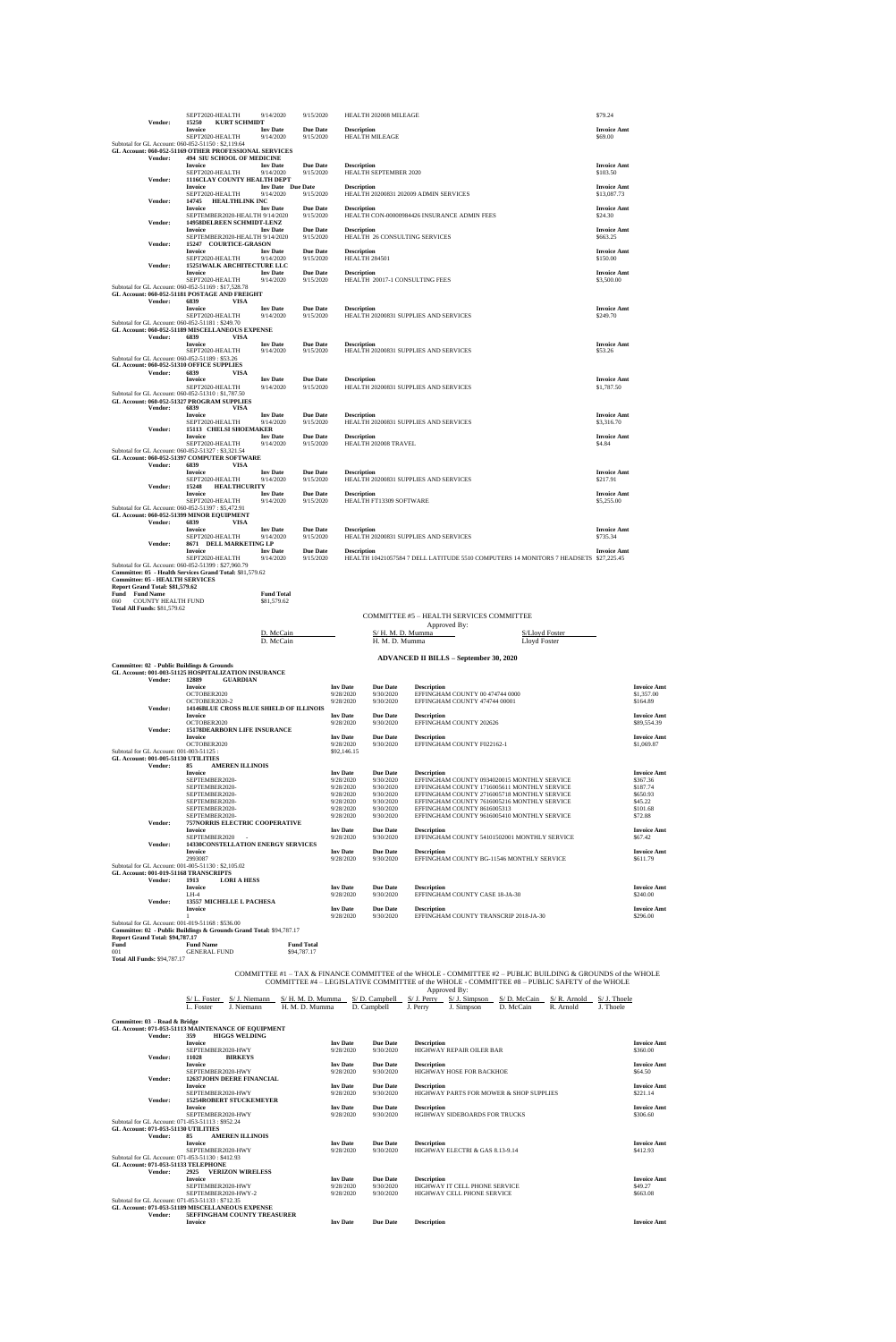|                            |                                        | SEPTEMBER2020-HWY<br>SEPTEMBER2020-HWY-2                 |                   | 9/28/2020<br>9/28/2020 | 9/30/2020<br>9/30/2020 | HWY 2019 TAXES FOR EXCESS PROPERTY ON W EVERGREEN<br>HIGHWAY 2019 TAXES ON BRADY BRIDGE | \$1.68<br>\$112.28             |
|----------------------------|----------------------------------------|----------------------------------------------------------|-------------------|------------------------|------------------------|-----------------------------------------------------------------------------------------|--------------------------------|
|                            | Vendor:                                | 1405<br><b>DAVID L BUSHUE</b>                            |                   |                        |                        |                                                                                         |                                |
|                            |                                        | <b>Invoice</b>                                           |                   | <b>Inv</b> Date        | <b>Due Date</b>        | <b>Description</b>                                                                      | <b>Invoice Amt</b>             |
|                            |                                        | SEPTEMBER2020-HWY                                        |                   | 9/28/2020              | 9/30/2020              | HIGHWAY REIMBURSEMENT FOR 2020 CLOTHING ALLOWANCE                                       | \$300.00                       |
|                            | Vendor:                                | <b>15206CULLIGAN OF CHARLESTON</b>                       |                   |                        |                        |                                                                                         |                                |
|                            |                                        | <b>Invoice</b>                                           |                   | <b>Inv Date</b>        | <b>Due Date</b>        | <b>Description</b>                                                                      | <b>Invoice Amt</b>             |
|                            |                                        | SEPTEMBER2020-HWY-2                                      |                   | 9/28/2020              | 9/30/2020              | HIGHWAY WATER FOR OFFICE                                                                | \$23.95                        |
|                            |                                        | Subtotal for GL Account: 071-053-51189 : \$437.91        |                   |                        |                        |                                                                                         |                                |
|                            |                                        | GL Account: 071-053-51395 MATERIALS                      |                   |                        |                        |                                                                                         |                                |
|                            | Vendor:                                | <b>6167VARSITY STRIPING &amp; CONSTRUCTION</b>           |                   |                        |                        |                                                                                         |                                |
|                            |                                        | <b>Invoice</b>                                           |                   | <b>Inv</b> Date        | <b>Due Date</b>        | <b>Description</b>                                                                      | <b>Invoice Amt</b>             |
|                            |                                        | SEPTEMBER2020-HWY                                        |                   | 9/28/2020              | 9/30/2020              | F 303727 STRIPING @ 0.06 FOR VARIOUS ROADS                                              | \$18,223.62                    |
|                            |                                        | Subtotal for GL Account: 071-053-51395: \$18,223.62      |                   |                        |                        |                                                                                         |                                |
|                            |                                        | GL Account: 073-053-51295 CONSTRUCTION OF BRIDGE SECTION |                   |                        |                        |                                                                                         |                                |
|                            | Vendor:                                | 119 METAL CULVERTS INC                                   |                   |                        |                        |                                                                                         |                                |
|                            |                                        | <b>Invoice</b>                                           |                   | <b>Inv</b> Date        | <b>Due Date</b>        | <b>Description</b>                                                                      | <b>Invoice Amt</b>             |
|                            |                                        | SEPTEMBER2020-HWY                                        |                   | 9/28/2020              | 9/30/2020              | SEPTEMBER INV HV-39974 CULVERTS BISHOP TWP                                              | \$1,260.00                     |
|                            |                                        | SEPTEMBER2020-HWY-2                                      |                   | 9/28/2020              | 9/30/2020              | HIGHWAY INV HV-39975 CULVERTS WEST TWP                                                  | \$630.00                       |
|                            | Vendor:                                | 15201 CASH EQUIPMENT LLC                                 |                   |                        |                        |                                                                                         |                                |
|                            |                                        | <b>Invoice</b>                                           |                   | <b>Inv Date</b>        | <b>Due Date</b>        | <b>Description</b>                                                                      | <b>Invoice Amt</b>             |
|                            |                                        | SEPTEMBER2020-HWY                                        |                   | 9/28/2020              | 9/30/2020              | HIGHWAY RENT TRACK SKID STEER TO GET RID OF SAND                                        | \$300.00                       |
|                            |                                        | <b>UNDER BRIDGE</b>                                      |                   |                        |                        |                                                                                         |                                |
|                            |                                        | Subtotal for GL Account: 073-053-51295: \$2,190.00       |                   |                        |                        |                                                                                         |                                |
|                            |                                        | GL Account: 075-053-51296 CONSTRUCTION OF ROADWAY SECTN  |                   |                        |                        |                                                                                         |                                |
|                            | Vendor:                                | 906 TAYLOR LAW OFFICES PC<br><b>Invoice</b>              |                   | <b>Inv Date</b>        | <b>Due Date</b>        | <b>Description</b>                                                                      |                                |
|                            |                                        | SEPTEMBER2020-HWY                                        |                   | 9/28/2020              | 9/30/2020              | HIGHWAY ROW ACQUISITION FOR W EVERGREEN PHASE 2                                         | <b>Invoice Amt</b><br>\$120.00 |
|                            | Vendor:                                | 5035HAMPTON LENZINI AND RENWICK                          |                   |                        |                        |                                                                                         |                                |
|                            |                                        | <b>Invoice</b>                                           |                   | <b>Inv Date</b>        | <b>Due Date</b>        | <b>Description</b>                                                                      | <b>Invoice Amt</b>             |
|                            |                                        | SEPTEMBER2020-HWY                                        |                   | 9/28/2020              | 9/30/2020              | HIGHWAY PE FOR SECT 00-00080-00 BR LAKE SARA BRIDGE                                     | \$2,811.04                     |
|                            |                                        | Subtotal for GL Account: 075-053-51296 : \$2,931.04      |                   |                        |                        |                                                                                         |                                |
|                            |                                        | <b>GL Account: 076-053-51395 MATERIALS</b>               |                   |                        |                        |                                                                                         |                                |
|                            | Vendor:                                | 235LARRY HEUERMAN TRUCKING                               |                   |                        |                        |                                                                                         |                                |
|                            |                                        | <b>Invoice</b>                                           |                   | <b>Inv</b> Date        | <b>Due Date</b>        | <b>Description</b>                                                                      | <b>Invoice Amt</b>             |
|                            |                                        | SEPTEMBER2020-HWY                                        |                   | 9/28/2020              | 9/30/2020              | HIGHWAY LUCAS F & S 28000 GALS HFE 150 @1.995                                           | \$55,860.00                    |
|                            |                                        | SEPTEMBER2020-HWY-2                                      |                   | 9/28/2020              | 9/30/2020              | HIGHWAY TEUTOPOLIS F & S 20000 GALS HFRS-2P @ 2.22                                      | \$44,400.00                    |
|                            |                                        | SEPTEMBER2020-HWY-3                                      |                   | 9/28/2020              | 9/30/2020              | WATSON F & S 22000 GALS HFE 150 @ 1.995                                                 | \$43,890.00                    |
|                            |                                        | Subtotal for GL Account: 076-053-51395: \$144,150.00     |                   |                        |                        |                                                                                         |                                |
|                            |                                        | Committee: 03 - Road & Bridge Grand Total: \$170,010.09  |                   |                        |                        |                                                                                         |                                |
|                            | <b>Committee: 03 - ROAD AND BRIDGE</b> |                                                          |                   |                        |                        |                                                                                         |                                |
| <b>Report Grand Total:</b> |                                        | \$170,010.09                                             |                   |                        |                        |                                                                                         |                                |
| Fund                       |                                        | <b>Fund Name</b>                                         | <b>Fund Total</b> |                        |                        |                                                                                         |                                |
| 071                        |                                        | COUNTY HIGHWAY FUND                                      | \$20,739.05       |                        |                        |                                                                                         |                                |
| 073                        |                                        | <b>COUNTY BRIDGE FUND</b>                                | \$2,190.00        |                        |                        |                                                                                         |                                |
| 075                        |                                        | FEDERAL AID MATCHING                                     | \$2,931.04        |                        |                        |                                                                                         |                                |
| 076                        |                                        | TOWNSHIP MOTOR FUEL                                      | \$144,150.00      |                        |                        |                                                                                         |                                |
|                            | Total All Funds: \$170,010.09          |                                                          |                   |                        |                        |                                                                                         |                                |

COMMITTEE #3 – ROAD & BRIDGE COMMITTEE Approved By:

|                                                                                               | S/ J. Thoele                                                                             |                              |                              | S/D. McCain                                          | S/ J. Simpson                 |
|-----------------------------------------------------------------------------------------------|------------------------------------------------------------------------------------------|------------------------------|------------------------------|------------------------------------------------------|-------------------------------|
|                                                                                               | J. Thoele                                                                                |                              | D. McCain                    | J. Simpson                                           |                               |
| <b>Committee: 05 - Health Services</b>                                                        | GL Account: 060-052-51111 MAINTENANCE OF BUILDINGS                                       |                              |                              |                                                      |                               |
| Vendor:                                                                                       | 19ARAB TERMITE & PEST CONTROL COMPANY INC                                                |                              |                              |                                                      |                               |
|                                                                                               | <b>Invoice</b><br>SEPTEMBER2020-HEALTH                                                   | <b>Inv Date</b><br>9/28/2020 | <b>Due Date</b><br>9/30/2020 | <b>Description</b><br>HEALTH 368768 PEST CONTROL     | <b>Invoice Amt</b><br>\$32.00 |
| Vendor:                                                                                       | 31BARLOW LOCK & SECURITY INC                                                             |                              |                              |                                                      |                               |
|                                                                                               | <b>Invoice</b>                                                                           | <b>Inv Date</b>              | <b>Due Date</b>              | <b>Description</b>                                   | <b>Invoice Amt</b>            |
| Vendor:                                                                                       | SEPTEMBER2020-HEALTH<br>7214MAYHOOD PROPERTIES LLC                                       | 9/28/2020                    | 9/30/2020                    | HEALTH 53508 ANNUAL ALARM TEST                       | \$140.00                      |
|                                                                                               | <b>Invoice</b>                                                                           | <b>Inv Date</b>              | <b>Due Date</b>              | <b>Description</b>                                   | <b>Invoice Amt</b>            |
|                                                                                               | SEPTEMBER2020-HEALTH-2                                                                   | 9/28/2020                    | 9/30/2020                    | HEALTH UTILITIES 9/12020                             | \$20.00                       |
| Vendor:                                                                                       | 14704HEALTHCARE WASTE MANAGEMENT INC<br>Invoice                                          | <b>Inv Date</b>              | <b>Due Date</b>              | <b>Description</b>                                   | <b>Invoice Amt</b>            |
|                                                                                               | SEPTEMBER2020-HEALTH                                                                     | 9/28/2020                    | 9/30/2020                    | HEALTH 32929 MEDICAL WASTE                           | \$89.95                       |
| Subtotal for GL Account: 060-052-51111: \$281.95                                              | GL Account: 060-052-51113 MAINTENANCE OF EQUIPMENT                                       |                              |                              |                                                      |                               |
| Vendor:                                                                                       | 14522CONTROL SOLUTIONS INC                                                               |                              |                              |                                                      |                               |
|                                                                                               | Invoice                                                                                  | <b>Inv Date</b>              | <b>Due Date</b>              | <b>Description</b>                                   | <b>Invoice Amt</b>            |
| Vendor:                                                                                       | SEPTEMBER2020-HEALTH<br>15208ADVANCED DIGITAL SOLUTIONS                                  | 9/28/2020                    | 9/30/2020                    | HEALTH CS92363 CALIBRATE DATA LOGGER                 | \$58.00                       |
|                                                                                               | <b>Invoice</b>                                                                           | <b>Inv Date</b>              | <b>Due Date</b>              | <b>Description</b>                                   | <b>Invoice Amt</b>            |
| Subtotal for GL Account: 060-052-51113: \$128.01                                              | SEPTEMBER2020-HEALTH                                                                     | 9/28/2020                    | 9/30/2020                    | HEALTH IN26924 R & M COPIER                          | \$70.01                       |
| GL Account: 060-052-51130 UTILITIES                                                           |                                                                                          |                              |                              |                                                      |                               |
| Vendor:                                                                                       | 7214MAYHOOD PROPERTIES LLC                                                               |                              |                              |                                                      |                               |
|                                                                                               | <b>Invoice</b><br>SEPTEMBER2020-HEALTH-2                                                 | <b>Inv Date</b><br>9/28/2020 | <b>Due Date</b><br>9/30/2020 | <b>Description</b><br>HEALTH UTILITIES 9/12020       | <b>Invoice Amt</b><br>\$99.96 |
| Subtotal for GL Account: 060-052-51130: \$99.96                                               |                                                                                          |                              |                              |                                                      |                               |
| Vendor:                                                                                       | GL Account: 060-052-51169 OTHER PROFESSIONAL SERVICES<br>11381BUSHUE HUMAN RESOURCES INC |                              |                              |                                                      |                               |
|                                                                                               | Invoice                                                                                  | <b>Inv Date</b>              | <b>Due Date</b>              | <b>Description</b>                                   | <b>Invoice Amt</b>            |
|                                                                                               | SEPTEMBER2020-HEALTH                                                                     | 9/28/2020                    | 9/30/2020                    | HEALTH EFFCO 20200831 BACKGROUND SCREENING           | \$68.00                       |
| Vendor:                                                                                       | 14517CUSTOM DATA PROCESSING INC<br><b>Invoice</b>                                        | <b>Inv</b> Date              | <b>Due Date</b>              | <b>Description</b>                                   | <b>Invoice Amt</b>            |
|                                                                                               | SEPTEMBER2020-HEALTH                                                                     | 9/28/2020                    | 9/30/2020                    | HEALTH 105166 SOFTWARE UPDATES                       | \$2,211.65                    |
| Subtotal for GL Account: 060-052-51169: \$2,279.65                                            | GL Account: 060-052-51181 POSTAGE AND FREIGHT                                            |                              |                              |                                                      |                               |
| Vendor:                                                                                       | 537<br><b>FEDEX</b>                                                                      |                              |                              |                                                      |                               |
|                                                                                               | Invoice                                                                                  | <b>Inv Date</b>              | <b>Due Date</b>              | <b>Description</b>                                   | <b>Invoice Amt</b>            |
| Subtotal for GL Account: 060-052-51181: \$57.88                                               | SEPTEMBER2020-HEALTH                                                                     | 9/28/2020                    | 9/30/2020                    | HEALTH 7-119-18823 SHIP TILES FOR ASBESTOS TESTING   | \$57.88                       |
|                                                                                               | GL Account: 060-052-51182 ADVERTISING AND PUBLISHING                                     |                              |                              |                                                      |                               |
| Vendor:                                                                                       | 15258<br><b>WKRV-FM</b><br><b>Invoice</b>                                                | <b>Inv Date</b>              | <b>Due Date</b>              | <b>Description</b>                                   | <b>Invoice Amt</b>            |
|                                                                                               | SEPTEMBER2020-HEALTH                                                                     | 9/28/2020                    | 9/30/2020                    | HEALTH 867-838485 ADVERTISING CENSUS RADIO WEB ADS   | \$579.00                      |
| Subtotal for GL Account: 060-052-51182: \$579.00                                              |                                                                                          |                              |                              |                                                      |                               |
| Vendor:                                                                                       | GL Account: 060-052-51189 MISCELLANEOUS EXPENSE<br>15205<br><b>MERIDIAN</b>              |                              |                              |                                                      |                               |
|                                                                                               | <b>Invoice</b>                                                                           | <b>Inv Date</b>              | <b>Due Date</b>              | <b>Description</b>                                   | <b>Invoice Amt</b>            |
| Vendor:                                                                                       | SEPTEMBER2020-HEALTH<br><b>15257WHITE AUCTION SERVICE</b>                                | 9/28/2020                    | 9/30/2020                    | HEALTH 20200909 REFUND INSURANCE OVERPAYMENT         | \$31.50                       |
|                                                                                               | Invoice                                                                                  | <b>Inv Date</b>              | <b>Due Date</b>              | <b>Description</b>                                   | <b>Invoice Amt</b>            |
|                                                                                               | SEPTEMBER2020-HEALTH                                                                     | 9/28/2020                    | 9/30/2020                    | HEALTH 7864 2020 FOOD PERMIT REFUND                  | \$175.00                      |
| Subtotal for GL Account: 060-052-51189: \$206.50<br>GL Account: 060-052-51310 OFFICE SUPPLIES |                                                                                          |                              |                              |                                                      |                               |
| Vendor:                                                                                       | 1007 QUILL CORPORATION                                                                   |                              |                              |                                                      |                               |
|                                                                                               | Invoice<br>SEPTEMBER2020-HEALTH                                                          | <b>Inv</b> Date<br>9/28/2020 | <b>Due Date</b><br>9/30/2020 | <b>Description</b><br>HEALTH 9995233 OFFICE SUPPLIES | <b>Invoice Amt</b><br>\$99.98 |
| Vendor:                                                                                       | 14725MAGOO & ASSOCIATES LLC                                                              |                              |                              |                                                      |                               |
|                                                                                               | <b>Invoice</b>                                                                           | <b>Inv Date</b>              | <b>Due Date</b>              | <b>Description</b>                                   | <b>Invoice Amt</b>            |
| Vendor:                                                                                       | SEPTEMBER2020-HEALTH<br>14734WORTMAN PRINTING COMPANY                                    | 9/28/2020                    | 9/30/2020                    | HEALTH 20199 OFFICE SUPPLIES                         | \$53.83                       |
|                                                                                               | <b>Invoice</b>                                                                           | <b>Inv Date</b>              | <b>Due Date</b>              | <b>Description</b>                                   | <b>Invoice Amt</b>            |
| Vendor:                                                                                       | SEPTEMBER2020-HEALTH<br>15255<br>PLUSOPTIX INC                                           | 9/28/2020                    | 9/30/2020                    | HEALTH 43271 OFFICE SUPPLIES                         | \$103.60                      |
|                                                                                               | <b>Invoice</b>                                                                           | <b>Inv Date</b>              | <b>Due Date</b>              | <b>Description</b>                                   | <b>Invoice Amt</b>            |
|                                                                                               | SEPTEMBER2020-HEALTH                                                                     | 9/28/2020                    | 9/30/2020                    | HEALTH 2020 1478 20201477 VISON SCREENERS            | \$90.00                       |
| Subtotal for GL Account: 060-052-51310: \$347.41                                              | WIRELESS PRINTERS AND LABELS                                                             |                              |                              |                                                      |                               |
|                                                                                               | GL Account: 060-052-51327 PROGRAM SUPPLIES                                               |                              |                              |                                                      |                               |
| Vendor:                                                                                       | 15246MEAGHER SIGN & GRAPHICS INC<br>Invoice                                              | <b>Inv Date</b>              | <b>Due Date</b>              | <b>Description</b>                                   | <b>Invoice Amt</b>            |
|                                                                                               | SEPTEMBER2020-HEALTH                                                                     | 9/28/2020                    | 9/30/2020                    | HEALTH 31654 COIVD TESTING BANNER                    | \$60.29                       |
| Subtotal for GL Account: 060-052-51327: \$60.29                                               | GL Account: 060-052-51351 NURSING SUPPLIES                                               |                              |                              |                                                      |                               |
| Vendor:                                                                                       | 10665<br><b>HENRY SCHEIN</b>                                                             |                              |                              |                                                      |                               |
|                                                                                               | Invoice                                                                                  | <b>Inv Date</b>              | <b>Due Date</b>              | <b>Description</b>                                   | <b>Invoice Amt</b>            |
| Subtotal for GL Account: 060-052-51351: \$155.70                                              | SEPTEMBER2020-HEALTH                                                                     | 9/28/2020                    | 9/30/2020                    | HEALTH 82240292 82204623 SANI CLOTH WIPES            | \$155.70                      |
|                                                                                               | GL Account: 060-052-51397 COMPUTER SOFTWARE                                              |                              |                              |                                                      |                               |
| Vendor:                                                                                       | 14517CUSTOM DATA PROCESSING INC<br><b>Invoice</b>                                        | <b>Inv</b> Date              | <b>Due Date</b>              | <b>Description</b>                                   | <b>Invoice Amt</b>            |
|                                                                                               | SEPTEMBER2020-HEALTH                                                                     | 9/28/2020                    | 9/30/2020                    | HEALTH 105166 SOFTWARE UPDATES                       | \$225.00                      |
| Subtotal for GL Account: 060-052-51397: \$225.00                                              |                                                                                          |                              |                              |                                                      |                               |
| Vendor:                                                                                       | GL Account: 060-052-51399 MINOR EQUIPMENT<br><b>15014MILLER OFFICE EQUIPMENT</b>         |                              |                              |                                                      |                               |
|                                                                                               | <b>Invoice</b>                                                                           | <b>Inv Date</b>              | <b>Due Date</b>              | <b>Description</b>                                   | <b>Invoice Amt</b>            |
| Vendor:                                                                                       | SEPTEMBER2020-HEALTH<br>15255<br>PLUSOPTIX INC                                           | 9/28/2020                    | 9/30/2020                    | HEALTH 119580 6 HON DESKS FOR CONTRACT TRACERS       | \$6,650.00                    |
|                                                                                               | <b>Invoice</b>                                                                           | <b>Inv Date</b>              | <b>Due Date</b>              | <b>Description</b>                                   | <b>Invoice Amt</b>            |
|                                                                                               | SEPTEMBER2020-HEALTH                                                                     | 9/28/2020                    | 9/30/2020                    | HEALTH 2020 1478 20201477 VISON SCREENERS            | \$10,340.00                   |
|                                                                                               | WIRELESS PRINTERS AND LABELS<br>Subtotal for GL Account: 060-052-51399: \$16,990.00      |                              |                              |                                                      |                               |
|                                                                                               | GL Account: 060-052-51540 IMPROVEMENTS-NOT BUILDINGS                                     |                              |                              |                                                      |                               |
| Vendor:                                                                                       | 85<br><b>AMEREN ILLINOIS</b><br><b>Invoice</b>                                           | <b>Inv Date</b>              | <b>Due Date</b>              | <b>Description</b>                                   | <b>Invoice Amt</b>            |
|                                                                                               | SEPTEMBER2020-HEALTH-2                                                                   | 9/28/2020                    | 9/30/2020                    | HEALTH 14559 UPGRADE LIGHT FIXTURES                  | \$4,094.07                    |
| Subtotal for GL Account: 060-052-51540 : \$4,094.07                                           | Committee: 05 - Health Services Grand Total: \$25,505.42                                 |                              |                              |                                                      |                               |
| <b>Committee: 05 - HEALTH SERVICES</b>                                                        |                                                                                          |                              |                              |                                                      |                               |
| Report Grand Total: \$25,505.42                                                               |                                                                                          |                              |                              |                                                      |                               |
| Fund<br>060                                                                                   | <b>Fund Total</b><br><b>Fund Name</b><br><b>COUNTY HEALTH FUND</b><br>\$25,505.42        |                              |                              |                                                      |                               |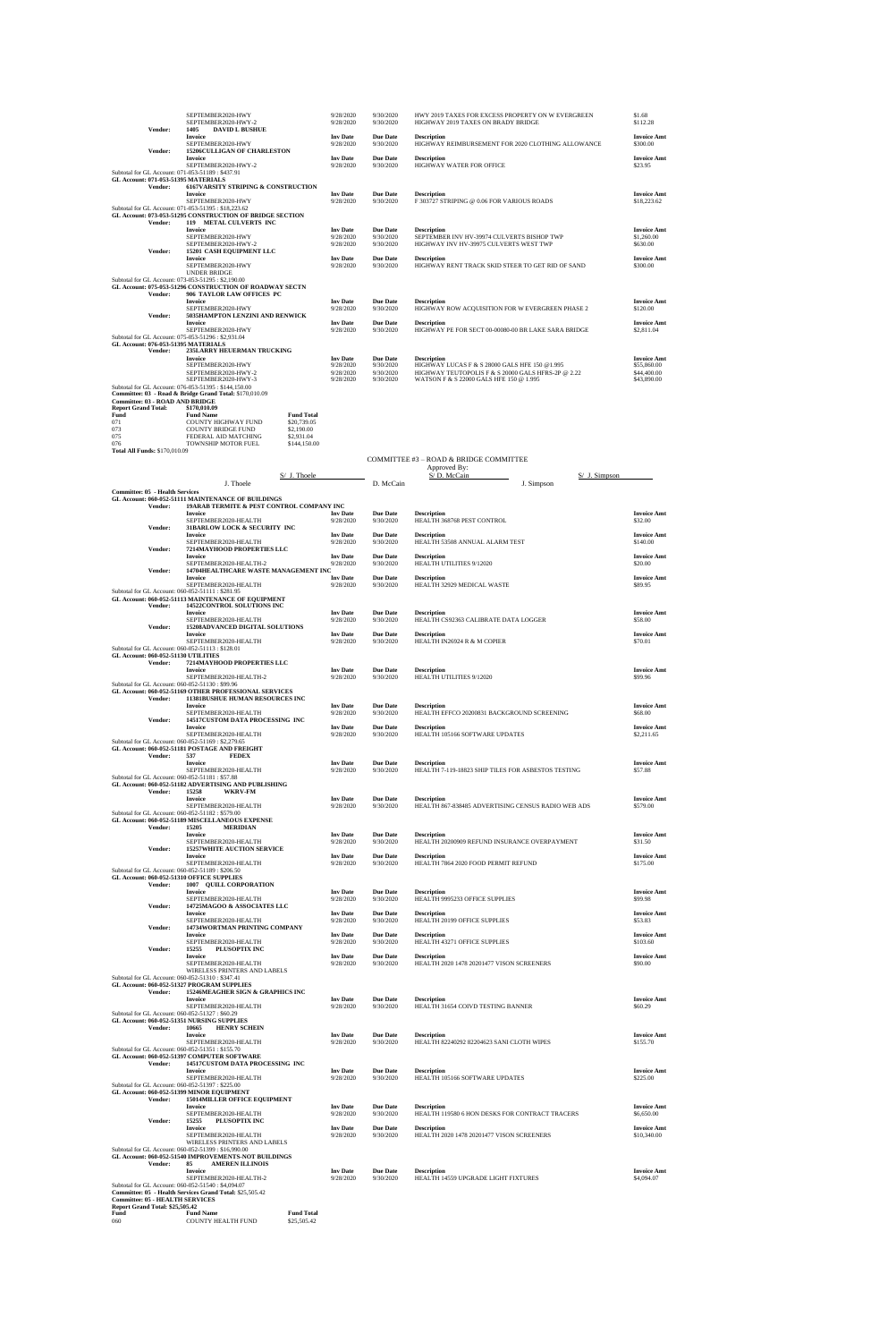**Total All Funds:** \$25,505.42

| 10ын Ан г иниз. <i>э</i> 49,909.44         |                                                                                                                                                                      |                                           |                                             | COMMITTEE #5 - HEALTH SERVICES COMMITTEE<br>Approved By:                                              |                                            |
|--------------------------------------------|----------------------------------------------------------------------------------------------------------------------------------------------------------------------|-------------------------------------------|---------------------------------------------|-------------------------------------------------------------------------------------------------------|--------------------------------------------|
|                                            | D. McCain<br>D. McCain                                                                                                                                               |                                           | S/H. Mumma<br>H. Mumma                      | S/Lloyd Foster<br>Lloyd Foster                                                                        |                                            |
|                                            |                                                                                                                                                                      |                                           |                                             | <b>MEETING BILLS - Paid October 20, 2020</b>                                                          |                                            |
| Committee: 01 - Tax & Finance              | GL Account: 001-001-51161 AUDIT AND ACCOUNTING                                                                                                                       |                                           |                                             |                                                                                                       |                                            |
| <b>Vendor:</b>                             | WEST & COMPANY LLC<br>64<br>Invoice                                                                                                                                  | <b>Inv Date</b>                           | <b>Due Date</b>                             | <b>Description</b>                                                                                    | <b>Invoice Amt</b>                         |
| Vendor:                                    | OCTOBER2020-BOARD<br>Subtotal for GL Account: 001-001-51161 : \$20,575.00<br>GL Account: 001-001-51181 POSTAGE AND FREIGHT<br><b>414UNITED STATES POSTAL SERVICE</b> | 10/8/2020                                 | 10/20/2020                                  | EFFINGHAM COUNTY                                                                                      | \$20,575.00                                |
|                                            | Invoice<br>OCTOBER2020-BOARD                                                                                                                                         | <b>Inv</b> Date<br>10/5/2020              | <b>Due Date</b><br>10/20/2020               | <b>Description</b><br><b>COUNTY BUILDING POSTAGE</b>                                                  | <b>Invoice Amt</b><br>\$5,000.00           |
| Vendor:                                    | 12195<br><b>MAIL SERVICES LLC</b><br>Invoice<br>1755704                                                                                                              | <b>Inv</b> Date<br>10/14/2020             | <b>Due Date</b><br>10/20/2020               | <b>Description</b><br>EFFINGHAM COUNTY EF2123 TAX MAILING                                             | <b>Invoice Amt</b><br>\$6,405.45           |
|                                            | Subtotal for GL Account: 001-001-51181 : \$11,405.45<br>GL Account: 001-001-51230 DUES AND SUBSCRIPTIONS                                                             |                                           |                                             |                                                                                                       |                                            |
| Vendor:                                    | 121EFFINGHAM COUNTY CHAMBER OF COMMERCE<br>Invoice                                                                                                                   | <b>Inv Date</b>                           | <b>Due Date</b>                             | <b>Description</b>                                                                                    | <b>Invoice Amt</b>                         |
| Vendor:                                    | 13418<br>263ILLINOIS ASSOCIATION OF COUNTY BOARD                                                                                                                     | 10/5/2020                                 | 10/20/2020                                  | EFFINGHAM COUNTY DUES                                                                                 | \$400.00                                   |
|                                            | <b>Invoice</b><br>3071                                                                                                                                               | <b>Inv Date</b><br>10/8/2020              | <b>Due Date</b><br>10/20/2020               | <b>Description</b><br>CO. BD. ANNUAL MEMBERSHIP DUES JAN. - 2021-DEC 2021                             | <b>Invoice Amt</b><br>\$850.00             |
|                                            | Subtotal for GL Account: 001-001-51230: \$1,250.00<br>GL Account: 001-001-51270 LEGAL SERVICES                                                                       |                                           |                                             |                                                                                                       |                                            |
| Vendor:                                    | 14859SANDBERG PHOENIX & VON GONTARD P C<br>Invoice                                                                                                                   | <b>Inv Date</b>                           | <b>Due Date</b>                             | <b>Description</b>                                                                                    | <b>Invoice Amt</b>                         |
|                                            | 560692<br>Subtotal for GL Account: 001-001-51270: \$413.14                                                                                                           | 10/5/2020                                 | 10/20/2020                                  | EFF. CO. 15819-00001 LABOR AND EMPLOYMENT                                                             | \$413.14                                   |
| Vendor:                                    | GL Account: 001-001-51285 SOLID WASTE COORDINATOR CONTRA<br>154EFFINGHAM COUNTY HEALTH DEPT                                                                          |                                           |                                             |                                                                                                       |                                            |
|                                            | Invoice<br>7776<br>7897                                                                                                                                              | <b>Inv Date</b><br>10/9/2020<br>10/9/2020 | <b>Due Date</b><br>10/20/2020<br>10/20/2020 | <b>Description</b><br>EFFINGHAM COUNTY SOLID WASTE AND ADA<br>EFFINGHAM COUNTY SOLID WASTE AND ADA    | <b>Invoice Amt</b><br>\$450.00<br>\$450.00 |
|                                            | Subtotal for GL Account: 001-001-51285 : \$900.00<br>GL Account: 001-001-51286 ADA COORDINATOR CONTRACT                                                              |                                           |                                             |                                                                                                       |                                            |
| Vendor:                                    | 154EFFINGHAM COUNTY HEALTH DEPT<br>Invoice                                                                                                                           | <b>Inv Date</b>                           | <b>Due Date</b>                             | <b>Description</b>                                                                                    | <b>Invoice Amt</b>                         |
|                                            | 7776<br>7897                                                                                                                                                         | 10/9/2020<br>10/9/2020                    | 10/20/2020<br>10/20/2020                    | EFFINGHAM COUNTY SOLID WASTE AND ADA<br>EFFINGHAM COUNTY SOLID WASTE AND ADA                          | \$450.00<br>\$450.00                       |
|                                            | Subtotal for GL Account: 001-001-51286: \$900.00<br>GL Account: 001-001-51310 OFFICE SUPPLIES                                                                        |                                           |                                             |                                                                                                       |                                            |
| Vendor:                                    | 6839<br><b>VISA</b><br>Invoice                                                                                                                                       | <b>Inv Date</b>                           | <b>Due Date</b>                             | <b>Description</b>                                                                                    | <b>Invoice Amt</b>                         |
|                                            | OCTOBER2020-7695<br>Subtotal for GL Account: 001-001-51310 : \$31.39                                                                                                 | 10/8/2020                                 | 10/20/2020                                  | BOARD OFFICE 7695 OFFICE SUPPLIES REUSABLE MASK                                                       | \$31.39                                    |
| Vendor:                                    | GL Account: 001-001-51315 RECEPTIONS & AWARDS<br>787<br><b>KIRBY FOODS INC</b>                                                                                       |                                           |                                             |                                                                                                       |                                            |
|                                            | Invoice<br>OCTOBER2020-BOARD                                                                                                                                         | <b>Inv Date</b><br>10/8/2020              | <b>Due Date</b><br>10/20/2020               | <b>Description</b><br>BOARD OFFICE 600304 PLANTER RITA MAHON                                          | <b>Invoice Amt</b><br>\$38.99              |
|                                            | Subtotal for GL Account: 001-001-51315: \$38.99<br>GL Account: 001-006-51310 OFFICE SUPPLIES                                                                         |                                           |                                             |                                                                                                       |                                            |
| Vendor:                                    | 14994<br><b>OFFICE ESSENTIALS</b><br><b>Invoice</b><br>CIV1310859                                                                                                    | <b>Inv Date</b>                           | <b>Due Date</b>                             | <b>Description</b>                                                                                    | <b>Invoice Amt</b><br>\$129.04             |
|                                            | Subtotal for GL Account: 001-006-51310: \$129.04<br>GL Account: 001-007-51183 PRINTING AND BINDING                                                                   | 10/9/2020                                 | 10/20/2020                                  | COUNTY CLERK 2173426535 OFFICE SUPPLIES                                                               |                                            |
| Vendor:                                    | 9681DELUXE BUSINESS CHECKS & SOLUTIONS<br>Invoice                                                                                                                    | <b>Inv Date</b>                           | <b>Due Date</b>                             | <b>Description</b>                                                                                    | <b>Invoice Amt</b>                         |
| <b>Vendor:</b>                             | 10/8/2020<br>88479673<br><b>MAIL SERVICES LLC</b><br>12195                                                                                                           | 10/20/2020                                |                                             | TREASURER 1238070201 DEPOSIT TICKETS                                                                  | \$126.98                                   |
|                                            | Invoice<br>1755704                                                                                                                                                   | <b>Inv Date</b><br>10/14/2020             | <b>Due Date</b><br>10/20/2020               | <b>Description</b><br>EFFINGHAM COUNTY EF2123 TAX MAILING                                             | <b>Invoice Amt</b><br>\$3,758.99           |
|                                            | Subtotal for GL Account: 001-007-51183: \$3,885.97<br>GL Account: 001-007-51399 MINOR EQUIPMENT                                                                      |                                           |                                             |                                                                                                       |                                            |
| Vendor:                                    | 4968 CDW GOVERNMENT INC<br><b>Invoice</b>                                                                                                                            | <b>Inv Date</b>                           | <b>Due Date</b>                             | <b>Description</b>                                                                                    | <b>Invoice Amt</b>                         |
|                                            | 2214624<br>Subtotal for GL Account: 001-007-51399: \$130.06                                                                                                          | 10/8/2020                                 | 10/20/2020                                  | TREASURER 10032077 SCANNER                                                                            | \$130.06                                   |
| Vendor:                                    | GL Account: 035-052-51310 OFFICE SUPPLIES<br>15206CULLIGAN OF CHARLESTON                                                                                             |                                           |                                             |                                                                                                       |                                            |
|                                            | Invoice<br>OCTOBER2020-GIS                                                                                                                                           | <b>Inv Date</b><br>10/8/2020              | <b>Due Date</b><br>10/20/2020               | <b>Description</b><br>GIS 668743 WATER SERVICE                                                        | <b>Invoice Amt</b><br>\$23.95              |
|                                            | Subtotal for GL Account: 035-052-51310: \$23.95<br>GL Account: 047-052-51369 MICRO-FILMING AND DOCUMENT REC                                                          |                                           |                                             |                                                                                                       |                                            |
| Vendor:                                    | 15040AVENU INSIGHTS & ANALYTICS<br><b>Invoice</b><br>INVB-017594                                                                                                     | <b>Inv Date</b><br>10/5/2020              | <b>Due Date</b><br>10/20/2020               | <b>Description</b><br>EFFINGHAM COUNTY RECORDER C100740 IMAGE TO FILE                                 | <b>Invoice Amt</b><br>\$221.60             |
|                                            | INVB-017659<br><b>INVB-017686</b>                                                                                                                                    | 10/5/2020<br>10/5/2020                    | 10/20/2020<br>10/20/2020                    | EFFINGHAM CO. REC. C100740 LANDMARC LAND RECORDS<br>RECORDER IMAGE TO FILM                            | \$2,266.88<br>\$191.45                     |
|                                            | <b>INVB-017771</b><br>INVB-018285                                                                                                                                    | 10/5/2020<br>10/14/2020                   | 10/20/2020<br>10/20/2020                    | EFFINGHAM COUNTY RECORDER C100740 IMAGE TO FILM<br>EFFINGHAM CO. REC. C100740 LARND MARC LAND RECORDS | \$263.60<br>\$2,175.36                     |
|                                            | INVB-018286<br>Subtotal for GL Account: 047-052-51369: \$7,463.21                                                                                                    | 10/14/2020                                | 10/20/2020                                  | EFFINGHAM COUNTY RECORDER C100740 LANDMARK                                                            | \$2,344.32                                 |
| Committee: 02 - Public Buildings & Grounds | Committee: 01 - Tax & Finance Grand Total: \$47,146.20                                                                                                               |                                           |                                             |                                                                                                       |                                            |
| Vendor:                                    | GL Account: 001-005-51111 MAINTENANCE OF BUILDINGS<br>19ARAB TERMITE & PEST CONTROL COMPANY INC                                                                      |                                           |                                             |                                                                                                       |                                            |
|                                            | Invoice<br>368911                                                                                                                                                    | <b>Inv Date</b><br>10/5/2020              | <b>Due Date</b><br>10/20/2020               | <b>Description</b><br>SHERIFF 103710 MONTHLY SERVICE                                                  | <b>Invoice Amt</b><br>\$15.00              |
|                                            | 368913<br>369262                                                                                                                                                     | 10/5/2020<br>10/5/2020                    | 10/20/2020<br>10/20/2020                    | SHERIFF 103711 MONTHLY SERVICE<br>SHERIFF 111159 MONTHLY SERVICE                                      | \$15.00<br>\$15.00                         |
| Vendor:                                    | 31 BARLOW LOCK & SECURITY INC<br>Invoice                                                                                                                             | <b>Inv Date</b>                           | <b>Due Date</b>                             | <b>Description</b>                                                                                    | <b>Invoice Amt</b>                         |
| Vendor:                                    | 53688<br><b>684EFFINGHAM BUILDERS SUPPLY INC</b>                                                                                                                     | 10/6/2020                                 | 10/20/2020                                  | SHERIFF 1732 BUILDING MAINTENANCE                                                                     | \$110.00                                   |
|                                            | Invoice<br>00045765-001<br>1217 BRUMLEVE INDUSTRIES INC                                                                                                              | <b>Inv Date</b><br>10/7/2020              | <b>Due Date</b><br>10/20/2020               | <b>Description</b><br>SHERIFF 422101-0001 ROOF SEALANT                                                | <b>Invoice Amt</b><br>\$39.95              |
| Vendor:                                    | Invoice<br>N16292                                                                                                                                                    | <b>Inv Date</b><br>10/5/2020              | <b>Due Date</b><br>10/20/2020               | <b>Description</b><br>SHERIFF BUILDING MAINTENANCE                                                    | <b>Invoice Amt</b><br>\$1,620.00           |
|                                            | Subtotal for GL Account: 001-005-51111 : \$1,814.95<br>GL Account: 001-005-51113 MAINTENANCE OF EQUIPMENT                                                            |                                           |                                             |                                                                                                       |                                            |
| Vendor:                                    | 5281KIRBY RISK ELECTRICAL SUPPLY<br>Invoice                                                                                                                          | <b>Inv Date</b>                           | <b>Due Date</b>                             | <b>Description</b>                                                                                    | <b>Invoice Amt</b>                         |
| Vendor:                                    | S111150888.001<br>10650<br><b>BUSINESS CARD</b>                                                                                                                      | 10/14/2020                                | 10/20/2020                                  | SHERIFF 34915 EQUIPMENT MAINTENANCE                                                                   | \$139.28                                   |
|                                            | <b>Invoice</b>                                                                                                                                                       | <b>Inv Date</b>                           | <b>Due Date</b>                             | <b>Description</b>                                                                                    | <b>Invoice Amt</b>                         |

| , спаза. | 100JU<br><b>DODITION CURRE</b>                       |                              |                               |                                                                |                                |
|----------|------------------------------------------------------|------------------------------|-------------------------------|----------------------------------------------------------------|--------------------------------|
|          | <b>Invoice</b>                                       | <b>Inv</b> Date              | <b>Due Date</b>               | <b>Description</b>                                             | <b>Invoice Amt</b>             |
|          | OCTOBER2020-8467                                     | 10/14/2020                   | 10/20/2020                    | SHERIFF 8467 OFFICE SUPPLIES EQUIP MAINT                       | \$162.56                       |
|          | Subtotal for GL Account: 001-005-51113: \$301.84     |                              |                               |                                                                |                                |
|          | GL Account: 001-005-51117 MAINTENANCE OF GROUNDS     |                              |                               |                                                                |                                |
| Vendor:  | 136<br><b>DUST AND SON LP</b>                        |                              |                               |                                                                |                                |
|          | Invoice<br>S3-125855                                 | <b>Inv</b> Date              | <b>Due Date</b><br>10/20/2020 | <b>Description</b><br>SHERIFF 14148-3 MAINTENANCE OF GROUNGS   | <b>Invoice Amt</b>             |
|          | S3-139641                                            | 10/6/2020<br>10/6/2020       | 10/20/2020                    |                                                                | \$9.51<br>\$12.30              |
|          |                                                      | 10/6/2020                    | 10/20/2020                    | SHERIFF 14148-3 MAINTENANCE OF GROUNDS                         | \$31.52                        |
|          | S3-140286<br>S3-141699                               | 10/6/2020                    | 10/20/2020                    | SHERIFF 14148-3 MAINTNENACE OF GROUNDS                         | \$6.16                         |
|          | Subtotal for GL Account: 001-005-51117: \$59.49      |                              |                               | SHERIFF 14148-3 MAINTENANCE OF GROUNDS                         |                                |
|          | GL Account: 001-005-51323 MAINTENANCE SUPPLIES       |                              |                               |                                                                |                                |
|          |                                                      |                              |                               |                                                                |                                |
| Vendor:  | 157<br><b>EFFINGHAM EQUITY</b>                       |                              |                               |                                                                |                                |
|          | <b>Invoice</b><br>OCTOBER2020-SHERIFF                | <b>Inv</b> Date<br>10/6/2020 | <b>Due Date</b><br>10/20/2020 | <b>Description</b><br>SHERIFF 12965 MAINTENANCE SUPPLIES FUELS | <b>Invoice Amt</b><br>\$146.24 |
| Vendor:  |                                                      |                              |                               |                                                                |                                |
|          | 7937<br><b>MENARDS</b><br><b>Invoice</b>             | <b>Inv</b> Date              | <b>Due Date</b>               | <b>Description</b>                                             | <b>Invoice Amt</b>             |
|          | 56434                                                | 10/6/2020                    | 10/20/2020                    | SHERIFF 31760280 MAINTENANCE SUPPLIES                          | \$40.90                        |
|          | Subtotal for GL Account: 001-005-51323: \$187.14     |                              |                               |                                                                |                                |
|          | GL Account: 001-005-51324 JANITORIAL SUPPLIES        |                              |                               |                                                                |                                |
| Vendor:  | 1379 BLACK & COMPANY #06                             |                              |                               |                                                                |                                |
|          | Invoice                                              | <b>Inv</b> Date              | <b>Due Date</b>               | <b>Description</b>                                             | <b>Invoice Amt</b>             |
|          | 12077331                                             | 10/6/2020                    | 10/20/2020                    | SHERIFF 010485 JANITORIAL SUPPLIES                             | \$226.20                       |
| Vendor:  | 7937<br><b>MENARDS</b>                               |                              |                               |                                                                |                                |
|          | Invoice                                              | <b>Inv</b> Date              | <b>Due Date</b>               | <b>Description</b>                                             | <b>Invoice Amt</b>             |
|          | 55190                                                | 10/5/2020                    | 10/20/2020                    | SHERIFF 31760280 JANITORIAL SUPPLIES                           | \$145.93                       |
| Vendor:  | 12637 JOHN DEERE FINANCIAL                           |                              |                               |                                                                |                                |
|          | <b>Invoice</b>                                       | <b>Inv</b> Date              | <b>Due Date</b>               | <b>Description</b>                                             | <b>Invoice Amt</b>             |
|          | OCTOBER2020-SHERIFF                                  | 10/5/2020                    | 10/20/2020                    | SHERIFF 75340-82974 JANITORIAL SUPPLIES                        | \$23.22                        |
|          | Subtotal for GL Account: 001-005-51324: \$395.35     |                              |                               |                                                                |                                |
|          | GL Account: 001-005-51520 BUILDINGS                  |                              |                               |                                                                |                                |
| Vendor:  | <b>15139SYCAMORE ENGINEERING INC</b>                 |                              |                               |                                                                |                                |
|          | Invoice                                              | <b>Inv</b> Date              | <b>Due Date</b>               | <b>Description</b>                                             | <b>Invoice Amt</b>             |
|          | W75100                                               | 10/13/2020                   | 10/20/2020                    | EFF. CO. 075560 INSTALLATION & UNSULATION OF 124 VALVES        | \$24,200.00                    |
| Vendor:  | <b>15187OTIS ELEVATOR COMPANY</b>                    |                              |                               |                                                                |                                |
|          | Invoice                                              | <b>Inv</b> Date              | <b>Due Date</b>               | <b>Description</b>                                             | <b>Invoice Amt</b>             |
|          | 200171250100                                         | 10/13/2020                   | 10/20/2020                    | EFFNIGHAM COUNTY 49106099                                      | \$29,434.20                    |
|          | Subtotal for GL Account: 001-005-51520 : \$53,634.20 |                              |                               |                                                                |                                |
|          | GL Account: 001-008-51112 MAINTENANCE OF VEHICLES    |                              |                               |                                                                |                                |
| Vendor:  | <b>31 BARLOW LOCK &amp; SECURITY INC</b>             |                              |                               |                                                                |                                |
|          | <b>Laundan</b>                                       | Tax Dots                     |                               | Data Dota December 2011                                        | Taxaba Asset                   |

|                | Invoice<br>.                        | <b>Inv Date</b> | <b>Due Date</b> | <b>Description</b>          | <b>Invoice Amt</b> |
|----------------|-------------------------------------|-----------------|-----------------|-----------------------------|--------------------|
|                | 15389                               | 10/14/2020      | 10/20/2020      | SHERIFF VEHICLE MAINTENANCE | \$6.00             |
| <b>Vendor:</b> | <b>483WESTENDORF CAR WASHES LLC</b> |                 |                 |                             |                    |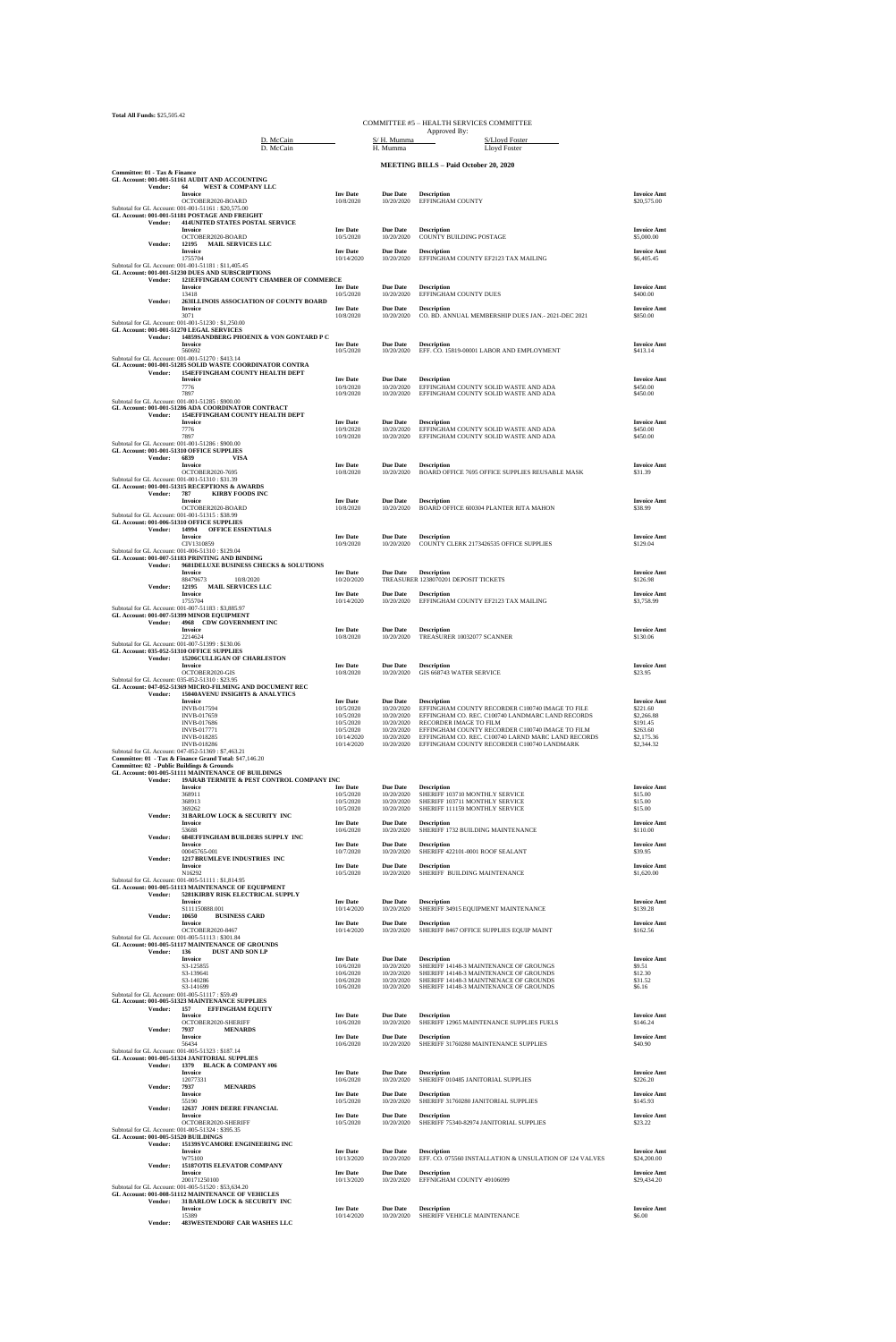|                                                                                                  | Invoice<br>251                                                                                                                                    | <b>Inv Date</b><br>10/8/2020              | <b>Due Date</b><br>10/20/2020          | <b>Description</b><br>SHERIFF VEHICLE MAINTENANCE                                                                              | <b>Invoice Amt</b><br>\$133.00            |
|--------------------------------------------------------------------------------------------------|---------------------------------------------------------------------------------------------------------------------------------------------------|-------------------------------------------|----------------------------------------|--------------------------------------------------------------------------------------------------------------------------------|-------------------------------------------|
| Vendor:                                                                                          | 807NAPA AUTO PARTS OF EFFINGHAM<br>Invoice<br>257423                                                                                              | <b>Inv Date</b>                           | <b>Due Date</b><br>10/20/2020          | <b>Description</b>                                                                                                             | <b>Invoice Amt</b><br>\$10.65             |
| Vendor:                                                                                          | 3801EFFINGHAM TIRE & AUTO CENTER INC<br>Invoice                                                                                                   | 10/7/2020<br><b>Inv Date</b>              | <b>Due Date</b>                        | SHERIFF 3075 VEHICLE MAINTENANCE<br><b>Description</b>                                                                         | <b>Invoice Amt</b>                        |
| Vendor:                                                                                          | 198295<br>10606ROCKS ADVANCED AUTO CARE<br>Invoice                                                                                                | 10/6/2020<br><b>Inv Date</b>              | 10/20/2020<br><b>Due Date</b>          | SHERIFF 5248 VEHICLE MAINTENANCE<br><b>Description</b>                                                                         | \$24.96<br><b>Invoice Amt</b>             |
| Vendor:                                                                                          | OCTOBER2020-SHERIFF<br>11383<br><b>LIDY GRAPHICS</b>                                                                                              | 10/14/2020                                | 10/20/2020                             | SHERIFF VEHCILE MAINTENANCE                                                                                                    | \$324.16                                  |
|                                                                                                  | <b>Invoice</b><br>6732<br>Subtotal for GL Account: 001-008-51112: \$1,298.77                                                                      | <b>Inv Date</b><br>10/5/2020              | Due Date<br>10/20/2020                 | <b>Description</b><br>SHERIFF VEHICLE MAINTENANCE                                                                              | <b>Invoice Amt</b><br>\$800.00            |
| Vendor:                                                                                          | GL Account: 001-008-51113 MAINTENANCE OF EQUIPMENT<br>1811TECHNOLOGY MANAGEMENT REVOLVING FUND                                                    |                                           |                                        |                                                                                                                                |                                           |
| Vendor:                                                                                          | <b>Invoice</b><br>T2105063<br>6839<br>VISA                                                                                                        | <b>Inv Date</b><br>10/6/2020              | <b>Due Date</b><br>10/20/2020          | <b>Description</b><br>SHERIFF T8880605 EQUIPMENT MAINTENANCE                                                                   | <b>Invoice Amt</b><br>\$934.17            |
|                                                                                                  | Invoice<br>OCTOBER2020-7729                                                                                                                       | <b>Inv Date</b><br>10/8/2020              | Due Date<br>10/20/2020                 | <b>Description</b><br>SHERIFF 7729 EQUIPMENT MAINTENANCE                                                                       | <b>Invoice Amt</b><br>\$39.84             |
| Subtotal for GL Account: 001-008-51113: \$974.01<br>GL Account: 001-008-51170 MEDICAL<br>Vendor: | <b>4688 EFFINGHAM DENTAL GROUP</b>                                                                                                                |                                           |                                        |                                                                                                                                |                                           |
| Subtotal for GL Account: 001-008-51170: \$491.00                                                 | Invoice<br>OCTOBER2020-SHERIFF<br>GL Account: 001-008-51211 PRISONER MEALS                                                                        | <b>Inv Date</b><br>10/5/2020              | Due Date<br>10/20/2020                 | <b>Description</b><br>SHERIFF # 3 001764 "SCOTT"                                                                               | <b>Invoice Amt</b><br>\$491.00            |
| Vendor:                                                                                          | 787<br><b>KIRBY FOODS INC</b><br><b>Invoice</b><br>OCTOBER2020-SHERIFF-2                                                                          | <b>Inv Date</b><br>10/7/2020              | <b>Due Date</b><br>10/20/2020          | <b>Description</b><br>SHERIFF 600307 INMATE MEALS                                                                              | <b>Invoice Amt</b><br>\$3,421.96          |
| Vendor:                                                                                          | 2084 PRAIRIE FARMS DAIRY INC<br>Invoice                                                                                                           | <b>Inv Date</b>                           | <b>Due Date</b>                        | <b>Description</b>                                                                                                             | <b>Invoice Amt</b>                        |
| Vendor:                                                                                          | OCTOBER20202-SHERIFF<br>5802 MARTINS OF EFFINGHAM<br><b>Invoice</b>                                                                               | 10/6/2020<br><b>Inv Date</b>              | 10/20/2020<br><b>Due Date</b>          | SHERIFF 7144 INMATE MEALS<br><b>Description</b>                                                                                | \$505.27<br><b>Invoice Amt</b>            |
|                                                                                                  | OCTOBER2020-SHERIFF<br>Subtotal for GL Account: 001-008-51211: \$5,190.17<br>GL Account: 001-008-51310 OFFICE SUPPLIES; SHERIFF DEPT              | 10/7/2020                                 | 10/20/2020                             | SHERIFF 557 INMATE MEALS                                                                                                       | \$1,262.94                                |
| Vendor:                                                                                          | 10650<br><b>BUSINESS CARD</b><br>Invoice                                                                                                          | <b>Inv Date</b>                           | <b>Due Date</b>                        | <b>Description</b>                                                                                                             | <b>Invoice Amt</b>                        |
| Subtotal for GL Account: 001-008-51310: \$675.86                                                 | OCTOBER2020-8467<br>GL Account: 001-008-51321 PATROL OPERATION SUPPLIES                                                                           | 10/14/2020                                | 10/20/2020                             | SHERIFF 8467 OFFICE SUPPLIES EQUIP. MAINT.                                                                                     | \$675.86                                  |
| Vendor:                                                                                          | 14711<br><b>NARTEC INC</b><br>Invoice                                                                                                             | <b>Inv Date</b>                           | <b>Due Date</b>                        | <b>Description</b>                                                                                                             | <b>Invoice Amt</b>                        |
| Subtotal for GL Account: 001-008-51321: \$187.65<br>GL Account: 001-008-51322 JAIL SUPPLIES      | 14977                                                                                                                                             | 10/14/2020                                | 10/20/2020                             | SHERIFF PATROL SUPPLIES                                                                                                        | \$187.65                                  |
| Vendor:                                                                                          | 6087<br><b>STERICYCLE INC</b><br>Invoice                                                                                                          | <b>Inv Date</b>                           | <b>Due Date</b>                        | <b>Description</b>                                                                                                             | <b>Invoice Amt</b>                        |
| Subtotal for GL Account: 001-008-51322: \$110.00                                                 | 4009618325<br>GL Account: 001-008-51352 DRUGS/MEDICATIONS                                                                                         | 10/5/2020                                 | 10/20/2020                             | SHERIFF 2035875 MONTHLY SERVICE                                                                                                | \$110.00                                  |
| Vendor:                                                                                          | 787<br><b>KIRBY FOODS INC</b><br><b>Invoice</b>                                                                                                   | <b>Inv Date</b>                           | <b>Due Date</b>                        | <b>Description</b>                                                                                                             | <b>Invoice Amt</b>                        |
| Subtotal for GL Account: 001-008-51352: \$236.24                                                 | OCTOBER2020-SHERIFF<br>GL Account: 001-008-51381 GASOLINE AND OIL                                                                                 | 10/6/2020                                 | 10/20/2020                             | SHERIFF 601921 DRUGS                                                                                                           | \$236.24                                  |
| Vendor:                                                                                          | 157<br><b>EFFINGHAM EQUITY</b><br>Invoice                                                                                                         | <b>Inv Date</b>                           | <b>Due Date</b>                        | <b>Description</b>                                                                                                             | <b>Invoice Amt</b>                        |
| Vendor:                                                                                          | OCTOBER2020-SHERIFF<br><b>659 PRO LUBE OF EFFINGHAM INC</b><br>Invoice                                                                            | 10/6/2020<br><b>Inv Date</b>              | 10/20/2020<br><b>Due Date</b>          | SHERIFF 12965 MAIN. SUPPLIES FUELS OCT.2020-SHERIFF<br><b>Description</b>                                                      | \$145.75<br><b>Invoice Amt</b>            |
|                                                                                                  | 44076<br>44600                                                                                                                                    | 10/14/2020<br>10/14/2020                  | 10/20/2020<br>10/20/2020               | SHERIFF VEHICLE MAINTENANCE<br>SHERIFF VEHCILE MAINTENANCE                                                                     | \$41.24<br>\$41.24                        |
|                                                                                                  | 44731<br>46002<br>46414                                                                                                                           | 10/14/2020<br>10/14/2020<br>10/14/2020    | 10/20/2020<br>10/20/2020<br>10/20/2020 | SHERIFF VEHICLE MAINTENANCE<br>SHERIFF VEHICLE MAINTENANCE<br>SHERIFF VEHICLE MAINTENANCE                                      | \$41.24<br>\$41.24<br>\$44.74             |
| Vendor:                                                                                          | 46686<br>12861 SOUTH CENTRAL FS INC                                                                                                               | 10/14/2020                                | 10/20/2020                             | SHERIFF VEHICLE MAINTENANCE                                                                                                    | \$41.24                                   |
|                                                                                                  | <b>Invoice</b><br>OCTOBER2020-SHERIFF<br>Subtotal for GL Account: 001-008-51381 : \$4,667.30                                                      | <b>Inv Date</b><br>10/8/2020              | <b>Due Date</b><br>10/20/2020          | <b>Description</b><br>SHERIFF 1577195 FUEL OIL                                                                                 | <b>Invoice Amt</b><br>\$4,270.61          |
| GL Account: 001-008-51390 UNIFORMS<br>Vendor:                                                    | 394RAY O' HERRON COMPANY INC                                                                                                                      |                                           |                                        |                                                                                                                                |                                           |
| Vendor:                                                                                          | <b>Invoice</b><br>OCTOBEER2020-SHERIFF<br>14753<br><b>TRAVIS MONNET</b>                                                                           | <b>Inv Date</b><br>10/8/2020              | <b>Due Date</b><br>10/20/2020          | <b>Description</b><br>SHERIFF 00-62401SH UNIFORMS                                                                              | <b>Invoice Amt</b><br>\$6,206.27          |
|                                                                                                  | Invoice<br>OCTOBER2020-SHERIFF                                                                                                                    | <b>Inv Date</b><br>10/5/2020              | <b>Due Date</b><br>10/20/2020          | <b>Description</b><br>SHERIFF UNIFORMS                                                                                         | <b>Invoice Amt</b><br>\$138.99            |
| Vendor:                                                                                          | Subtotal for GL Account: 001-008-51390: \$6,345.26<br>GL Account: 001-008-51399 MINOR EQUIPMENT<br>5964GLOBAL TECHNICAL SYSTEMS INC               |                                           |                                        |                                                                                                                                |                                           |
|                                                                                                  | Invoice<br>105006226-1                                                                                                                            | <b>Inv Date</b><br>10/14/2020             | Due Date<br>10/20/2020                 | <b>Description</b><br>SHERIFF EO20 MINOR EQUIPMENT                                                                             | <b>Invoice Amt</b><br>\$580.12            |
| Subtotal for GL Account: 001-008-51399: \$580.12<br>Vendor:                                      | GL Account: 001-011-51112 MAINTENANCE OF VEHICLES<br>6839<br><b>VISA</b>                                                                          |                                           |                                        |                                                                                                                                |                                           |
| Subtotal for GL Account: 001-011-51112: \$97.19                                                  | <b>Invoice</b><br>OCTOBER2020-4857                                                                                                                | <b>Inv Date</b><br>10/8/2020              | <b>Due Date</b><br>10/20/2020          | <b>Description</b><br>COR. 4857TRAIN. MEALS CAR WASHES SHIPPING OIL CHANGE                                                     | <b>Invoice Amt</b><br>\$97.19             |
| GL Account: 001-011-51165 AUTOPSIES<br>Vendor:                                                   | 2508<br><b>JAMES M JACOBI MD</b>                                                                                                                  |                                           |                                        |                                                                                                                                |                                           |
|                                                                                                  | <b>Invoice</b><br>OCTOBER2020-CORONER<br>Subtotal for GL Account: 001-011-51165: \$2,100.00                                                       | <b>Inv Date</b><br>10/5/2020              | <b>Due Date</b><br>10/20/2020          | <b>Description</b><br>CORONER GREGORY DOYLE                                                                                    | <b>Invoice Amt</b><br>\$2,100.00          |
| GL Account: 001-011-51170 MEDICAL<br>Vendor:                                                     | 6839<br>VISA                                                                                                                                      |                                           |                                        |                                                                                                                                |                                           |
| Subtotal for GL Account: 001-011-51170 : \$16.17                                                 | Invoice<br>OCTOBER2020-4857                                                                                                                       | <b>Inv Date</b><br>10/8/2020              | <b>Due Date</b><br>10/20/2020          | <b>Description</b><br>COR.R 4857TRAIN. MEALS CAR WASHES SHIPPING OIL CHANGE                                                    | <b>Invoice Amt</b><br>\$16.17             |
| Vendor:                                                                                          | GL Account: 001-011-51189 MISCELLANEOUS EXPENSE<br>6839<br><b>VISA</b>                                                                            |                                           |                                        |                                                                                                                                |                                           |
|                                                                                                  | Invoice<br>OCTOBER2020-4857<br>OCTOBER2020-4865                                                                                                   | <b>Inv Date</b><br>10/8/2020<br>10/8/2020 | Due Date<br>10/20/2020<br>10/20/2020   | <b>Description</b><br>CORONER 4857TR. MEALS CAR WASHES SHIPPING OIL CHANGE<br>CORONER 4865 SUBSCRIPTIONS OFFICE SUPPLIES MEALS | <b>Invoice Amt</b><br>\$169.28<br>\$37.61 |
| Subtotal for GL Account: 001-011-51189: \$206.89                                                 | GL Account: 001-011-51230 DUES AND SUBSCRIPTIONS                                                                                                  |                                           |                                        |                                                                                                                                |                                           |
| Vendor:                                                                                          | 6839<br>VISA<br><b>Invoice</b><br>OCTOBER2020-4865                                                                                                | <b>Inv Date</b><br>10/8/2020              | <b>Due Date</b><br>10/20/2020          | <b>Description</b><br>CORONER 4865 SUBSCRIPTIONS OFFICE SUPPLIES MEALS                                                         | <b>Invoice Amt</b><br>\$50.00             |
| Subtotal for GL Account: 001-011-51230: \$50.00                                                  | GL Account: 001-011-51310 OFFICE SUPPLIES                                                                                                         |                                           |                                        |                                                                                                                                |                                           |
| Vendor:                                                                                          | 6839<br>VISA<br><b>Invoice</b><br>OCTOBER2020-4865                                                                                                | <b>Inv Date</b><br>10/8/2020              | <b>Due Date</b><br>10/20/2020          | <b>Description</b><br>CORONER 4865 SUBSCRIPTIONS OFFICE SUPPLIES MEALS                                                         | <b>Invoice Amt</b><br>\$10.60             |
| Subtotal for GL Account: 001-011-51310: \$10.60<br>Vendor:                                       | GL Account: 001-011-51381 GASOLINE AND OIL<br>157                                                                                                 |                                           |                                        |                                                                                                                                |                                           |
|                                                                                                  | <b>EFFINGHAM EQUITY</b><br><b>Invoice</b><br>OCTOBER2020-CORONER                                                                                  | <b>Inv</b> Date<br>10/5/2020              | <b>Due Date</b><br>10/20/2020          | <b>Description</b><br>CORONER 12928 FUEL                                                                                       | <b>Invoice Amt</b><br>\$181.64            |
| Subtotal for GL Account: 001-011-51381: \$181.64<br>Vendor:                                      | GL Account: 001-014-51310 OFFICE SUPPLIES<br>1007<br><b>OUILL CORPORATION</b>                                                                     |                                           |                                        |                                                                                                                                |                                           |
|                                                                                                  | Invoice<br>10470144                                                                                                                               | <b>Inv Date</b><br>10/13/2020             | <b>Due Date</b><br>10/20/2020          | <b>Description</b><br>PROBATION 7651323 OFFICE SUPPLIES                                                                        | <b>Invoice Amt</b><br>\$36.14             |
| <b>Vendor:</b>                                                                                   | 10856115<br><b>CHERYL A MEYERS</b><br>1258<br>Invoice                                                                                             | 10/13/2020<br><b>Inv Date</b>             | 10/20/2020<br><b>Due Date</b>          | PROBATION 7651323 OFFICE SUPPLIES<br><b>Description</b>                                                                        | \$49.77<br><b>Invoice Amt</b>             |
| Subtotal for GL Account: 001-014-51310: \$107.16                                                 | OCTOBER2020-PROBATION                                                                                                                             | 10/13/2020                                | 10/20/2020                             | REIMBURSEMENT FOR CHLOROX WIPES                                                                                                | \$21.25                                   |
| Vendor:                                                                                          | GL Account: 001-014-51330 EOUIPMENT SUPPLIES<br>1007<br><b>QUILL CORPORATION</b><br><b>Invoice</b>                                                | <b>Inv</b> Date                           | <b>Due Date</b>                        | <b>Description</b>                                                                                                             | <b>Invoice Amt</b>                        |
| Subtotal for GL Account: 001-014-51330 : \$253.98                                                | 10470144                                                                                                                                          | 10/13/2020                                | 10/20/2020                             | PROBATION 7651323 OFFICE SUPPLIES                                                                                              | \$253.98                                  |
| Vendor:                                                                                          | GL Account: 001-018-51169 OTHER PROFESSIONAL SERVICES<br>14859SANDBERG PHOENIX & VON GONTARD P C<br><b>Invoice</b>                                | <b>Inv</b> Date                           | <b>Due Date</b>                        | <b>Description</b>                                                                                                             | <b>Invoice Amt</b>                        |
| Vendor:                                                                                          | 560693<br>15151<br><b>ROBERT SCALES</b>                                                                                                           | 10/14/2020                                | 10/20/2020                             | STATES ATTORNEY EFFINGHAM COUNTY V LAKESIDE EMS                                                                                | \$1,442.24                                |
| Vendor:                                                                                          | <b>Invoice</b><br>OCTOBER2020-STATTY<br>15216<br><b>HEPLER BROOM LLC</b>                                                                          | <b>Inv Date</b><br>10/14/2020             | <b>Due Date</b><br>10/20/2020          | <b>Description</b><br>STATES ATTORNEY ILAPSC CONFERENCE                                                                        | <b>Invoice Amt</b><br>\$250.00            |
|                                                                                                  | Invoice<br>831428                                                                                                                                 | <b>Inv Date</b><br>10/14/2020             | <b>Due Date</b><br>10/20/2020          | <b>Description</b><br>EFIFNGHAM COUNTY CLAIM 224 18 49                                                                         | <b>Invoice Amt</b><br>\$2,550.00          |
| Vendor:                                                                                          | Subtotal for GL Account: 001-018-51169: \$4,242.24<br>GL Account: 001-018-51182 ADVERTISING AND PUBLISHING<br><b>156 EFFINGHAM DAILY NEWS INC</b> |                                           |                                        |                                                                                                                                |                                           |
|                                                                                                  | <b>Invoice</b><br>2009030357                                                                                                                      | <b>Inv Date</b><br>10/14/2020             | <b>Due Date</b><br>10/20/2020          | <b>Description</b><br>STATES ATTORNEY 30357 PN 2290 2291 2289                                                                  | <b>Invoice Amt</b><br>\$214.50            |
| Subtotal for GL Account: 001-018-51182: \$214.50                                                 | GL Account: 001-018-51310 OFFICE SUPPLIES<br>Vendor: 14994 OFFICE ESSENTIALS                                                                      |                                           |                                        |                                                                                                                                |                                           |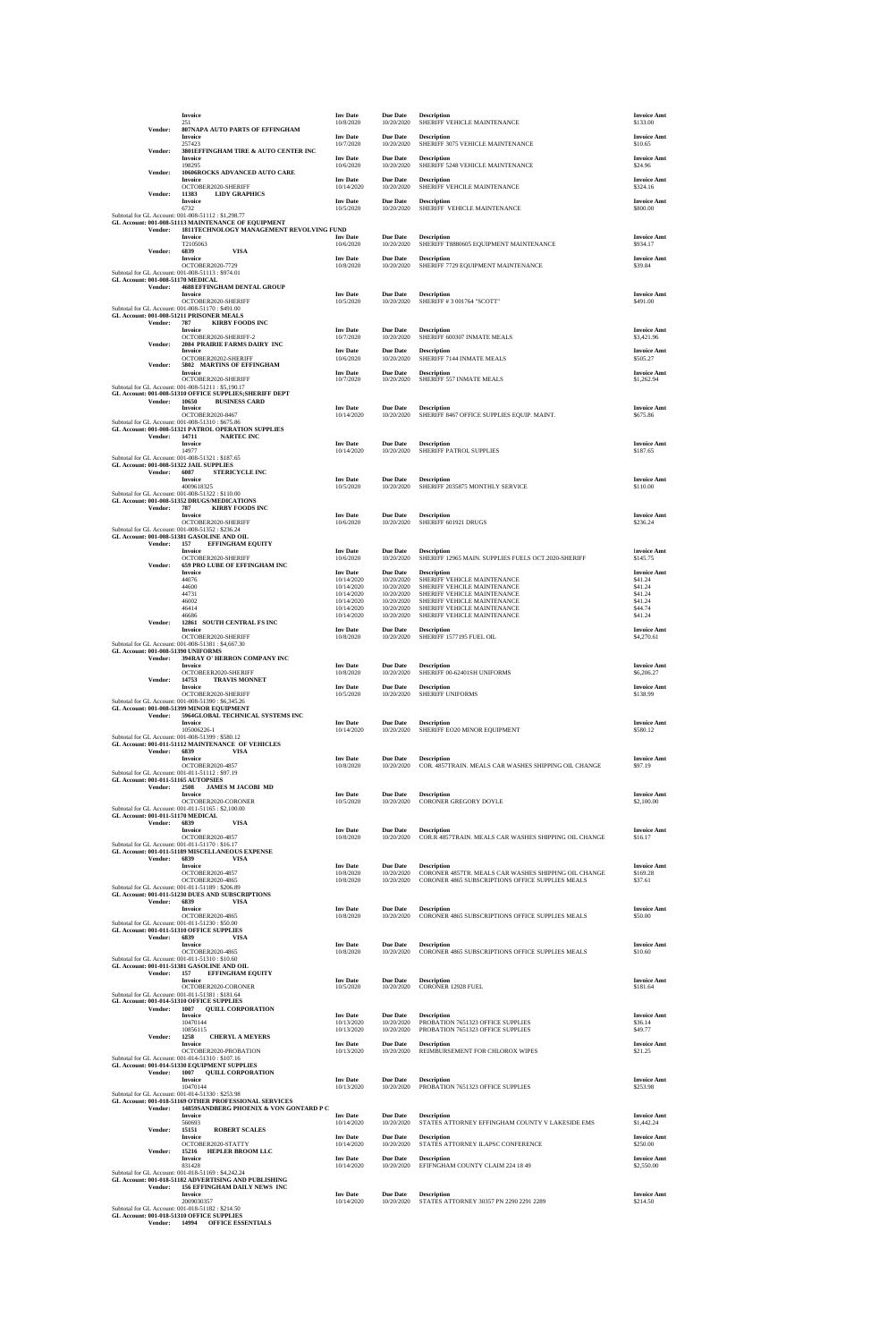|                                          |                | Invoice<br>CIV1291658<br>CIV1295382                                                                                                                               | <b>Inv Date</b><br>10/14/2020<br>10/14/2020 | <b>Due Date</b><br>10/20/2020<br>10/20/2020 | <b>Description</b><br>STATES ATTORNEY 52158 OFFICE SUPPLIES<br>STATES ATTORNEY 52158 OFFICE SUPPLIES                                                                    | <b>Invoice Amt</b><br>\$556.00<br>\$83.53 |
|------------------------------------------|----------------|-------------------------------------------------------------------------------------------------------------------------------------------------------------------|---------------------------------------------|---------------------------------------------|-------------------------------------------------------------------------------------------------------------------------------------------------------------------------|-------------------------------------------|
|                                          |                | CIV1307688<br>Subtotal for GL Account: 001-018-51310: \$741.02<br>GL Account: 001-018-51340 LAW BOOKS - REFERENCE MATERIAL                                        | 10/14/2020                                  | 10/20/2020                                  | STATES ATTORNEY 52158 OFFICE SUPPLIES                                                                                                                                   | \$101.49                                  |
|                                          | Vendor:        | 4159<br><b>LEXISNEXIS</b><br>Invoice<br>3092895957<br>10/9/2020                                                                                                   | <b>Inv Date</b><br>10/20/2020               | <b>Due Date</b>                             | <b>Description</b><br>EFFINGHAM COUNTY 424YMWZQ9 MONTHLY SERVICE                                                                                                        | <b>Invoice Amt</b><br>\$781.00            |
|                                          | Vendor:        | Subtotal for GL Account: 001-018-51340: \$781.00<br>GL Account: 001-019-51168 TRANSCRIPTS<br>14799<br><b>HYMES REPORTING</b>                                      |                                             |                                             |                                                                                                                                                                         |                                           |
|                                          |                | Invoice<br>GJ9-2020<br>Subtotal for GL Account: 001-019-51168 : \$1,252.46<br>GL Account: 001-019-51212 JURY MEALS                                                | <b>Inv Date</b><br>10/14/2020               | <b>Due Date</b><br>10/20/2020               | <b>Description</b><br>CIRCUIT CLERK TRANSCRIPTION                                                                                                                       | <b>Invoice Amt</b><br>\$1,252.46          |
|                                          | Vendor:        | <b>KIRBY FOODS INC</b><br>787<br>Invoice<br>OCTOBER2020-JURY                                                                                                      | <b>Inv Date</b><br>10/13/2020               | <b>Due Date</b><br>10/20/2020               | <b>Description</b><br>EFFINGHAM COUNTY JURY MEALS 600651                                                                                                                | <b>Invoice Amt</b><br>\$21.99             |
|                                          | Vendor:        | 4980<br><b>JOES PIZZA</b><br><b>Invoice</b><br>OCTOBER2020-JURY                                                                                                   | <b>Inv Date</b><br>10/8/2020                | <b>Due Date</b><br>10/20/2020               | <b>Description</b><br>EFFINGHAM COUNTY JURY MEALS 2017-CF-359                                                                                                           | <b>Invoice Amt</b><br>\$118.01            |
|                                          | Vendor:        | 14072CANTEEN VENDING SERVICES<br>Invoice<br><b>BMI3044</b>                                                                                                        | <b>Inv Date</b><br>10/15/2020               | <b>Due Date</b><br>10/20/2020               | <b>Description</b><br>JURY MEALS 9048/438/0687                                                                                                                          | <b>Invoice Amt</b><br>\$76.06             |
|                                          | Vendor:        | Subtotal for GL Account: 001-019-51212: \$216.06<br>GL Account: 001-019-51340 LAW BOOKS - REFERENCE MATERIAL<br>4159<br><b>LEXISNEXIS</b>                         |                                             |                                             |                                                                                                                                                                         |                                           |
|                                          | Vendor:        | Invoice<br>3092895957<br>Subtotal for GL Account: 001-019-51340: \$390.50<br>GL Account: 001-022-51163 COMPUTER SUBSCRIPTION SERVICE<br>4159<br><b>LEXISNEXIS</b> | <b>Inv</b> Date<br>10/9/2020                | <b>Due Date</b><br>10/20/2020               | <b>Description</b><br>EFFINGHAM COUNTY 424YMWZQ9 MONTHLY SERVICE                                                                                                        | <b>Invoice Amt</b><br>\$390.50            |
|                                          |                | Invoice<br>3092895957                                                                                                                                             | <b>Inv Date</b><br>10/9/2020                | <b>Due Date</b><br>10/20/2020               | <b>Description</b><br>EFFINGHAM COUNTY 424YMWZQ9 MONTHLY SERVICE                                                                                                        | <b>Invoice Amt</b><br>\$390.50            |
|                                          | Vendor:        | Subtotal for GL Account: 001-022-51163: \$390.50<br>GL Account: 001-022-51183 PRINTING AND BINDING<br>14734WORTMAN PRINTING COMPANY                               |                                             |                                             |                                                                                                                                                                         |                                           |
|                                          |                | Invoice<br>43255<br>Subtotal for GL Account: 001-022-51183: \$1,906.90                                                                                            | <b>Inv Date</b><br>10/13/2020               | <b>Due Date</b><br>10/20/2020               | <b>Description</b><br>PUBLIC DEFENDER DEFENDANT FOLDER                                                                                                                  | <b>Invoice Amt</b><br>\$1,906.90          |
|                                          | Vendor:        | GL Account: 001-022-51310 OFFICE SUPPLIES<br>15206CULLIGAN OF CHARLESTON<br>Invoice                                                                               | <b>Inv Date</b>                             | <b>Due Date</b>                             | <b>Description</b>                                                                                                                                                      | <b>Invoice Amt</b>                        |
| GL Account: 001-026-51150 TRAVEL         |                | OCTOBER2020-PUBLIC<br>Subtotal for GL Account: 001-022-51310: \$23.95                                                                                             | 10/13/2020                                  | 10/20/2020                                  | PUBLIC DEFENDER 054932 OFFICE SUPPLIES                                                                                                                                  | \$23.95                                   |
|                                          | Vendor:        | <b>PAMELA BRAUN</b><br>626<br>Invoice<br>OCTOBER2020-ASSESSOR                                                                                                     | <b>Inv Date</b><br>10/14/2020               | <b>Due Date</b><br>10/20/2020               | <b>Description</b><br>SUPERVISOR OF ASSESSMENTS REVIEW & MEETING MI                                                                                                     | <b>Invoice Amt</b><br>\$285.00            |
|                                          |                | Subtotal for GL Account: 001-026-51150: \$285.00<br>GL Account: 001-028-51397 COMPUTER SOFTWARE                                                                   |                                             |                                             |                                                                                                                                                                         |                                           |
|                                          | Vendor:        | 6839<br><b>VISA</b><br>Invoice<br>OCTOBER2020-7711                                                                                                                | <b>Inv Date</b><br>10/14/2020               | <b>Due Date</b><br>10/20/2020               | <b>Description</b><br><b>IT SUBSCRIPTIONS</b>                                                                                                                           | <b>Invoice Amt</b><br>\$176.72            |
|                                          | Vendor:        | Subtotal for GL Account: 001-028-51397: \$176.72<br>GL Account: 001-028-51399 MINOR EQUIPMENT<br>4968 CDW GOVERNMENT INC                                          |                                             |                                             |                                                                                                                                                                         |                                           |
|                                          |                | Invoice<br>2367232<br>Subtotal for GL Account: 001-028-51399: \$19.94                                                                                             | <b>Inv</b> Date<br>10/14/2020               | <b>Due Date</b><br>10/20/2020               | <b>Description</b><br>IT METROLOGIC USB                                                                                                                                 | <b>Invoice Amt</b><br>\$19.94             |
|                                          | Vendor:        | GL Account: 001-031-51111 MAINTENANCE OF BUILDINGS<br>19ARAB TERMITE & PEST CONTROL COMPANY INC<br>Invoice                                                        | <b>Inv</b> Date                             | <b>Due Date</b>                             | <b>Description</b>                                                                                                                                                      | <b>Invoice Amt</b>                        |
|                                          | Vendor:        | 369263<br>932PROBST REFRIGERATION & HEATING INC<br>Invoice                                                                                                        | 10/7/2020<br><b>Inv</b> Date                | 10/20/2020<br><b>Due Date</b>               | EMA 111163 MONTHLY SERVICE<br><b>Description</b>                                                                                                                        | \$25.00<br><b>Invoice Amt</b>             |
|                                          |                | 156270<br>Subtotal for GL Account: 001-031-51111 : \$115.70<br>GL Account: 001-031-51112 MAINTENANCE OF VEHICLES                                                  | 10/7/2020                                   | 10/20/2020                                  | <b>EMA PARTS AND SERVICE</b>                                                                                                                                            | \$90.70                                   |
|                                          | Vendor:        | <b>4484TRIPOWER INC TOWING &amp; RECOVERY</b><br><b>Invoice</b>                                                                                                   | <b>Inv Date</b>                             | <b>Due Date</b>                             | <b>Description</b>                                                                                                                                                      | <b>Invoice Amt</b>                        |
|                                          | Vendor:        | 98346<br>10606ROCKS ADVANCED AUTO CARE<br>Invoice                                                                                                                 | 10/7/2020<br><b>Inv Date</b>                | 10/20/2020<br><b>Due Date</b>               | <b>EMA TOW TO ROCKS</b><br><b>Description</b>                                                                                                                           | \$65.00<br><b>Invoice Amt</b>             |
|                                          |                | OCTOBER2020-EMA<br>Subtotal for GL Account: 001-031-51112: \$345.97<br>GL Account: 001-031-51381 GASOLINE AND OIL                                                 | 10/14/2020                                  | 10/20/2020                                  | <b>EMA VEHICLE REPAIR</b>                                                                                                                                               | \$280.97                                  |
|                                          | Vendor:        | 157<br><b>EFFINGHAM EQUITY</b><br>Invoice<br>OCTOBER2020-EMA                                                                                                      | <b>Inv</b> Date<br>10/7/2020                | <b>Due Date</b><br>10/20/2020               | <b>Description</b><br>EMA 13094 FUEL                                                                                                                                    | <b>Invoice Amt</b><br>\$34.30             |
| Subtotal for GL Account: 001-031-51381 : | <b>Vendor:</b> | GL Account: 001-031-51410 COUNTY SUPPORT OF EXPENSES OF<br>6839<br><b>VISA</b>                                                                                    | \$34.30                                     |                                             |                                                                                                                                                                         |                                           |
|                                          |                | Invoice<br>OCTOBER2020-7695<br>Subtotal for GL Account: 001-031-51410: \$216.15                                                                                   | <b>Inv Date</b><br>10/8/2020                | <b>Due Date</b><br>10/20/2020               | <b>Description</b><br>BOARD OFFICE 7695 OFFICE SUPPLIES REUSABLE MASK                                                                                                   | <b>Invoice Amt</b><br>\$216.15            |
|                                          | Vendor:        | GL Account: 001-032-51399 MINOR EQUIPMENT<br>15164RAY ALLEN MANUFACTURING LLC                                                                                     |                                             |                                             |                                                                                                                                                                         |                                           |
|                                          |                | <b>Invoice</b><br><b>RINV148667</b><br>Subtotal for GL Account: 001-032-51399: \$25.99                                                                            | <b>Inv Date</b><br>10/6/2020                | <b>Due Date</b><br>10/20/2020               | <b>Description</b><br>SHERIFF RA05106 LEATHER LEASH                                                                                                                     | <b>Invoice Amt</b><br>\$25.99             |
|                                          | <b>Vendor:</b> | GL Account: 001-033-51113 MAINTENANCE OF EQUIPMENT<br>5801DIVE RESCUE INTERNATIONAL INC<br><b>Invoice</b>                                                         | <b>Inv Date</b>                             | <b>Due Date</b>                             | <b>Description</b>                                                                                                                                                      | <b>Invoice Amt</b>                        |
|                                          |                | SO058232<br>SO058268<br>Subtotal for GL Account: 001-033-51113: \$1,143.55                                                                                        | 10/14/2020<br>10/14/2020                    | 10/20/2020<br>10/20/2020                    | DIVE RESCUE LABOR AND SUPPLIES<br>DIVE RESCUE AQUA LUNG LABOR DRYSUIT ZIPPER SUPPLIES                                                                                   | \$250.00<br>\$770.50                      |
|                                          | Vendor:        | GL Account: 001-033-51399 MINOR EQUIPMENT<br>5241<br><b>OMNI SCUBA</b><br><b>Invoice</b>                                                                          | <b>Inv</b> Date                             | <b>Due Date</b>                             | <b>Description</b>                                                                                                                                                      | <b>Invoice Amt</b>                        |
|                                          | Vendor:        | 409653<br>5801DIVE RESCUE INTERNATIONAL INC<br><b>Invoice</b>                                                                                                     | 10/14/2020<br><b>Inv Date</b>               | 10/20/2020<br><b>Due Date</b>               | DIVE RESCUE EQUIPMENT<br><b>Description</b>                                                                                                                             | \$1,600.00<br><b>Invoice Amt</b>          |
|                                          |                | INV183085<br>Subtotal for GL Account: 001-033-51399: \$3,461.62                                                                                                   | 10/14/2020                                  | 10/20/2020                                  | DIVE TEAM AQUA LUNG BLACK SUIT                                                                                                                                          | \$1,861.62                                |
|                                          | Vendor:        | GL Account: 025-052-51204 OFFENDERS PROGRAMS<br>4160CHRISTIAN COUNTY PROBATION DEPARTMENT<br>Invoice                                                              | <b>Inv Date</b>                             | <b>Due Date</b>                             | <b>Description</b>                                                                                                                                                      | <b>Invoice Amt</b>                        |
|                                          | Vendor:        | OCTOBER2020-ARI<br>11823JEWELL PSYCHOLOGICAL SERVICES LLC<br><b>Invoice</b>                                                                                       | 10/13/2020<br><b>Inv Date</b>               | 10/20/2020<br><b>Due Date</b>               | ARI REIMBURSEMENT FOR SFY 20<br><b>Description</b>                                                                                                                      | \$8,698.07<br><b>Invoice Amt</b>          |
|                                          | Vendor:        | 1272<br>13848<br>THE WELLNESS LOFT<br>Invoice                                                                                                                     | 10/13/2020<br><b>Inv Date</b>               | 10/20/2020<br><b>Due Date</b>               | ARI ADULT REDEPLOY SEPTEMBER 2020<br><b>Description</b>                                                                                                                 | \$500.00<br><b>Invoice Amt</b>            |
|                                          | Vendor:        | OCTOBER2020-AR<br><b>I</b><br>14917JOHN KOESTER & MARCY KOESTER<br><b>Invoice</b>                                                                                 | 10/13/2020<br><b>Inv Date</b>               | 10/20/2020<br><b>Due Date</b>               | ARI SFY 2021 SERVICES FOR NOVEMEBER<br><b>Description</b>                                                                                                               | \$13,236.46<br><b>Invoice Amt</b>         |
| GL Account: 036-052-51170 MEDICAL        |                | OCTOBER2020-ARI<br>Subtotal for GL Account: 025-052-51204 : \$23,134.53                                                                                           | 10/13/2020                                  | 10/20/2020                                  | ARI RENTAL FEE FOR 2 UNITS OCTOBER                                                                                                                                      | \$700.00                                  |
|                                          | Vendor:        | 12672<br><b>ASHLEY DAVIS RN</b><br>Invoice<br>OCTOBER2020-SHERIFF                                                                                                 | <b>Inv Date</b><br>10/5/2020                | <b>Due Date</b><br>10/20/2020               | <b>Description</b><br>SHERIFF INMATE MEDICAL SCREENINGS X4                                                                                                              | <b>Invoice Amt</b><br>\$56.00             |
|                                          |                | Subtotal for GL Account: 036-052-51170: \$56.00<br>GL Account: 040-052-51189 MISCELLANEOUS EXPENSE                                                                |                                             |                                             |                                                                                                                                                                         |                                           |
|                                          | Vendor:        | 13790ACCURACY FIREARMS LLC<br>Invoice<br>OCTOBER2020-CORONER                                                                                                      | <b>Inv Date</b><br>10/13/2020               | <b>Due Date</b><br>10/20/2020               | <b>Description</b><br>CORONER TRAINING AND AMMUNITION                                                                                                                   | <b>Invoice Amt</b><br>\$386.83            |
|                                          | Vendor:        | Subtotal for GL Account: 040-052-51189: \$386.83<br>GL Account: 044-052-51112 MAINTENANCE OF VEHICLES<br>393 WALMART COMMUNITY BRC                                |                                             |                                             |                                                                                                                                                                         |                                           |
|                                          |                | <b>Invoice</b><br>OCTOBER2020-328510/14/2020<br>Subtotal for GL Account: 044-052-51112: \$0.88                                                                    | <b>Inv Date</b><br>10/20/2020               | <b>Due Date</b>                             | <b>Description</b><br>PROBATION MISCELLANEOUS SUPPLIES                                                                                                                  | <b>Invoice Amt</b><br>\$0.88              |
|                                          | Vendor:        | GL Account: 044-052-51133 TELEPHONE<br>6839<br><b>VISA</b><br>Invoice                                                                                             | <b>Inv Date</b>                             | <b>Due Date</b>                             | <b>Description</b>                                                                                                                                                      | <b>Invoice Amt</b>                        |
|                                          |                | OCTOBER2020-359410/14/2020<br>Subtotal for GL Account: 044-052-51133: \$0.99<br>GL Account: 044-052-51141 RENTAL OF EQUIPMENT MONITORS                            | 10/20/2020                                  |                                             | PROBATION MISCELLANEIOUS EXPENSES                                                                                                                                       | \$0.99                                    |
|                                          | <b>Vendor:</b> | <b>14860 TOTAL COURT SERVICES</b><br><b>Invoice</b><br>EFFIIL0920                                                                                                 | <b>Inv Date</b><br>10/13/2020               | <b>Due Date</b><br>10/20/2020               | <b>Description</b>                                                                                                                                                      | <b>Invoice Amt</b><br>\$944.50            |
|                                          |                | Subtotal for GL Account: 044-052-51141 : \$944.50<br>GL Account: 044-052-51204 PROBATION OFFENDERS PROGRAM                                                        |                                             |                                             | PROB. GPS MONITORING AND RENTAL OF EQUIPMENT                                                                                                                            |                                           |
|                                          | <b>Vendor:</b> | 5 EFFINGHAM COUNTY TREASURER<br>Invoice<br>OCTOBER2020-PROBATION                                                                                                  | <b>Inv</b> Date<br>10/13/2020               | <b>Due Date</b><br>10/20/2020               | <b>Description</b><br>PROBATION FUND 41-IMRF/FICA                                                                                                                       | <b>Invoice Amt</b><br>\$6,216.84          |
|                                          |                | OCTOBER2020-PROBATION-<br>OCTOBER2020-PROBATION-<br>OCTOBER2020-PROBATION-                                                                                        | 10/13/2020<br>10/13/2020<br>10/13/2020      | 10/20/2020<br>10/20/2020<br>10/20/2020      | PROBATION FUND 45-UNEMPLOYMENT WORKERS COMP<br>PROB. CONT. SVCE FOR DRUG TESTING SPEC. T. GRUNLOH FOR 12-2019-11-2020<br>PROB. ADM. FEE FOR ECSD TRACY GRUNLOH CONTRACT | \$953.16<br>\$35,302.30<br>\$2,473.83     |
|                                          | Vendor:        | 6839<br><b>VISA</b><br><b>Invoice</b><br>OCTOBER2020-359410/14/2020                                                                                               | <b>Inv Date</b><br>10/20/2020               | <b>Due Date</b>                             | <b>Description</b><br>PROBATION MISCELLANEIOUS EXPENSES                                                                                                                 | <b>Invoice Amt</b><br>\$149.90            |
|                                          | Vendor:        | 11026LITTLE CAESARS PIZZA EFFINGHAM                                                                                                                               |                                             |                                             |                                                                                                                                                                         |                                           |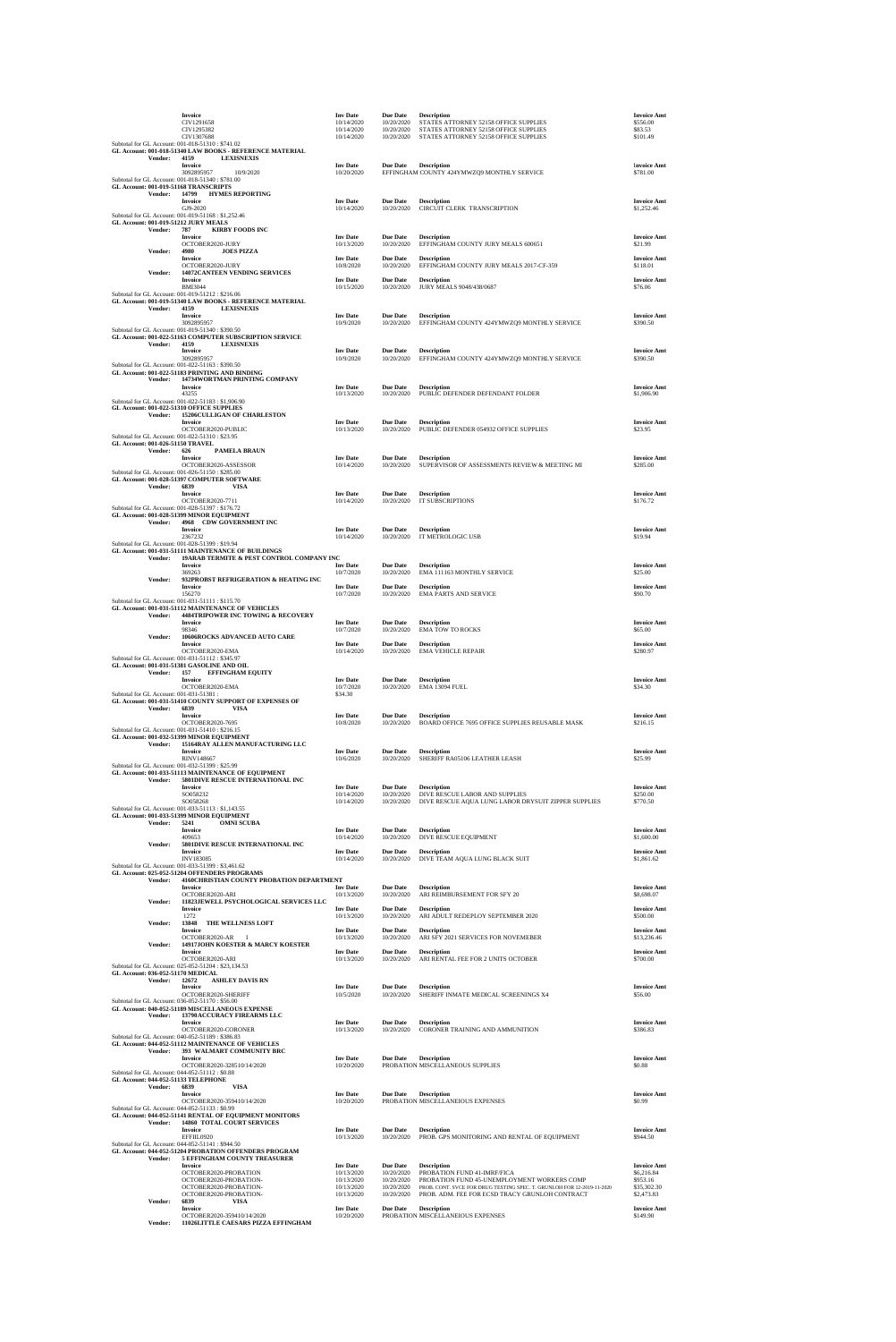|                                                    |                | Invoice<br>254061<br>10/14/2020                                                                                                  |                                     | <b>Inv Date</b><br>10/20/2020               | <b>Due Date</b>                             | <b>Description</b><br>PROBATION PIZZA FOR MRT GRADUATION                                                                                   | <b>Invoice Amt</b><br>\$12.00                |
|----------------------------------------------------|----------------|----------------------------------------------------------------------------------------------------------------------------------|-------------------------------------|---------------------------------------------|---------------------------------------------|--------------------------------------------------------------------------------------------------------------------------------------------|----------------------------------------------|
|                                                    | Vendor:        | 13848<br>THE WELLNESS LOFT<br>Invoice<br>OCTOBER2020-PROBATION                                                                   |                                     | <b>Inv Date</b><br>10/13/2020               | <b>Due Date</b><br>10/20/2020               | <b>Description</b><br>PROB. REIMB. FOR CLINICAL SPRVR NOV 2020                                                                             | <b>Invoice Amt</b><br>\$2,099.72             |
|                                                    | Vendor:        | 14898<br><b>TAYLOR DAVIS</b><br>Invoice                                                                                          |                                     | <b>Inv Date</b>                             | <b>Due Date</b>                             | <b>Description</b>                                                                                                                         | <b>Invoice Amt</b>                           |
|                                                    | Vendor:        | OCTOBER2020-PROBATION<br>15090NEW LIGHT COUNSELING LLC                                                                           |                                     | 10/13/2020                                  | 10/20/2020                                  | PROBATION CLOTHING ALLOWANCE                                                                                                               | \$49.95                                      |
|                                                    |                | <b>Invoice</b><br>OCTOBER2020-PROBATION<br>Subtotal for GL Account: 044-052-51204 : \$48,057.70                                  |                                     | <b>Inv Date</b><br>10/13/2020               | <b>Due Date</b><br>10/20/2020               | <b>Description</b><br>PROBATION REIMBURSEMENT FOR COUNSELING                                                                               | <b>Invoice Amt</b><br>\$800.00               |
|                                                    | <b>Vendor:</b> | GL Account: 044-052-51269 PUBLIC SERVICE WORK<br>5 EFFINGHAM COUNTY TREASURER                                                    |                                     |                                             |                                             |                                                                                                                                            |                                              |
|                                                    |                | <b>Invoice</b><br>OCTOBER2020-PROBATION-<br>OCTOBER2020-PROBATION-                                                               |                                     | <b>Inv Date</b><br>10/13/2020<br>10/13/2020 | <b>Due Date</b><br>10/20/2020<br>10/20/2020 | <b>Description</b><br>PROB. CONT. SVCS FOR PUBLIC SVC WORK COOR. M. RIEMAN DEC2019-FEB 2020<br>PROBATION FUND 45-UNEMPLOYMENT WORKERS COMP | <b>Invoice Amt</b><br>\$7,755.70<br>\$209.40 |
|                                                    |                | OCTOBER2020-PROBATION-<br>OCTOBER2020-PROBATION-                                                                                 |                                     | 10/13/2020<br>10/13/2020                    | 10/20/2020<br>10/20/2020                    | PROB. FUND 41-O.RF/FICA CONT. SERV. M. RIEMAN DEC 2019-NOV 2020<br>PROB. ADM. FEE TO ECSD FOR MICHELL RIEMAN CONTRACT                      | \$1,339.14<br>\$815.43                       |
|                                                    |                | Subtotal for GL Account: 044-052-51269: \$10,119.67<br>GL Account: 044-052-51392 DRUG & ALCOHOL TESTING                          |                                     |                                             |                                             |                                                                                                                                            |                                              |
|                                                    | Vendor:        | 393 WALMART COMMUNITY BRC<br><b>Invoice</b><br>OCTOBER2020-328510/14/2020                                                        |                                     | <b>Inv Date</b><br>10/20/2020               | <b>Due Date</b>                             | <b>Description</b><br>PROBATION MISCELLANEOUS SUPPLIES                                                                                     | <b>Invoice Amt</b><br>\$15.40                |
|                                                    | Vendor:        | 10985SIEMENS HEALTHCARE DIAGNOSTICS<br>Invoice                                                                                   |                                     | <b>Inv Date</b>                             | <b>Due Date</b>                             | <b>Description</b>                                                                                                                         | <b>Invoice Amt</b>                           |
|                                                    |                | 976870452<br>Subtotal for GL Account: 044-052-51392: \$1,289.56<br>GL Account: 045-052-51228 LIABILITY CLAIMS PAID IN HOUSE      |                                     | 10/13/2020                                  | 10/20/2020                                  | PROBATION 09162020 SUPPLIES                                                                                                                | \$1,274.16                                   |
|                                                    | Vendor:        | 12634ST ANTHONYS MEMORIAL HOSPITAL<br>Invoice                                                                                    |                                     | <b>Inv</b> Date                             | <b>Due Date</b>                             | <b>Description</b>                                                                                                                         | <b>Invoice Amt</b>                           |
|                                                    |                | OCTOBER2020-BOARD<br>Subtotal for GL Account: 045-052-51228: \$673.65                                                            |                                     | 10/14/2020                                  | 10/20/2020                                  | EFFINGHAM COUNTY JESSIE WENDT 091420244801202                                                                                              | \$673.65                                     |
|                                                    | Vendor:        | GL Account: 059-052-51256 VICTIM IMPACT PANEL<br>1007<br><b>QUILL CORPORATION</b><br><b>Invoice</b>                              |                                     | <b>Inv</b> Date                             | <b>Due Date</b>                             | <b>Description</b>                                                                                                                         | <b>Invoice Amt</b>                           |
|                                                    |                | 10893032<br>10/13/2020<br>Subtotal for GL Account: 059-052-51256: \$202.97                                                       |                                     | 10/20/2020                                  |                                             | PROBATION 7651323 OFFICE SUPPLIES                                                                                                          | \$202.97                                     |
|                                                    | Vendor:        | GL Account: 064-052-51469 YOUTH DIVERSION FUND COOR.<br>14832 KAYLA SCHUMACHER<br>Invoice                                        |                                     | <b>Inv Date</b>                             | <b>Due Date</b>                             | <b>Description</b>                                                                                                                         | <b>Invoice Amt</b>                           |
|                                                    |                | OCTOBER2020-PROBATION<br>Subtotal for GL Account: 064-052-51469: \$200.00                                                        |                                     | 10/13/2020                                  | 10/20/2020                                  | REIMBURSEMENT FOR ALTERNATE ROUTES GROUPS SEPTEMBER                                                                                        | \$200.00                                     |
|                                                    | Vendor:        | GL Account: 067-052-51189 MISCELLANEOUS EXPENSE<br>13967<br><b>KERRIE A JEWELL</b>                                               |                                     |                                             |                                             |                                                                                                                                            |                                              |
|                                                    | Vendor:        | Invoice<br>OCTOBER2020-PROBATION<br>14930<br><b>KAYLA ALTHOFF</b>                                                                |                                     | <b>Inv Date</b><br>10/13/2020               | <b>Due Date</b><br>10/20/2020               | <b>Description</b><br>PROBATION REIMBURSEMENT FOR ZOOM MEETING                                                                             | <b>Invoice Amt</b><br>\$14.99                |
|                                                    |                | <b>Invoice</b><br>OCTOBER2020-PROBATION                                                                                          |                                     | <b>Inv Date</b><br>10/13/2020               | <b>Due Date</b><br>10/20/2020               | <b>Description</b><br>PROBATION REIMBURSEMENT FOR ZOOM MEETINGS                                                                            | <b>Invoice Amt</b><br>\$14.99                |
|                                                    |                | Subtotal for GL Account: 067-052-51189: \$29.98<br>Committee: 02 - Public Buildings & Grounds Grand Total: \$181,254.31          |                                     |                                             |                                             |                                                                                                                                            |                                              |
| Committee: 04 - Legislative                        | Vendor:        | GL Account: 001-015-51247 SOUTH CENTRAL ILLINOIS PLAN FU<br>4904<br><b>SCIRPDC</b>                                               |                                     |                                             |                                             |                                                                                                                                            |                                              |
|                                                    |                | <b>Invoice</b><br>2021-01                                                                                                        |                                     | <b>Inv Date</b><br>10/8/2020                | <b>Due Date</b><br>10/20/2020               | <b>Description</b><br>EFFINGHAM COUNTY PER CAPITA FY 2021                                                                                  | <b>Invoice Amt</b><br>\$4,366.00             |
|                                                    | Vendor:        | Subtotal for GL Account: 001-015-51247: \$4,366.00<br>GL Account: 001-024-51163 COMPUTER SERVICES<br>2324 ILLINOIS OFFICE SUPPLY |                                     |                                             |                                             |                                                                                                                                            |                                              |
|                                                    |                | <b>Invoice</b><br>58477                                                                                                          |                                     | <b>Inv Date</b><br>10/5/2020                | <b>Due Date</b><br>10/20/2020               | <b>Description</b><br><b>ELECTIONS EFFIN/CC</b>                                                                                            | <b>Invoice Amt</b><br>\$2,566.00             |
|                                                    | Vendor:        | 4077ELECTION SYSTEMS & SOFTWARE INC<br>Invoice<br>1156379                                                                        |                                     | <b>Inv Date</b>                             | <b>Due Date</b>                             | <b>Description</b>                                                                                                                         | <b>Invoice Amt</b>                           |
|                                                    |                | 1156443<br>1158183                                                                                                               |                                     | 10/5/2020<br>10/5/2020<br>10/5/2020         | 10/20/2020<br>10/20/2020<br>10/20/2020      | COVID 19 EFFINGHAM COUNTY 110540 TONER<br>ELECTION 110540 TONER<br>EFFINGHAM COUNTY ELECTIONS 110540 TONER DRUMS                           | \$2,315.23<br>\$117.19<br>\$2,595.54         |
|                                                    |                | 1158528<br>1159110                                                                                                               |                                     | 10/5/2020<br>10/8/2020                      | 10/20/2020<br>10/20/2020                    | ELECTIONS 110540 MEMORY CARD BATTERY<br>ELECTIONS 110540 THUMB DRIVES BALLOT FACES AUTOMARK                                                | \$101.38<br>\$7,779.26                       |
|                                                    | Vendor:        | 1159284<br>1161379<br>14994<br><b>OFFICE ESSENTIALS</b>                                                                          |                                     | 10/5/2020<br>10/14/2020                     | 10/20/2020<br>10/20/2020                    | ELECTIONS 11054 ELECTION SUPPLIES<br>ELECTIONS 110540 TONER                                                                                | \$3,701.25<br>\$325.85                       |
|                                                    |                | <b>Invoice</b><br>CIV1307695                                                                                                     |                                     | <b>Inv Date</b><br>10/5/2020                | <b>Due Date</b><br>10/20/2020               | <b>Description</b><br>COVID 19 EFFIGHAM COUNTY ELECTIONS 2173426535                                                                        | <b>Invoice Amt</b><br>\$459.80               |
|                                                    |                | CIV1314604<br>Subtotal for GL Account: 001-024-51163 : \$20,031.10<br>GL Account: 001-024-51182 ADVERTISING AND PUBLISHING       |                                     | 10/9/2020                                   | 10/20/2020                                  | ELECTIONS 2173426535 PAPER ROLLS                                                                                                           | \$69.60                                      |
|                                                    | Vendor:        | <b>156 EFFINGHAM DAILY NEWS INC</b><br>Invoice                                                                                   |                                     | <b>Inv Date</b>                             | <b>Due Date</b>                             | <b>Description</b>                                                                                                                         | <b>Invoice Amt</b>                           |
|                                                    |                | 2002-021252<br>Subtotal for GL Account: 001-024-51182: \$42.90                                                                   |                                     | 10/14/2020                                  | 10/20/2020                                  | <b>ELECTIONS 21252 PN 2299</b>                                                                                                             | \$42.90                                      |
|                                                    | Vendor:        | GL Account: 001-024-51183 PRINTING AND BINDING<br><b>156 EFFINGHAM DAILY NEWS INC</b><br><b>Invoice</b>                          |                                     | <b>Inv Date</b>                             | <b>Due Date</b>                             | <b>Description</b>                                                                                                                         | <b>Invoice Amt</b>                           |
|                                                    | Vendor:        | 2009021252<br>4343EFFINGHAM PRINTING COMPANY                                                                                     |                                     | 10/5/2020                                   | 10/20/2020                                  | EFFINGHAM COUNTY ELECTIONS 21252 PN 2279                                                                                                   | \$28.60                                      |
|                                                    | Vendor:        | <b>Invoice</b><br>2362<br>14734WORTMAN PRINTING COMPANY                                                                          |                                     | <b>Inv Date</b><br>10/8/2020                | <b>Due Date</b><br>10/20/2020               | <b>Description</b><br><b>ELECTIONS VOTER CARDS</b>                                                                                         | <b>Invoice Amt</b><br>\$108.46               |
|                                                    |                | <b>Invoice</b><br>43307                                                                                                          |                                     | <b>Inv Date</b><br>10/5/2020                | <b>Due Date</b><br>10/20/2020               | <b>Description</b><br>EFFINGHAM COUNTY ELECTIONS CORRUGATED POSTERS                                                                        | <b>Invoice Amt</b><br>\$283.00               |
|                                                    |                | Subtotal for GL Account: 001-024-51183: \$420.06<br>Committee: 04 - Legislative Grand Total: \$24,860.06                         |                                     |                                             |                                             |                                                                                                                                            |                                              |
| Committee: 08 - Public Safety                      | Vendor:        | GL Account: 001-050-51281 TRASH REMOVAL<br><b>451 SANITATION SERVICE INC</b>                                                     |                                     |                                             |                                             |                                                                                                                                            |                                              |
|                                                    |                | Invoice<br>OCTOBER2020-ANIMAL                                                                                                    |                                     | <b>Inv Date</b><br>10/7/2020                | <b>Due Date</b><br>10/20/2020               | <b>Description</b><br>ANIMAL CONTROL 19014 MONTHLY SERVICE                                                                                 | <b>Invoice Amt</b><br>\$50.00                |
|                                                    | Vendor:        | Subtotal for GL Account: 001-050-51281: \$50.00<br>GL Account: 001-050-51310 OFFICE SUPPLIES<br>6839<br><b>VISA</b>              |                                     |                                             |                                             |                                                                                                                                            |                                              |
|                                                    |                | <b>Invoice</b><br>OCTOBER2020-ANIMAL                                                                                             |                                     | <b>Inv Date</b><br>10/7/2020                | <b>Due Date</b><br>10/20/2020               | <b>Description</b><br>ANIMAL CONTROL 9446 SUPPLIES UNIFORMS MEDICINE                                                                       | <b>Invoice Amt</b><br>\$58.05                |
|                                                    | Vendor:        | Subtotal for GL Account: 001-050-51310: \$58.05<br>GL Account: 001-050-51320 JANITORIAL & MAINT. SUPPLIES<br>6839                |                                     |                                             |                                             |                                                                                                                                            |                                              |
|                                                    |                | VISA<br>Invoice<br>OCTOBER2020-ANIMAL                                                                                            |                                     | <b>Inv Date</b><br>10/7/2020                | <b>Due Date</b><br>10/20/2020               | <b>Description</b><br>ANIMAL CONTROL 9446 SUPPLIES UNIFORMS MEDICINE                                                                       | <b>Invoice Amt</b><br>\$1,186.57             |
|                                                    |                | Subtotal for GL Account: 001-050-51320: \$1,186.57<br>GL Account: 001-050-51325 ANIMAL CONTROL SUPPLIES                          |                                     |                                             |                                             |                                                                                                                                            |                                              |
|                                                    | Vendor:        | 6839<br>VISA<br>Invoice<br>OCTOBER2020-ANIMAL                                                                                    |                                     | <b>Inv Date</b><br>10/7/2020                | <b>Due Date</b><br>10/20/2020               | <b>Description</b><br>ANIMAL CONTROL 9446 SUPPLIES UNIFORMS MEDICINE                                                                       | <b>Invoice Amt</b><br>\$28.88                |
|                                                    |                | Subtotal for GL Account: 001-050-51325: \$28.88<br>GL Account: 001-050-51326 EUTHANASIA SUPPLIES                                 |                                     |                                             |                                             |                                                                                                                                            |                                              |
|                                                    | <b>Vendor:</b> | 6839<br><b>VISA</b><br><b>Invoice</b><br>OCTOBER2020-ANIMAL                                                                      |                                     | <b>Inv Date</b><br>10/7/2020                | <b>Due Date</b><br>10/20/2020               | <b>Description</b><br>ANIMAL CONTROL 9446 SUPPLIES UNIFORMS MEDICINE                                                                       | <b>Invoice Amt</b><br>\$437.50               |
|                                                    |                | Subtotal for GL Account: 001-050-51326 : \$437.50<br>GL Account: 001-050-51370 DOG TAGS                                          |                                     |                                             |                                             |                                                                                                                                            |                                              |
|                                                    | <b>Vendor:</b> | 6839<br><b>VISA</b><br>Invoice                                                                                                   |                                     | <b>Inv Date</b>                             | <b>Due Date</b>                             | <b>Description</b>                                                                                                                         | <b>Invoice Amt</b>                           |
|                                                    |                | OCTOBER2020-ANIMAL<br>Subtotal for GL Account: 001-050-51370: \$249.69<br>GL Account: 001-050-51390 UNIFORM ALLOWANCE            |                                     | 10/7/2020                                   | 10/20/2020                                  | ANIMAL CONTROL 9446 SUPPLIES UNIFORMS MEDICINE                                                                                             | \$249.69                                     |
|                                                    | Vendor:        | 6839<br><b>VISA</b><br>Invoice                                                                                                   |                                     | <b>Inv Date</b>                             | <b>Due Date</b>                             | <b>Description</b>                                                                                                                         | <b>Invoice Amt</b>                           |
|                                                    |                | OCTOBER2020-ANIMAL<br>Subtotal for GL Account: 001-050-51390 : \$86.53<br>GL Account: 001-050-51396 FOOD FOR ANIMALS             |                                     | 10/7/2020                                   | 10/20/2020                                  | ANIMAL CONTROL 9446 SUPPLIES UNIFORMS MEDICINE                                                                                             | \$86.53                                      |
|                                                    | Vendor:        | <b>EFFINGHAM EQUITY</b><br>157<br><b>Invoice</b>                                                                                 |                                     | <b>Inv Date</b>                             | <b>Due Date</b>                             | <b>Description</b>                                                                                                                         | <b>Invoice Amt</b>                           |
|                                                    |                | OCTOBER2020-ANIMAL<br>Subtotal for GL Account: 001-050-51396 : \$140.85                                                          |                                     | 10/7/2020                                   | 10/20/2020                                  | ANIMAL CONTROL 12925 FUEL                                                                                                                  | \$140.85                                     |
| <b>Report Grand Total:</b><br>Fund                 |                | Committee: 08 - Public Safety Grand Total: \$2,238.07<br>\$255,498.64<br><b>Fund Name</b>                                        | <b>Fund Total</b>                   |                                             |                                             |                                                                                                                                            |                                              |
| 001<br>025                                         |                | <b>GENERAL FUND</b><br><b>ADULT REDEPLOY</b>                                                                                     | \$162,914.22<br>\$23,134.53         |                                             |                                             |                                                                                                                                            |                                              |
| 035<br>036<br>040                                  |                | <b>GEOGRAPHIC</b><br>ARRESTEE'S MEDICAL<br><b>CORONER FUND</b>                                                                   | \$23.95<br>\$56.00                  |                                             |                                             |                                                                                                                                            |                                              |
| 044<br>045                                         |                | PROBATION SERVICES<br><b>INSURANCE FUND</b>                                                                                      | \$386.83<br>\$60,413.30<br>\$673.65 |                                             |                                             |                                                                                                                                            |                                              |
| 047<br>059                                         |                | RECORDER DOCUMENT<br>VICTIM IMPACT PANEL                                                                                         | \$7,463.21<br>\$202.97              |                                             |                                             |                                                                                                                                            |                                              |
| 064<br>067<br><b>Total All Funds: \$255,498.64</b> |                | YOUTH DIVERSION FUND<br><b>DRUG COURT FUND</b>                                                                                   | \$200.00<br>\$29.98                 |                                             |                                             |                                                                                                                                            |                                              |

| COMMITTEE #1 – TAX & FINANCE COMMITTEE of the WHOLE - COMMITTEE #2 – PUBLIC BUILDING & GROUNDS of the WHOLE |  |
|-------------------------------------------------------------------------------------------------------------|--|
| COMMITTEE #4 – LEGISLATIVE COMMITTEE of the WHOLE - COMMITTEE #8 – PUBLIC SAFETY of the WHOLE               |  |

Approved By:

| Foster | Niemann<br>$\mathbf{S}/$ | S/H<br>M<br>Mumma | `ampbell | $^{\circ}$ Perry<br>$\sim$ 1 | Simpson | S/D. McCain | S/R<br>Arnold | <b>CONTINUES</b><br>S/<br>`hoele |
|--------|--------------------------|-------------------|----------|------------------------------|---------|-------------|---------------|----------------------------------|
| Foster | Niemann                  | Mumma             | `ampbell | J. Perry                     | Simpson | ∵ain<br>McC | Arnold        | Thoele                           |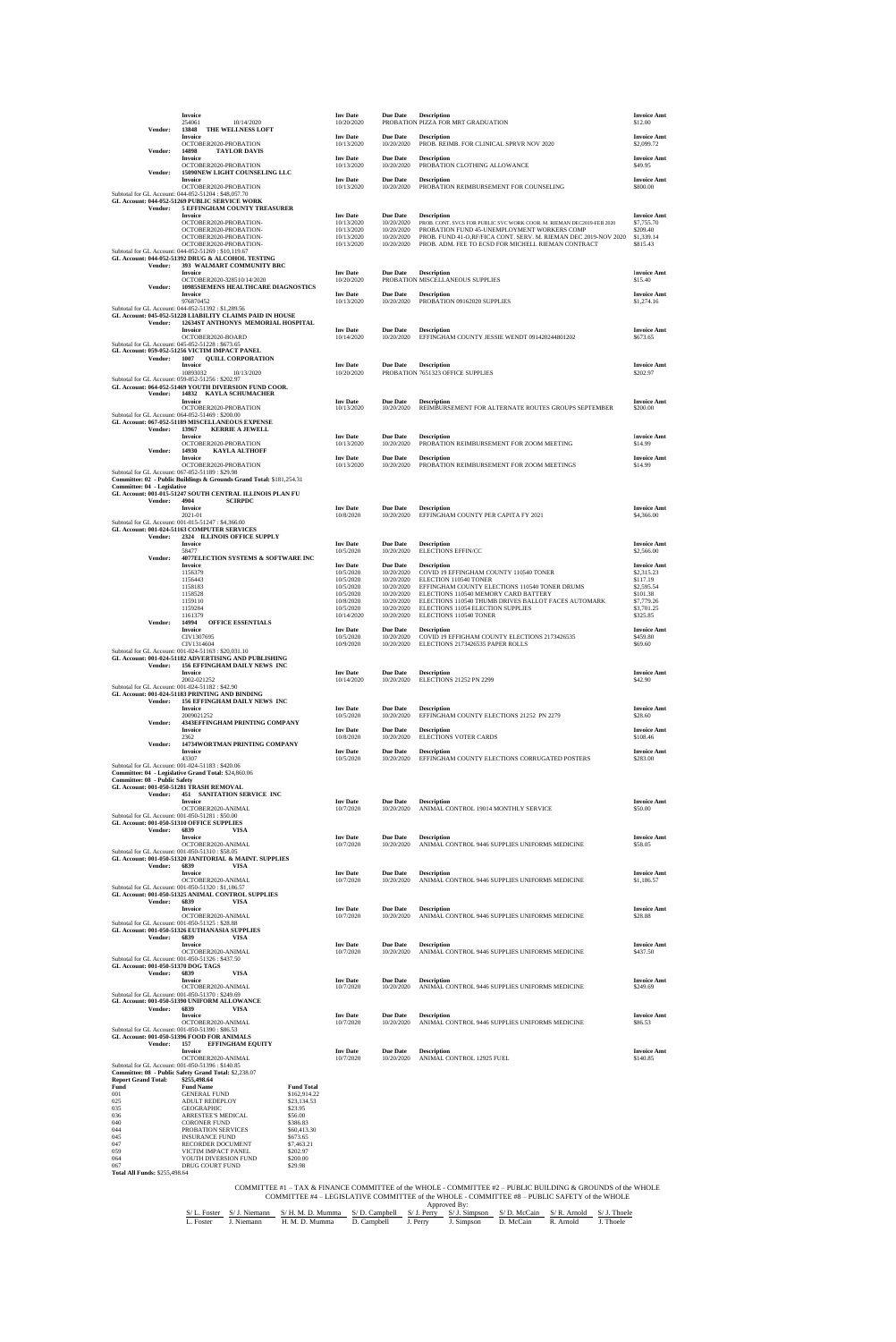**Committee: 03 - Road & Bridge GL Account: 071-053-51113 MAINTENANCE OF EQUIPMENT Vendor: 7 ALS TIRE MART INC**

| Vendor:        | Invoice<br>OCTOBER2020-HWY<br>124 DITTAMORE IMPLEMENT CO                                                                                                 | <b>Inv Date</b><br>10/14/2020          | <b>Due Date</b><br>10/15/2020          | <b>Description</b><br>HIGHWAY NEW TIRES BRAKES FOR BOB TRK NH6050 TIRES                                                                 | <b>Invoice Amt</b><br>\$2,083.00       |
|----------------|----------------------------------------------------------------------------------------------------------------------------------------------------------|----------------------------------------|----------------------------------------|-----------------------------------------------------------------------------------------------------------------------------------------|----------------------------------------|
|                | <b>Invoice</b><br>OCTOBER2020-HWY                                                                                                                        | <b>Inv Date</b><br>10/14/2020          | <b>Due Date</b><br>10/15/2020          | <b>Description</b><br>HIGHWAY REPAIR MF5455 SHOP SUPPLIES                                                                               | <b>Invoice Amt</b><br>\$641.24         |
| Vendor:        | 136<br><b>DUST AND SON LP</b><br><b>Invoice</b><br>OCTOBER2020-HWY                                                                                       | <b>Inv Date</b><br>10/14/2020          | <b>Due Date</b><br>10/15/2020          | <b>Description</b><br>HIGHWAY WIPER BLADES                                                                                              | <b>Invoice Amt</b><br>\$19.94          |
| Vendor:        | 157<br><b>EFFINGHAM EQUITY</b><br><b>Invoice</b>                                                                                                         | <b>Inv Date</b>                        | <b>Due Date</b>                        | <b>Description</b>                                                                                                                      | <b>Invoice Amt</b>                     |
| Vendor:        | OCTOBER2020-HWY<br>848<br><b>LAWSON PRODUCTS INC</b><br>Invoice                                                                                          | 10/14/2020<br><b>Inv Date</b>          | 10/15/2020<br><b>Due Date</b>          | HIGHWAY FUEL & SHOP SUPPLIES<br><b>Description</b>                                                                                      | \$3,513.13<br><b>Invoice Amt</b>       |
| Vendor:        | OCTOBER2020-HWY10/14/2020<br>865CROSSROADS TRUCK EQUIPMENT INC<br><b>Invoice</b>                                                                         | 10/15/2020<br><b>Inv Date</b>          | <b>Due Date</b>                        | HIGHWAY SHOP SUPPLIES<br><b>Description</b>                                                                                             | \$275.35<br><b>Invoice Amt</b>         |
| Vendor:        | OCTOBER2020-HWY<br><b>1217 BRUMLEVE INDUSTRIES INC</b>                                                                                                   | 10/14/2020                             | 10/15/2020                             | HWY REPAIR SWITCHES PARKING BRAKE TRK 4 AC TRK1                                                                                         | \$2,749.94                             |
| Vendor:        | <b>Invoice</b><br>OCTOBER2020-HWY<br>2425 BUENING IMPLEMENT INC                                                                                          | <b>Inv Date</b><br>10/14/2020          | <b>Due Date</b><br>10/15/2020          | <b>Description</b><br>HIGHWAY NEW TARP FOR TRK 2                                                                                        | <b>Invoice Amt</b><br>\$1,983.10       |
|                | <b>Invoice</b><br>OCTOBER2020-HWY                                                                                                                        | <b>Inv Date</b><br>10/14/2020          | <b>Due Date</b><br>10/15/2020          | <b>Description</b><br>HIGHWAY PARTS FOR MF5455                                                                                          | <b>Invoice Amt</b><br>\$170.22         |
| Vendor:        | 6477<br><b>FASTENAL COMPANY</b><br>Invoice<br>OCTOBER2020-HWY                                                                                            | <b>Inv Date</b><br>10/14/2020          | <b>Due Date</b><br>10/15/2020          | <b>Description</b><br>HIGHWAY SHOP SUPPLIES                                                                                             | <b>Invoice Amt</b><br>\$161.30         |
| Vendor:        | 6751<br><b>FIFTH THIRD BANK</b><br>Invoice<br>OCTOBER2020-HEALTH                                                                                         | <b>Inv Date</b><br>10/14/2020          | <b>Due Date</b><br>10/15/2020          | <b>Description</b><br>HIGHWAY OIL CHANGE NICKS TRK                                                                                      | <b>Invoice Amt</b><br>\$78.74          |
| Vendor:        | 11029<br><b>CCP INDUSTRIES</b><br>Invoice                                                                                                                | <b>Inv Date</b>                        | <b>Due Date</b>                        | <b>Description</b>                                                                                                                      | <b>Invoice Amt</b>                     |
| Vendor:        | OCTOBER2020-HWY<br>12861 SOUTH CENTRAL FS INC<br><b>Invoice</b>                                                                                          | 10/14/2020<br><b>Inv Date</b>          | 10/15/2020<br><b>Due Date</b>          | HIGHWAY SHOP SUPPLIES<br><b>Description</b>                                                                                             | \$221.39<br><b>Invoice Amt</b>         |
| Vendor:        | OCTOBER2020-HWY<br><b>13472 CRAWFORD HYDRAULICS</b><br><b>Invoice</b>                                                                                    | 10/14/2020<br><b>Inv Date</b>          | 10/15/2020<br><b>Due Date</b>          | <b>HIGHWAY FUEL</b><br><b>Description</b>                                                                                               | \$2,064.99<br><b>Invoice Amt</b>       |
| Vendor:        | OCTOBER2020-HWY<br>14510 RABEN TIRE COMPANY                                                                                                              | 10/14/2020                             | 10/15/2020                             | HWY CYLINDER FOR SNOW PLOW MOTOR FOR CHIP BOX                                                                                           | \$329.63                               |
| Vendor:        | <b>Invoice</b><br>OCTOBER2020-HWY<br>14757<br><b>FABICK CAT</b>                                                                                          | <b>Inv Date</b><br>10/14/2020          | <b>Due Date</b><br>10/15/2020          | <b>Description</b><br>HIGHWAY NEW TIRES ON NH 6050                                                                                      | <b>Invoice Amt</b><br>\$868.00         |
|                | <b>Invoice</b><br>OCTOBER2020-HWY                                                                                                                        | <b>Inv Date</b><br>10/14/2020          | <b>Due Date</b><br>10/15/2020          | <b>Description</b><br>HIGHWAY PARTS FOR MINI EX                                                                                         | <b>Invoice Amt</b><br>\$251.36         |
| Vendor:        | Subtotal for GL Account: 071-053-51113: \$15,411.33<br>GL Account: 071-053-51125 HOSPITALIZATION INSURANCE<br>5 EFFINGHAM COUNTY TREASURER               |                                        |                                        |                                                                                                                                         |                                        |
|                | <b>Invoice</b><br>OCTOBER2020-HWY<br>Subtotal for GL Account: 071-053-51125: \$67,841.35                                                                 | <b>Inv Date</b><br>10/14/2020          | <b>Due Date</b><br>10/15/2020          | <b>Description</b><br>HWY REIMBURSMENT CO GNEERAL FOR DEC 2019-NOV2020                                                                  | <b>Invoice Amt</b><br>\$67,841.35      |
| Vendor:        | GL Account: 071-053-51130 UTILITIES<br>96CITY OF EFFINGHAM WATER DEPARTMENT                                                                              |                                        |                                        |                                                                                                                                         |                                        |
| Vendor:        | Invoice<br>OCTOBER2020-HWY<br><b>451 SANITATION SERVICE INC</b>                                                                                          | <b>Inv Date</b><br>10/14/2020          | <b>Due Date</b><br>10/15/2020          | <b>Description</b><br>HIGHWAY WATER/SEWER                                                                                               | <b>Invoice Amt</b><br>\$118.81         |
|                | <b>Invoice</b><br>OCTOBER2020-HWY                                                                                                                        | <b>Inv</b> Date<br>10/14/2020          | <b>Due Date</b><br>10/15/2020          | <b>Description</b><br><b>HIGHWAY SEPT SERV</b>                                                                                          | <b>Invoice Amt</b><br>\$43.00          |
| Vendor:        | Subtotal for GL Account: 071-053-51130 : \$161.81<br>GL Account: 071-053-51133 TELEPHONE<br>272CONSOLIDATED COMMUNICATIONS                               |                                        |                                        |                                                                                                                                         |                                        |
|                | Invoice<br>OCTOBER2020-HWY<br>Subtotal for GL Account: 071-053-51133: \$192.56                                                                           | <b>Inv Date</b><br>10/14/2020          | <b>Due Date</b><br>10/15/2020          | <b>Description</b><br><b>HIGHWAY PHONE</b>                                                                                              | <b>Invoice Amt</b><br>\$192.56         |
|                | GL Account: 071-053-51189 MISCELLANEOUS EXPENSE<br>Vendor: 19ARAB TERMITE & PEST CONTROL COMPANY INC                                                     |                                        |                                        |                                                                                                                                         |                                        |
| Vendor:        | Invoice<br>OCTOBER2020-HWY<br>1028<br><b>ROBERT WESTENDORF</b>                                                                                           | <b>Inv Date</b><br>10/14/2020          | <b>Due Date</b><br>10/15/2020          | <b>Description</b><br>HIGHWAY INV 369235 SEPT SERV                                                                                      | <b>Invoice Amt</b><br>\$20.00          |
|                | <b>Invoice</b><br>OCTOBER2020-HWY                                                                                                                        | <b>Inv Date</b><br>10/14/2020          | <b>Due Date</b><br>10/15/2020          | <b>Description</b><br>HIGHWAY REIMBURSE 2020 CLOTHING ALLOWANCE                                                                         | <b>Invoice Amt</b><br>\$300.00         |
| Vendor:        | 5281KIRBY RISK ELECTRICAL SUPPLY<br><b>Invoice</b><br>OCTOBER2020-HWY                                                                                    | <b>Inv</b> Date<br>10/14/2020          | <b>Due Date</b><br>10/15/2020          | <b>Description</b><br>HIGHWAY THERMOMETER FOR ROADS                                                                                     | <b>Invoice Amt</b><br>\$41.99          |
| Vendor:        | 15206CULLIGAN OF CHARLESTON<br><b>Invoice</b><br>OCTOBER2020-HWY                                                                                         | <b>Inv Date</b><br>10/14/2020          | <b>Due Date</b><br>10/15/2020          | <b>Description</b><br>HIGHWAY WATER FOR OFFICE                                                                                          | <b>Invoice Amt</b><br>\$23.95          |
|                | Subtotal for GL Account: 071-053-51189: \$385.94<br>GL Account: 071-053-51310 OFFICE SUPPLIES                                                            |                                        |                                        |                                                                                                                                         |                                        |
| Vendor:        | 6751<br><b>FIFTH THIRD BANK</b><br><b>Invoice</b><br>OCTOBER2020-HWY-2                                                                                   | <b>Inv Date</b><br>10/14/2020          | <b>Due Date</b><br>10/15/2020          | <b>Description</b><br>HIGHWAY OFFICE SUPPLIES                                                                                           | <b>Invoice Amt</b><br>\$326.04         |
|                | Subtotal for GL Account: 071-053-51310 : \$326.04<br>GL Account: 071-053-51395 MATERIALS<br><b>EMULSICOAT INC</b>                                        |                                        |                                        |                                                                                                                                         |                                        |
| Vendor:        | 1268<br>Invoice<br>OCTOBER2020-HWY                                                                                                                       | <b>Inv Date</b><br>10/14/2020          | <b>Due Date</b><br>10/15/2020          | <b>Description</b><br>HIGHWAY F 1203.09 GALS HFRS-2P @ 1.80                                                                             | <b>Invoice Amt</b><br>\$2,165.56       |
| Vendor:        | 14805 DEER CREEK SEED INC<br><b>Invoice</b><br>OCTOBER2020-HWY                                                                                           | <b>Inv Date</b><br>10/14/2020          | <b>Due Date</b><br>10/15/2020          | <b>Description</b><br>HIGHWAY GRASS SEED                                                                                                | <b>Invoice Amt</b><br>\$840.00         |
|                | Subtotal for GL Account: 071-053-51395: \$3,005.56<br>GL Account: 072-053-51395 MATERIALS                                                                |                                        |                                        |                                                                                                                                         |                                        |
| Vendor:        | 143 EFFINGHAM ASPHALT CO<br><b>Invoice</b><br>OCTOBER2020-HWY                                                                                            | <b>Inv Date</b><br>10/14/2020          | <b>Due Date</b><br>10/15/2020          | <b>Description</b><br>HIGHWAY F1.31 TONS BPM @ 75.00                                                                                    | <b>Invoice Amt</b><br>\$98.25          |
| <b>Vendor:</b> | Subtotal for GL Account: 072-053-51395 :<br>GL Account: 073-053-51295 CONSTRUCTION OF BRIDGE SECTION<br>119<br>METAL CULVERTS INC                        | \$98.25                                |                                        |                                                                                                                                         |                                        |
|                | Invoice<br>OCTOBER2020-HWY                                                                                                                               | <b>Inv Date</b><br>10/14/2020          | <b>Due Date</b><br>10/15/2020          | <b>Description</b><br>HIGHWAY INV HV-40093 CULVERTS VILLAGE OF EDGEWOOD                                                                 | <b>Invoice Amt</b><br>\$584.50         |
|                | OCTOBER2020-HWY-2<br>OCTOBER2020-HWY-3<br>OCTOBER2020-HWY-4                                                                                              | 10/14/2020<br>10/14/2020<br>10/14/2020 | 10/15/2020<br>10/15/2020<br>10/15/2020 | HIGHWAY HV40074 CULVERTS ST FRANCIS TWP<br>HIGHWAY HV-40075 CULVERTS BISHOP TWP<br>HIGHWAY HV-40072 CULVERTS MOCCASIN TWP               | \$1,503.00<br>\$1,252.50<br>\$586.08   |
|                | OCTOBER2020-HWY-5<br>OCTOBER2020-HWY-6                                                                                                                   | 10/14/2020<br>10/14/2020               | 10/15/2020<br>10/15/2020               | HIGHWAY HV-40071 CULVERTS COUNTY<br>HIGHWAY HV-40070 CULVERTS WEST TWP                                                                  | \$1,132.40<br>\$1,132.59               |
| Vendor:        | 10513 J A D CONSTRUCTION INC<br><b>Invoice</b><br>OCTOBER2020-HWY10/14/2020                                                                              | <b>Inv Date</b><br>10/15/2020          | <b>Due Date</b>                        | <b>Description</b><br>HIGHWAY GAURDRAIL FOR MOCCASIN MOUN BRIDGE                                                                        | <b>Invoice Amt</b><br>\$13,370.00      |
| Vendor:        | 14748<br><b>XTREME SEEDING</b><br><b>Invoice</b><br>OCTOBER2020-HWY10/14/2020                                                                            | <b>Inv Date</b><br>10/15/2020          | <b>Due Date</b>                        | <b>Description</b><br>HIGHWAY HYDROSEEDING 1200TH MOCCASIN BRIDGE                                                                       | <b>Invoice Amt</b><br>\$3,400.00       |
|                | Subtotal for GL Account: 073-053-51295: \$22,961.07<br>GL Account: 075-053-51296 CONSTRUCTION OF ROADWAY SECTN                                           |                                        |                                        |                                                                                                                                         |                                        |
| Vendor:        | 906 TAYLOR LAW OFFICES PC<br>Invoice<br>OCTOBER2020-HWY                                                                                                  | <b>Inv Date</b><br>10/14/2020          | <b>Due Date</b><br>10/15/2020          | <b>Description</b><br>HIGHWAY ROW ACQUISITION FOR W EVERGREEN PHASE 2                                                                   | <b>Invoice Amt</b><br>\$953.50         |
|                | Subtotal for GL Account: 075-053-51296 : \$953.50<br>GL Account: 076-053-51395 MATERIALS                                                                 |                                        |                                        |                                                                                                                                         |                                        |
| Vendor:        | 143 EFFINGHAM ASPHALT CO<br><b>Invoice</b><br>OCTOBER2020-HWY-2                                                                                          | <b>Inv Date</b><br>10/14/2020          | <b>Due Date</b><br>10/15/2020          | <b>Description</b><br>HIGHWAY WEST F28.35 TONS BPM @75.00                                                                               | <b>Invoice Amt</b><br>\$2,126.25       |
| Vendor:        | 235 LARRY HEUERMAN TRUCKING<br>Invoice<br>OCTOBER2020-HWY                                                                                                | <b>Inv Date</b><br>10/14/2020          | <b>Due Date</b><br>10/15/2020          | <b>Description</b><br>HIGHWAY MASON F&S 32,500 GALS HFE-150 @ 1.995                                                                     | <b>Invoice Amt</b><br>\$64,837.50      |
| Vendor:        | 328<br><b>LIBERTY TOWNSHIP</b><br><b>Invoice</b>                                                                                                         | <b>Inv Date</b>                        | <b>Due Date</b>                        | <b>Description</b>                                                                                                                      | <b>Invoice Amt</b>                     |
| Vendor:        | OCTOBER2020-HWY<br>334<br><b>LUCAS TOWNSHIP</b><br>Invoice                                                                                               | 10/14/2020<br><b>Inv Date</b>          | 10/15/2020<br><b>Due Date</b>          | HIGHWAY LIBERTY APRIL-AUGUST 2020 EQUIP RENTAL<br><b>Description</b>                                                                    | \$3,749.60<br><b>Invoice Amt</b>       |
| Vendor:        | OCTOBER2020-HWY<br>354MCKINNEY TRUCKING COMPANY INC                                                                                                      | 10/14/2020                             | 10/15/2020                             | HIGHWAY LUCAS 2020 EQUIP RENTAL                                                                                                         | \$8,607.50                             |
| Vendor:        | Invoice<br>OCTOBER2020-HWY<br><b>WEST TOWNSHIP</b><br>564                                                                                                | <b>Inv Date</b><br>10/14/2020          | <b>Due Date</b><br>10/15/2020          | <b>Description</b><br>HIGHWAY MASON S1537.91 TONS CM14 @ 9.75                                                                           | <b>Invoice Amt</b><br>\$14,994.62      |
| Vendor:        | Invoice<br>OCTOBER2020-HWY<br>732CHARLES HEUERMAN TRUCKING                                                                                               | <b>Inv Date</b><br>10/14/2020          | <b>Due Date</b><br>10/15/2020          | <b>Description</b><br>HIGHWAY WEST 2020 EQUIPMENT RENTAL                                                                                | <b>Invoice Amt</b><br>\$33,461.83      |
|                | <b>Invoice</b><br>OCTOBER2020-HWY                                                                                                                        | <b>Inv</b> Date<br>10/14/2020          | <b>Due Date</b><br>10/15/2020          | <b>Description</b><br>HIGHWAY TEUTOPOLIS F & S 850.05 TONS CA 16/CM15 @ 23.70                                                           | <b>Invoice Amt</b><br>\$20,146.19      |
| Vendor:        | 1756DOUGLAS TOWNSHIP ROAD FUND<br><b>Invoice</b><br>OCTOBER2020-HWY                                                                                      | <b>Inv Date</b><br>10/14/2020          | <b>Due Date</b><br>10/15/2020          | <b>Description</b><br>HIGHWAY BISHOP S34507 GALS HFRS-2P @ .07                                                                          | <b>Invoice Amt</b><br>\$2,415.49       |
|                | OCTOBER2020-HWY-2<br>OCTOBER2020-HWY-3<br>OCTOBER2020-HWY-4                                                                                              | 10/14/2020<br>10/14/2020<br>10/14/2020 | 10/15/2020<br>10/15/2020<br>10/15/2020 | HIGHWAY JACKSON 28774 GALS HFRS-2P @ 0.07<br>HIGHWAY LIBERTY S 17602 GALS HFE-150 @ 0.07<br>HIGHWAY MOCCASIN S 40243 GALS HFE-150 @ .07 | \$2,014.18<br>\$1,232.14<br>\$2,817.01 |
|                | Subtotal for GL Account: 076-053-51395: \$156,402.31<br>GL Account: 077-053-51295 CONSTRUCTION OF BRIDGE SECTION                                         |                                        |                                        |                                                                                                                                         |                                        |
| Vendor:        | 6905 COUNTY BRIDGE FUND<br><b>Invoice</b><br>OCTOBER2020-HWY                                                                                             | <b>Inv Date</b><br>10/14/2020          | <b>Due Date</b><br>10/15/2020          | <b>Description</b><br>HIGHWAY MOUND TRANSFER PE SECT#13-09114-00-BR MOUND TWP                                                           | <b>Invoice Amt</b><br>\$4,670.40       |
|                | Subtotal for GL Account: 077-053-51295 : \$4,670.40<br>Committee: 03 - Road & Bridge Grand Total: \$272,410.12<br><b>Committee: 03 - ROAD AND BRIDGE</b> |                                        |                                        |                                                                                                                                         |                                        |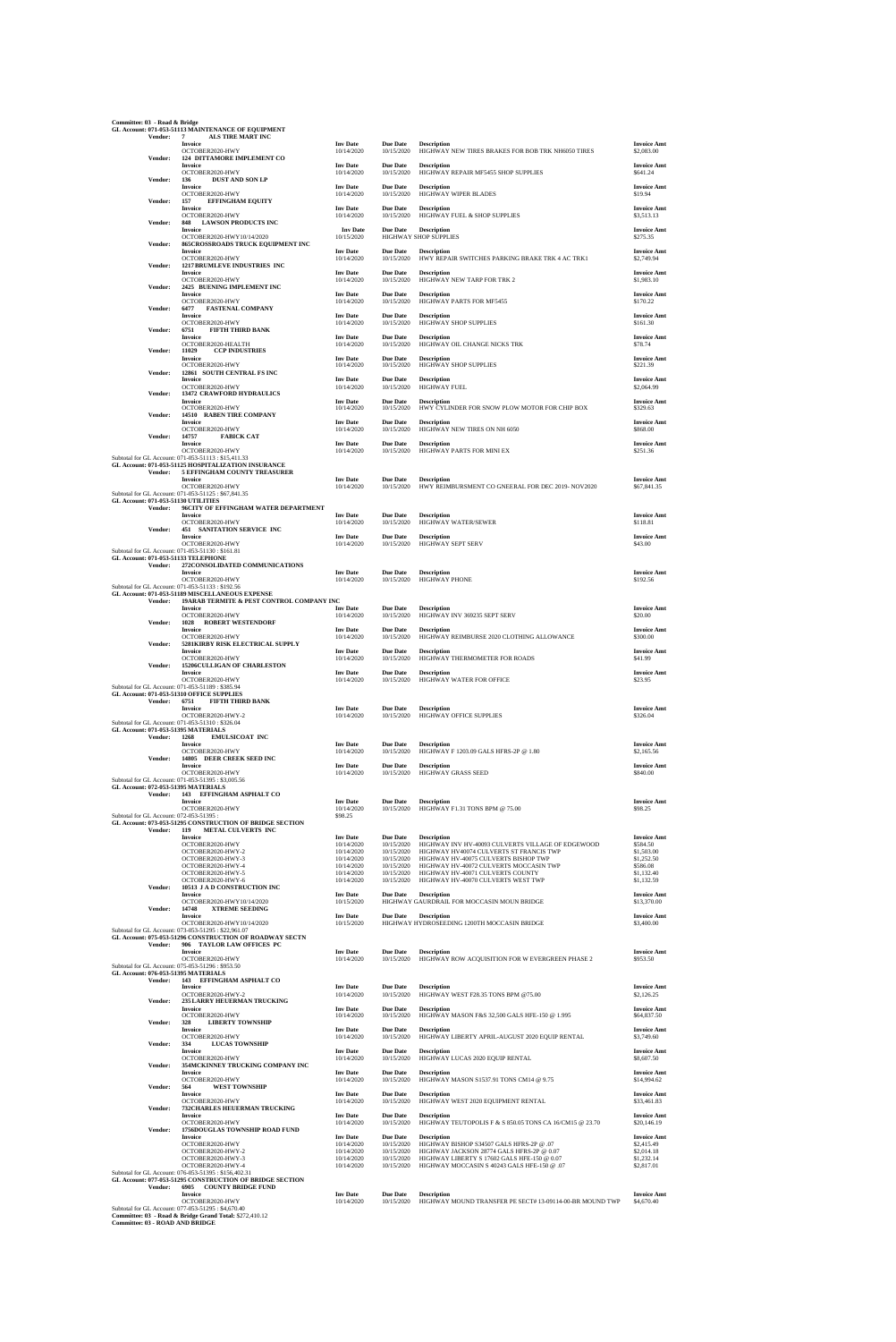| <b>Report Grand Total:</b>                                                                                    | \$272,410.12               |                   |
|---------------------------------------------------------------------------------------------------------------|----------------------------|-------------------|
| Fund                                                                                                          | <b>Fund Name</b>           | <b>Fund Total</b> |
| 071                                                                                                           | <b>COUNTY HIGHWAY FUND</b> | \$87,324.59       |
| 072                                                                                                           | <b>COUNTY MOTOR FUEL</b>   | \$98.25           |
| 073                                                                                                           | <b>COUNTY BRIDGE FUND</b>  | \$22,961.07       |
| 075                                                                                                           | FEDERAL AID MATCHING       | \$953.50          |
| 076                                                                                                           | <b>TOWNSHIP MOTOR FUEL</b> | \$156,402.31      |
| 077                                                                                                           | <b>TOWNSHIP BRIDGE</b>     | \$4,670.40        |
| $T_{1}$ , $t_{2}$ , $T_{2}$ , $T_{3}$ , $T_{4}$ , $T_{5}$ , $T_{6}$ , $T_{7}$ , $T_{8}$ , $T_{10}$ , $T_{11}$ |                            |                   |

| <b>Total All Funds: \$272,410.12</b>   |                                                                                                                                 |                               |                               |                                                               |                                   |
|----------------------------------------|---------------------------------------------------------------------------------------------------------------------------------|-------------------------------|-------------------------------|---------------------------------------------------------------|-----------------------------------|
|                                        |                                                                                                                                 |                               |                               | COMMITTEE #3 - ROAD & BRIDGE COMMITTEE<br>Approved By:        |                                   |
|                                        | S/ J. Thoele                                                                                                                    |                               |                               | S/D. McCain                                                   | $S/$ J. Simpson                   |
| <b>Committee: 05 - Health Services</b> | J. Thoele                                                                                                                       |                               | D. McCain                     | J. Simpson                                                    |                                   |
| Vendor:                                | GL Account: 060-052-51111 MAINTENANCE OF BUILDINGS<br>31 BARLOW LOCK & SECURITY INC                                             |                               |                               |                                                               |                                   |
| Vendor:                                | <b>Invoice</b><br>OCTOBER2020-HEALTH<br><b>451 SANITATION SERVICE INC</b>                                                       | <b>Inv Date</b><br>10/14/2020 | <b>Due Date</b><br>10/15/2020 | <b>Description</b><br>HEALTH 53693 DOOR ACCESS                | <b>Invoice Amt</b><br>\$1,235.00  |
|                                        | <b>Invoice</b><br>OCTOBER2020-HEALTH                                                                                            | <b>Inv Date</b><br>10/14/2020 | <b>Due Date</b><br>10/15/2020 | <b>Description</b><br>HEALTH 877932 DUMPSTER                  | <b>Invoice Amt</b><br>\$61.20     |
| Vendor:                                | <b>684EFFINGHAM BUILDERS SUPPLY INC</b><br><b>Invoice</b><br>OCTOBER2020-HEALTH                                                 | <b>Inv Date</b><br>10/14/2020 | <b>Due Date</b><br>10/15/2020 | <b>Description</b><br>HEALTH RENT X 110289 20200930 STATEMENT | <b>Invoice Amt</b><br>\$836.74    |
| Vendor:                                | <b>BUTLER SUPPLY INC</b><br>1272<br><b>Invoice</b><br>OCTOBER2020-HEALTH                                                        | <b>Inv Date</b><br>10/14/2020 | <b>Due Date</b><br>10/15/2020 | <b>Description</b><br>HEALTH 13785110 EMERGENCY LIGHTS        | <b>Invoice Amt</b><br>\$690.13    |
| Vendor:                                | 2754 DANS GLASS & TINTING INC<br><b>Invoice</b>                                                                                 | <b>Inv Date</b>               | <b>Due Date</b>               | <b>Description</b>                                            | <b>Invoice Amt</b>                |
| Vendor:                                | OCTOBER2020-HEALTH<br>6839<br>VISA<br><b>Invoice</b>                                                                            | 10/14/2020<br><b>Inv Date</b> | 10/15/2020<br><b>Due Date</b> | HEALTH COM20119 INTERIOR DOOR<br><b>Description</b>           | \$1,750.00<br><b>Invoice Amt</b>  |
| Vendor:                                | OCTOBER2020-HEALTH<br>15263<br><b>ROGER DELEON</b><br><b>Invoice</b>                                                            | 10/14/2020<br><b>Inv Date</b> | 10/15/2020<br><b>Due Date</b> | HEALTH 20200930 MISC CHARGES<br><b>Description</b>            | \$453.33<br><b>Invoice Amt</b>    |
|                                        | OCTOBER2020-HEALTH<br>Subtotal for GL Account: 060-052-51111: \$9,120.47<br>GL Account: 060-052-51125 HOSPITALIZATION INSURANCE | 10/14/2020                    | 10/15/2020                    | HEALTH UPGRADE LIGHTING TO LED                                | \$4,094.07                        |
| Vendor:                                | 5 EFFINGHAM COUNTY TREASURER                                                                                                    |                               |                               |                                                               |                                   |
|                                        | <b>Invoice</b><br>OCTOBER2020-HEALTH                                                                                            | <b>Inv Date</b><br>10/14/2020 | <b>Due Date</b><br>10/15/2020 | <b>Description</b><br>HEALTH 202010 INS                       | <b>Invoice Amt</b><br>\$11,162.69 |
|                                        | Subtotal for GL Account: 060-052-51125: \$11,162.69<br>GL Account: 060-052-51130 UTILITIES                                      |                               |                               |                                                               |                                   |
| Vendor:                                | 85<br><b>AMEREN ILLINOIS</b><br>Invoice                                                                                         | <b>Inv Date</b>               | <b>Due Date</b>               | <b>Description</b>                                            | <b>Invoice Amt</b>                |
| Vendor:                                | OCTOBER2020-HEALTH<br>96CITY OF EFFINGHAM WATER DEPARTMENT<br><b>Invoice</b>                                                    | 10/14/2020<br><b>Inv Date</b> | 10/15/2020<br><b>Due Date</b> | HEALTH 20201005 ELECTRIC GAS<br><b>Description</b>            | \$624.00<br><b>Invoice Amt</b>    |
| Vendor:                                | OCTOBER2020-HEALTH<br>272CONSOLIDATED COMMUNICATIONS<br><b>Invoice</b>                                                          | 10/14/2020<br><b>Inv Date</b> | 10/15/2020<br><b>Due Date</b> | HEALTH 20201015 WATER<br><b>Description</b>                   | \$75.61<br><b>Invoice Amt</b>     |
| Vendor:                                | OCTOBER2020-HEALTH<br>1612 CRYSTAL SCHUTZBACH                                                                                   | 10/14/2020                    | 10/15/2020                    | HEALTH 202010L TELEPHONE AND INTERNET                         | \$1,849.73                        |
| Vendor:                                | <b>Invoice</b><br>OCTOBER2020-HEALTH<br>6839<br><b>VISA</b>                                                                     | <b>Inv Date</b><br>10/14/2020 | <b>Due Date</b><br>10/15/2020 | <b>Description</b><br><b>HEALTH STIPEND</b>                   | <b>Invoice Amt</b><br>\$27.00     |
| Vendor:                                | <b>Invoice</b><br>OCTOBER2020-HEALTH<br>7100<br><b>KAREN FELDKAMP</b>                                                           | <b>Inv Date</b><br>10/14/2020 | <b>Due Date</b><br>10/15/2020 | <b>Description</b><br>HEALTH 20200930 MISC CHARGES            | <b>Invoice Amt</b><br>\$48.65     |
| Vendor:                                | <b>Invoice</b><br>OCTOBER2020-HEALTH<br>11107<br><b>CINDY DETERS</b>                                                            | <b>Inv Date</b><br>10/14/2020 | <b>Due Date</b><br>10/15/2020 | <b>Description</b><br><b>HEALTH STIPEND</b>                   | <b>Invoice Amt</b><br>\$27.00     |
| Vendor:                                | <b>Invoice</b><br>OCTOBER2020-HEALTH<br>14081DOTHAGER INDEPENDENT IT CONSULTING                                                 | <b>Inv Date</b><br>10/14/2020 | <b>Due Date</b><br>10/15/2020 | <b>Description</b><br>HEALTH STIPEND 2020089 TRAVEL           | <b>Invoice Amt</b><br>\$27.00     |
|                                        | <b>Invoice</b><br>OCTOBER2020-HEALTH                                                                                            | <b>Inv Date</b><br>10/14/2020 | <b>Due Date</b><br>10/15/2020 | <b>Description</b><br>HEALTH 1754 EMAIL WEB                   | <b>Invoice Amt</b><br>\$209.65    |
|                                        | Subtotal for GL Account: 060-052-51130: \$2,888.64<br>GL Account: 060-052-51142 RENTAL EXPENSE                                  |                               |                               |                                                               |                                   |
| Vendor:                                | 7214 MAYHOOD PROPERTIES LLC<br><b>Invoice</b>                                                                                   | <b>Inv Date</b>               | <b>Due Date</b>               | <b>Description</b>                                            | <b>Invoice Amt</b>                |
|                                        | OCTOBER2020-HEALTH<br>Subtotal for GL Account: 060-052-51142: \$1,625.42<br>GL Account: 060-052-51150 TRAVEL                    | 10/14/2020                    | 10/15/2020                    | HEALTH 202011 RENT                                            | \$1,625.42                        |
| Vendor:                                | 6839<br><b>VISA</b><br><b>Invoice</b>                                                                                           | <b>Inv Date</b>               | <b>Due Date</b>               | <b>Description</b>                                            | <b>Invoice Amt</b>                |
| Vendor:                                | OCTOBER2020-HEALTH<br>11107<br><b>CINDY DETERS</b>                                                                              | 10/14/2020                    | 10/15/2020                    | HEALTH 20200930 MISC CHARGES                                  | \$270.47                          |
| Vendor:                                | <b>Invoice</b><br>OCTOBER2020-HEALTH<br>14981<br><b>STACY LEE</b>                                                               | <b>Inv Date</b><br>10/14/2020 | <b>Due Date</b><br>10/15/2020 | <b>Description</b><br>HEALTH STIPEND 2020089 TRAVEL           | <b>Invoice Amt</b><br>\$224.83    |
| Vendor:                                | <b>Invoice</b><br>OCTOBER2020-HEALTH<br>14987<br><b>AARON DUE</b>                                                               | <b>Inv Date</b><br>10/14/2020 | <b>Due Date</b><br>10/15/2020 | <b>Description</b><br>HEALTH 202009 TRAVEL                    | <b>Invoice Amt</b><br>\$92.35     |
| Vendor:                                | Invoice<br>OCTOBER2020-HEALTH<br>14988<br><b>DAWN TOBERMAN</b>                                                                  | <b>Inv Date</b><br>10/14/2020 | <b>Due Date</b><br>10/15/2020 | <b>Description</b><br>HEALTH 202009 TRAVEL                    | <b>Invoice Amt</b><br>\$489.90    |
| Vendor:                                | <b>Invoice</b><br>OCTOBER2020-HEALTH<br>14991<br><b>SARA RAUCH</b>                                                              | <b>Inv</b> Date<br>10/14/2020 | <b>Due Date</b><br>10/15/2020 | <b>Description</b><br>HEALTH 202009 TRAVEL                    | <b>Invoice Amt</b><br>\$70.15     |
|                                        | <b>Invoice</b><br>OCTOBER2020-HEALTH                                                                                            | <b>Inv Date</b><br>10/14/2020 | <b>Due Date</b><br>10/15/2020 | <b>Description</b><br>HEALTH 202009 TRAVEL                    | <b>Invoice Amt</b><br>\$68.77     |
| Vendor:                                | 15009<br><b>AMANDA MYERS</b><br><b>Invoice</b><br>OCTOBER2020-HEALTH                                                            | <b>Inv Date</b><br>10/14/2020 | <b>Due Date</b><br>10/15/2020 | <b>Description</b><br>HEALTH 202009 TRAVEL                    | <b>Invoice Amt</b><br>\$53.88     |
| Vendor:                                | 15036<br><b>TAYLOR SHANNON</b><br><b>Invoice</b><br>OCTOBER2020-HEALTH                                                          | <b>Inv Date</b><br>10/14/2020 | <b>Due Date</b><br>10/15/2020 | <b>Description</b><br>HEALTH 202009 TRAVEL MILEAGE            | <b>Invoice Amt</b><br>\$33.35     |
| Vendor:                                | 15063<br><b>AMBER WILL</b><br>Invoice<br>OCTOBER2020-HEALTH                                                                     | <b>Inv Date</b><br>10/14/2020 | <b>Due Date</b><br>10/15/2020 | <b>Description</b><br>HEALTH 202009 TAVEL                     | <b>Invoice Amt</b><br>\$57.77     |
| Vendor:                                | 15113<br><b>CHELSI SHOEMAKER</b><br><b>Invoice</b><br>OCTOBER2020-HEALTH                                                        | <b>Inv Date</b><br>10/14/2020 | <b>Due Date</b><br>10/15/2020 | <b>Description</b><br>HEALTH 202009 TRAVEL                    | <b>Invoice Amt</b><br>\$176.93    |
| Vendor:                                | 15249<br><b>KIANNA SHOUSE</b><br><b>Invoice</b>                                                                                 | <b>Inv Date</b>               | <b>Due Date</b>               | <b>Description</b>                                            | <b>Invoice Amt</b>                |
|                                        | OCTOBER2020-HEALTH                                                                                                              | 10/14/2020                    | 10/15/2020                    | HEALTH 202009 TRAVEL                                          | \$156.80                          |

**Vendor: 15259 DON THOELE**

**Invoice Inv Date Due Date Description Invoice Amt** OCTOBER2020-HEALTH 10/14/2020 10/15/2020 HEALTH 202009 TRAVEL \$31.63

**Vendor: 15262 LAUREN RAYMOND Invoice Inv Date Due Date Description Invoice Amt** OCTOBER2020-HEALTH 10/14/2020 10/15/2020 HEALTH 202009 TRAVEL \$7.59

|         | Subtotal for GL Account: 060-052-51150 : \$1,734.42   |                 |                 |                                               |                    |
|---------|-------------------------------------------------------|-----------------|-----------------|-----------------------------------------------|--------------------|
|         | GL Account: 060-052-51169 OTHER PROFESSIONAL SERVICES |                 |                 |                                               |                    |
| Vendor: | 447ST ANTHONYS MEMORIAL HOSPITAL                      |                 |                 |                                               |                    |
|         | <b>Invoice</b>                                        | <b>Inv</b> Date | Due Date        | <b>Description</b>                            | <b>Invoice Amt</b> |
|         | OCTOBER2020-HEALTH                                    | 10/14/2020      | 10/15/2020      | HEALTH 20200905 MEDICAL SERVICES              | \$718.33           |
| Vendor: | <b>494 SIU SCHOOL OF MEDICINE</b>                     |                 |                 |                                               |                    |
|         | <b>Invoice</b>                                        | <b>Inv Date</b> | Due Date        | <b>Description</b>                            | <b>Invoice Amt</b> |
|         | OCTOBER2020-HEALTH                                    | 10/14/2020      | 10/15/2020      | HEALTH OCT 20 MEDICAL ADVISOR                 | \$103.50           |
| Vendor: | <b>1116CLAY COUNTY HEALTH DEPT</b>                    |                 |                 |                                               |                    |
|         | <b>Invoice</b>                                        | <b>Inv</b> Date | <b>Due Date</b> | <b>Description</b>                            | <b>Invoice Amt</b> |
|         | OCTOBER2020-HEALTH                                    | 10/14/2020      | 10/15/2020      | HEALTH 202010 ADMINISTRTATOR                  | \$6,458.00         |
| Vendor: | <b>11381BUSHUE HUMAN RESOURCES INC</b>                |                 |                 |                                               |                    |
|         | <b>Invoice</b>                                        | <b>Inv Date</b> | <b>Due Date</b> | <b>Description</b>                            | <b>Invoice Amt</b> |
|         | OCTOBER2020-HEALTH                                    | 10/14/2020      | 10/15/2020      | HEALTH EFFCOHEALTH-20200930 BACKGROUND CHECKS | \$68.00            |
| Vendor: | 14745<br><b>HEALTHLINK INC</b>                        |                 |                 |                                               |                    |
|         | <b>Invoice</b>                                        | <b>Inv</b> Date | <b>Due Date</b> | <b>Description</b>                            | <b>Invoice Amt</b> |
|         | OCTOBER2020-HEALTH                                    | 10/14/2020      | 10/15/2020      | HEALTH CON-000098875 INSURANCE ADMIN FEES     | \$31.31            |
| Vendor: | <b>14958 DELREEN SCHMIDT-LENZ</b>                     |                 |                 |                                               |                    |
|         | <b>Invoice</b>                                        | <b>Inv</b> Date | <b>Due Date</b> | <b>Description</b>                            | <b>Invoice Amt</b> |
|         | OCTOBER2020-HEALTH                                    | 10/14/2020      | 10/15/2020      | HEALTH 27 CONSULTING SERVICES                 | \$663.25           |
| Vendor: | 15260<br><b>HEALTHCURITY</b>                          |                 |                 |                                               |                    |
|         | <b>Invoice</b>                                        | <b>Inv</b> Date | <b>Due Date</b> | <b>Description</b>                            | <b>Invoice Amt</b> |
|         | OCTOBER2020-HEALTH                                    | 10/14/2020      | 10/15/2020      | HEALTH FT 13439 IT SERVICES                   | \$485.00           |
|         | Subtotal for GL Account: 060-052-51169 : \$8,527.39   |                 |                 |                                               |                    |
|         | GL Account: 060-052-51181 POSTAGE AND FREIGHT         |                 |                 |                                               |                    |
| Vendor: | 6839<br><b>VISA</b>                                   |                 |                 |                                               |                    |
|         | <b>Invoice</b>                                        | <b>Inv Date</b> | <b>Due Date</b> | <b>Description</b>                            | <b>Invoice Amt</b> |
|         | OCTOBER2020-HEALTH                                    | 10/14/2020      | 10/15/2020      | HEALTH 20200930 MISC CHARGES                  | \$95.69            |
|         | Subtotal for GL Account: 060-052-51181 : \$95.69      |                 |                 |                                               |                    |
|         | GL Account: 060-052-51182 ADVERTISING AND PUBLISHING  |                 |                 |                                               |                    |
| Vendor: | 15025<br><b>LEADER-UNION</b>                          |                 |                 |                                               |                    |
|         | <b>Invoice</b>                                        | <b>Inv</b> Date | <b>Due Date</b> | <b>Description</b>                            | <b>Invoice Amt</b> |
|         | OCTOBER2020-HEALTH                                    | 10/14/2020      | 10/15/2020      | HEALTH 202009 STATEMENT ADVERTISTING          | \$785.00           |
|         | Subtotal for GL Account: 060-052-51182 : \$785.00     |                 |                 |                                               |                    |
|         | GL Account: 060-052-51220 TRAINING PROGRAMS           |                 |                 |                                               |                    |
| Vendor: | <b>14871HEYL ROYSTER VOELKER &amp; ALLEN PC</b>       |                 |                 |                                               |                    |
|         | <b>Invoice</b>                                        | <b>Inv Date</b> | <b>Due Date</b> | <b>Description</b>                            | <b>Invoice Amt</b> |
|         | OCTOBER2020-HEALTH                                    | 10/14/2020      | 10/15/2020      | HEALTH 2020 HPPA TRAINING                     | \$400.00           |
| Vendor: | 15066<br><b>JASON LEE</b>                             |                 |                 |                                               |                    |
|         | <b>Invoice</b>                                        | <b>Inv Date</b> | <b>Due Date</b> | <b>Description</b>                            | <b>Invoice Amt</b> |
|         | OCTOBER2020-HEALTH                                    | 10/14/2020      | 10/15/2020      | <b>HEALTH CPR INSTRUCTOR</b>                  | \$357.00           |
|         |                                                       |                 |                 |                                               |                    |

Subtotal for GL Account: 060-052-51220 : \$757.00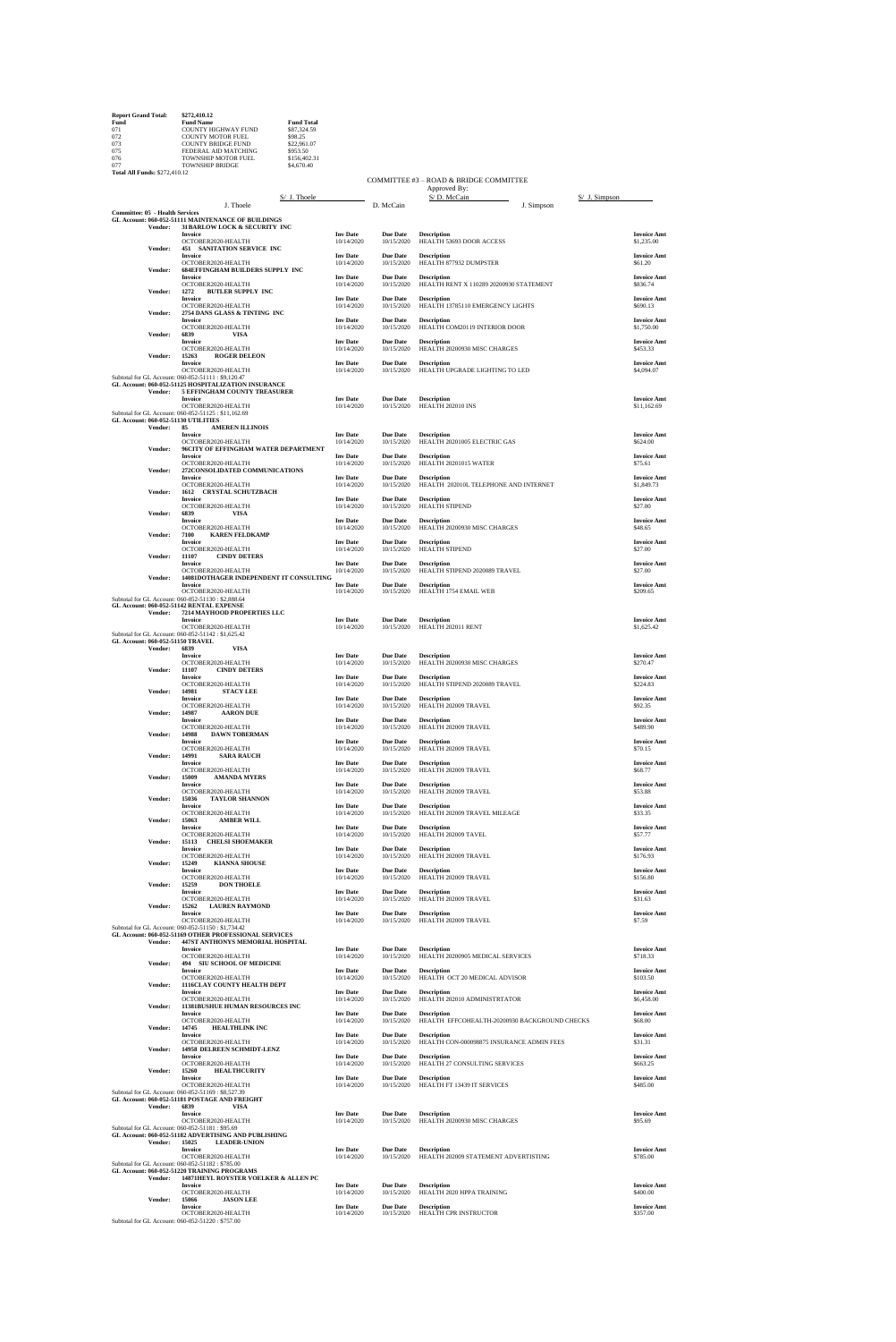| <b>Vendor:</b>                                    | GL Account: 060-052-51230 DUES AND SUBSCRIPTIONS<br>6839<br>VISA                                                 |                                                                                                             |                               |                               |                              |                                                |                                                                                   |                                              |                |                                   |
|---------------------------------------------------|------------------------------------------------------------------------------------------------------------------|-------------------------------------------------------------------------------------------------------------|-------------------------------|-------------------------------|------------------------------|------------------------------------------------|-----------------------------------------------------------------------------------|----------------------------------------------|----------------|-----------------------------------|
|                                                   | Invoice                                                                                                          |                                                                                                             | <b>Inv</b> Date               | <b>Due Date</b>               | <b>Description</b>           |                                                |                                                                                   |                                              |                | <b>Invoice Amt</b>                |
|                                                   | OCTOBER2020-HEALTH<br>Subtotal for GL Account: 060-052-51230: \$3,305.00                                         |                                                                                                             | 10/14/2020                    | 10/15/2020                    |                              | HEALTH 20200930 MISC CHARGES                   |                                                                                   |                                              |                | \$3,305.00                        |
| GL Account: 060-052-51310 OFFICE SUPPLIES         |                                                                                                                  |                                                                                                             |                               |                               |                              |                                                |                                                                                   |                                              |                |                                   |
| Vendor:                                           | 1007<br><b>QUILL CORPORATION</b><br><b>Invoice</b>                                                               |                                                                                                             | <b>Inv Date</b>               | Due Date                      | <b>Description</b>           |                                                |                                                                                   |                                              |                | <b>Invoice Amt</b>                |
|                                                   | OCTOBER2020-HEALTH                                                                                               |                                                                                                             | 10/14/2020                    | 10/15/2020                    |                              |                                                | HEALTH 10604299 10442524 10610408 OFFICE SUPPLIES                                 |                                              |                | \$33.07                           |
| Vendor:                                           | 6839<br>VISA<br>Invoice                                                                                          |                                                                                                             | <b>Inv Date</b>               | <b>Due Date</b>               | <b>Description</b>           |                                                |                                                                                   |                                              |                | <b>Invoice Amt</b>                |
|                                                   | OCTOBER2020-HEALTH                                                                                               |                                                                                                             | 10/14/2020                    | 10/15/2020                    |                              | HEALTH 20200930 MISC CHARGES                   |                                                                                   |                                              |                | \$1,155.46                        |
|                                                   | Subtotal for GL Account: 060-052-51310: \$1,188.53                                                               |                                                                                                             |                               |                               |                              |                                                |                                                                                   |                                              |                |                                   |
| Vendor:                                           | GL Account: 060-052-51327 PROGRAM SUPPLIES<br>6839<br><b>VISA</b>                                                |                                                                                                             |                               |                               |                              |                                                |                                                                                   |                                              |                |                                   |
|                                                   | Invoice                                                                                                          |                                                                                                             | <b>Inv Date</b>               | <b>Due Date</b>               | <b>Description</b>           |                                                |                                                                                   |                                              |                | <b>Invoice Amt</b>                |
| Vendor:                                           | OCTOBER2020-HEALTH<br><b>HOMEWOOD GRILL</b><br>15261                                                             |                                                                                                             | 10/14/2020                    | 10/15/2020                    |                              | HEALTH 20200930 MISC CHARGES                   |                                                                                   |                                              |                | \$552.03                          |
|                                                   | Invoice                                                                                                          |                                                                                                             | <b>Inv Date</b>               | <b>Due Date</b>               | <b>Description</b>           |                                                |                                                                                   |                                              |                | <b>Invoice Amt</b>                |
| Subtotal for GL Account: 060-052-51327: \$942.03  | OCTOBER2020-HEALTH                                                                                               |                                                                                                             | 10/14/2020                    | 10/15/2020                    |                              |                                                | HEALTH 20200930 ICE CREAM TRUCK FOR CENSUS                                        |                                              |                | \$390.00                          |
|                                                   | GL Account: 060-052-51351 NURSING SUPPLIES                                                                       |                                                                                                             |                               |                               |                              |                                                |                                                                                   |                                              |                |                                   |
| Vendor:                                           | <b>6759GLAXOSMITHKLINE COMPANY</b>                                                                               |                                                                                                             | <b>Inv Date</b>               | <b>Due Date</b>               |                              |                                                |                                                                                   |                                              |                |                                   |
|                                                   | Invoice<br>OCTOBER2020-HEALTH                                                                                    |                                                                                                             | 10/14/2020                    | 10/15/2020                    | <b>Description</b>           | HEALTH 8253255561 VACCINES                     |                                                                                   |                                              |                | <b>Invoice Amt</b><br>\$13,843.59 |
| Vendor:                                           | <b>HENRY SCHEIN</b><br>10665                                                                                     |                                                                                                             |                               |                               |                              |                                                |                                                                                   |                                              |                |                                   |
|                                                   | <b>Invoice</b><br>OCTOBER2020-HEALTH                                                                             |                                                                                                             | <b>Inv Date</b><br>10/14/2020 | Due Date<br>10/15/2020        | <b>Description</b>           | HEALTH 83455497 MEDICAL SUPPLIES               |                                                                                   |                                              |                | <b>Invoice Amt</b><br>\$781.70    |
|                                                   | Subtotal for GL Account: 060-052-51351: \$14,625.29                                                              |                                                                                                             |                               |                               |                              |                                                |                                                                                   |                                              |                |                                   |
| Vendor:                                           | GL Account: 060-052-51397 COMPUTER SOFTWARE<br>6839<br>VISA                                                      |                                                                                                             |                               |                               |                              |                                                |                                                                                   |                                              |                |                                   |
|                                                   | <b>Invoice</b>                                                                                                   |                                                                                                             | <b>Inv Date</b>               | <b>Due Date</b>               | <b>Description</b>           |                                                |                                                                                   |                                              |                | <b>Invoice Amt</b>                |
| Subtotal for GL Account: 060-052-51397: \$225.69  | OCTOBER2020-HEALTH                                                                                               |                                                                                                             | 10/14/2020                    | 10/15/2020                    |                              | HEALTH 20200930 MISC CHARGES                   |                                                                                   |                                              |                | \$225.69                          |
|                                                   | GL Account: 060-052-51399 MINOR EQUIPMENT                                                                        |                                                                                                             |                               |                               |                              |                                                |                                                                                   |                                              |                |                                   |
| Vendor:                                           | 1007<br><b>QUILL CORPORATION</b>                                                                                 |                                                                                                             |                               |                               |                              |                                                |                                                                                   |                                              |                |                                   |
|                                                   | <b>Invoice</b><br>OCTOBER2020-HEALTH                                                                             |                                                                                                             | <b>Inv Date</b><br>10/14/2020 | Due Date<br>10/15/2020        | <b>Description</b>           |                                                | HEALTH 10604299 10442524 10610408 OFFICE SUPPLIES                                 |                                              |                | <b>Invoice Amt</b><br>\$807.98    |
| Vendor:                                           | 6839<br><b>VISA</b>                                                                                              |                                                                                                             |                               |                               |                              |                                                |                                                                                   |                                              |                |                                   |
|                                                   | <b>Invoice</b><br>OCTOBER2020-HEALTH                                                                             |                                                                                                             | <b>Inv Date</b><br>10/14/2020 | Due Date<br>10/15/2020        | <b>Description</b>           | HEALTH 20200930 MISC CHARGES                   |                                                                                   |                                              |                | <b>Invoice Amt</b><br>\$1,171.63  |
| Vendor:                                           | 8671<br><b>DELL MARKETING LP</b>                                                                                 |                                                                                                             |                               |                               |                              |                                                |                                                                                   |                                              |                |                                   |
|                                                   | <b>Invoice</b><br>OCTOBER2020-HEALTH                                                                             |                                                                                                             | <b>Inv Date</b><br>10/14/2020 | <b>Due Date</b><br>10/15/2020 | <b>Description</b>           |                                                | HEALTH 10419426705 FILTERS HEADSETS BACK PACKS WIRELESS KEYBOARD/MOUSE \$1,186.22 |                                              |                | <b>Invoice Amt</b>                |
|                                                   | Subtotal for GL Account: 060-052-51399: \$3,165.83                                                               |                                                                                                             |                               |                               |                              |                                                |                                                                                   |                                              |                |                                   |
| GL Account: 060-052-51570 EQUIPMENT               |                                                                                                                  |                                                                                                             |                               |                               |                              |                                                |                                                                                   |                                              |                |                                   |
| Vendor:                                           | 15264<br><b>VERSARE</b><br><b>Invoice</b>                                                                        |                                                                                                             | <b>Inv Date</b>               | <b>Due Date</b>               | <b>Description</b>           |                                                |                                                                                   |                                              |                | <b>Invoice Amt</b>                |
|                                                   | OCTOBER2020-HEALTH                                                                                               |                                                                                                             | 10/14/2020                    | 10/15/2020                    |                              | HEALTH 721722 603224 EQUIPMENT                 |                                                                                   |                                              |                | \$12,465.00                       |
|                                                   | Subtotal for GL Account: 060-052-51570 : \$12,465.00<br>Committee: 05 - Health Services Grand Total: \$72,614.09 |                                                                                                             |                               |                               |                              |                                                |                                                                                   |                                              |                |                                   |
| <b>Committee: 05 - HEALTH SERVICES</b>            |                                                                                                                  |                                                                                                             |                               |                               |                              |                                                |                                                                                   |                                              |                |                                   |
| <b>Report Grand Total:</b><br>Fund                | \$72,614.09<br><b>Fund Name</b>                                                                                  | <b>Fund Total</b>                                                                                           |                               |                               |                              |                                                |                                                                                   |                                              |                |                                   |
| 060                                               | COUNTY HEALTH FUND                                                                                               | \$72,614.09                                                                                                 |                               |                               |                              |                                                |                                                                                   |                                              |                |                                   |
| <b>Total All Funds:</b>                           | \$72,614.09                                                                                                      |                                                                                                             |                               |                               |                              |                                                |                                                                                   |                                              |                |                                   |
|                                                   |                                                                                                                  |                                                                                                             |                               |                               |                              | COMMITTEE #5 - HEALTH SERVICES COMMITTEE       |                                                                                   |                                              |                |                                   |
|                                                   |                                                                                                                  |                                                                                                             |                               |                               | Approved By:                 |                                                |                                                                                   |                                              |                |                                   |
|                                                   |                                                                                                                  | D. McCain                                                                                                   |                               | S/ H. M. D. Mumma             |                              |                                                | S/Lloyd Foster                                                                    |                                              |                |                                   |
|                                                   |                                                                                                                  | D. McCain                                                                                                   |                               | H. M. D. Mumma                |                              |                                                | Lloyd Foster                                                                      |                                              |                |                                   |
|                                                   |                                                                                                                  |                                                                                                             |                               |                               |                              | <b>MANUAL BILLS - Paid October 9, 2020</b>     |                                                                                   |                                              |                |                                   |
| Committee: 02 - Public Buildings & Grounds        |                                                                                                                  |                                                                                                             |                               |                               |                              |                                                |                                                                                   |                                              |                |                                   |
| Vendor: 14664                                     | GL Account: 001-009-51490 CONTINGENCIES - MISCELLANEOUS                                                          | <b>LABORERS INTERNATION UNION OF NA</b>                                                                     |                               |                               |                              |                                                |                                                                                   |                                              |                |                                   |
| Invoice                                           | <b>Inv Date</b><br><b>Due Date</b>                                                                               | <b>Description</b>                                                                                          |                               |                               |                              |                                                |                                                                                   | <b>Invoice Amt</b>                           |                |                                   |
| OCTOBER2020                                       | 10/9/2020<br>10/9/2020<br>Subtotal for GL Account: 001-009-51490: \$16,809.00                                    | PAYMENT # 2 EFF. CO. TERMINATION N1555A N1555B N1555C N1555E N1555F                                         |                               |                               |                              |                                                |                                                                                   | \$16,809.00                                  |                |                                   |
|                                                   | Committee: 02 - Public Buildings & Grounds Grand Total: \$16,809.00                                              |                                                                                                             |                               |                               |                              |                                                |                                                                                   |                                              |                |                                   |
| Report Grand Total: \$16,809.00<br>Fund Fund Name | <b>Fund Total</b>                                                                                                |                                                                                                             |                               |                               |                              |                                                |                                                                                   |                                              |                |                                   |
| <b>GENERAL FUND</b><br>001                        | \$16,809.00                                                                                                      |                                                                                                             |                               |                               |                              |                                                |                                                                                   |                                              |                |                                   |
| <b>Total All Funds: \$16,809.00</b>               |                                                                                                                  |                                                                                                             |                               |                               |                              |                                                |                                                                                   |                                              |                |                                   |
|                                                   |                                                                                                                  | COMMITTEE #1 - TAX & FINANCE COMMITTEE of the WHOLE - COMMITTEE #2 - PUBLIC BUILDING & GROUNDS of the WHOLE |                               |                               |                              |                                                |                                                                                   |                                              |                |                                   |
|                                                   |                                                                                                                  | COMMITTEE #4 - LEGISLATIVE COMMITTEE of the WHOLE - COMMITTEE #8 - PUBLIC SAFETY of the WHOLE               |                               |                               |                              |                                                |                                                                                   |                                              |                |                                   |
|                                                   |                                                                                                                  |                                                                                                             |                               |                               | Approved By:                 |                                                |                                                                                   |                                              |                |                                   |
|                                                   | $S/L$ . Foster $S/J$ . Niemann                                                                                   | S/H. M. D. Mumma                                                                                            |                               |                               |                              | $S/D$ . Campbell $S/J$ . Perry $S/J$ . Simpson |                                                                                   | $S/D$ . McCain $S/R$ . Arnold $S/J$ . Thoele |                |                                   |
|                                                   | L. Foster<br>J. Niemann                                                                                          | H. M. D. Mumma                                                                                              | D. Campbell                   |                               | J. Perry                     | J. Simpson                                     | D. McCain                                                                         | R. Arnold                                    | J. Thoele      |                                   |
|                                                   | <b>COUNTY BOARD PER DIEM AND EXPENSES - Paid</b>                                                                 |                                                                                                             |                               |                               |                              |                                                |                                                                                   |                                              |                |                                   |
|                                                   |                                                                                                                  | Per Diem                                                                                                    | Mileage                       |                               |                              |                                                | Per Diem                                                                          |                                              | Mileage        |                                   |
|                                                   | Lloyd Foster<br>\$                                                                                               | 0.00                                                                                                        | 0.00                          |                               | Jeff Simpson                 |                                                | 700.00                                                                            |                                              | 130.00         |                                   |
|                                                   | Jim Niemann<br>Heather Mumma                                                                                     | 1360.00<br>280.00                                                                                           | 0.00<br>8.00                  |                               | Doug McCain<br>Robert Arnold |                                                | 490.00<br>420.00                                                                  |                                              | 129.50<br>0.00 |                                   |
|                                                   |                                                                                                                  |                                                                                                             |                               |                               |                              |                                                |                                                                                   |                                              |                |                                   |

Effingham County Clerk Kerry Hirtzel announced there have been 2205 Early Voters and 1510 Vote-By-Mail ballots processed to this point. Election Judge Training is scheduled for October 20, 2020 at the Effingham Performance Center. Clerk Hirtzel also explained the letter received by some voters from the Illinois Secretary of State regarding applying for a Vote-By-Mail ballot.

- 1. New Ditcher Program for Townships Ditching will start when crops are out. Started contacting highway commissioners to gauge interest. We expect a lot of interest which will take up two guys for the majority of 2-3 months. Consequently, authorizing overtime to get ahead on mowing, shouldering, etc. (\$38,000 remaining in our overtime budget).
- 2. Shumway Cove Bridge Rehabilitation Traffic control set up yesterday with construction starting today. Detour route is setup and the contractor has 20 working days to complete the project. Koester recommends adding additional incentives for contractor to work loner days and Saturdays. Federal Aid Matching funds could be used, not to exceed \$10,000. With an average traffic count of over 2,000 vehicles/day, Koester believes the local residents and Farmers would benefit greatly. Board agree to do incentive so project can get done sooner.
- 3. Status of Maintenance
	- Varsity Striping applied pavement markings to 20+ miles of county highways last week.
	- b. Next Monday, milling excess oil and chip off two bridges along Elliotstown Road. Gardenscape from Dieterich will be doing the work, estimated at approximately \$5,000. This will make it safer as well as removing some dead load from both bridges.
	- c. Mowing and Shouldering<br>d. Drainage work
	- Drainage work
	- e. Koester informed committee intentions to rent a trackhoe for a month for couple larger drainage ditches, costing approximately \$5,000.<br>
	Took position on new tandem truck
	- Took position on new tandem truck.
- 4. Advertise for Bids on New Oil Distributor next month advertise and hopefully take possession next May. New Oiler is in next year budget.
- 5. Miscellaneous –

**ELECTION JUDGES – Approve Second Supplemental Certified List of Candidates for Election Judges without Committee Recommendation**

Motion made by D. McCain seconded by R. Arnold to approve the Second Supplemental Certified List of Candidates for Election Judges without Committee Recommendation. Voice vote taken. Motion carried.

**CORONER – Move Coroner's Office from 4th Floor to 3rd Floor without Committee Recommendation.** 

Motion made by J. Perry seconded by D. McCain to move the Coroner's Office from the 4th floor to the third floor conference room. Voice vote taken. Motion carried.

### **ELECTED OFFICIAL REPORTS**

Effingham County Treasurer Paula Miller reminded all the first due date for property taxes is this Friday, October 23, 2020.

 Coroner Kim Rhodes thanked County Health Department Director Jeff Workman and Carol Gapsis for their help in the recent death of a gentleman at a local truck stop on his way through Effingham. PCOM Phil Toops reported the Federal audit is complete.

David Campbell 770.00 24.00 Joe Thoele 280.00 32.00 32.00<br>
John Perry 210.00 0.00 Joe Thoele Total: \$4,510.00 \$323.50 John Perry 210.00 0.00 0.00 Total: \$4,510.00 \$323.50

#### **COMMITTEE REPORTS**

 Member D. Campbell reported Steve's Liquor has paid off his loan early and there is approximately \$22,000.00 in the revolving loan fund available. Member J. Simpson reported work is ongoing on the FY21 budget and preliminary quotes on liability insurance have been received. Member R. Arnold thanked Elected Officials, Department Heads, Deb Ruholl, and Treasurer Paula Miller for their efforts on the budget.

#### **Road & Bridge – September 15, 2020**

Committee Members Present: Joe Thoele, Doug McCain and Jeff Simpson. Others present: J. Niemann, Becky Hoopingarner, Bob Westendorf, and Greg Koester.

J. Simpson moved and D. McCain seconded to approve August 11, 2020 minutes were unanimous approved. Claims were signed.

#### Old Business

- 1. Joint Resolution with Shelby County to Replace Drainage Structure Along County Line Total cost estimated at \$14,000 with Effingham County responsible for 65%. County bridge funds to be used. This 65/35 split is consistent with recent agreements with Shelby County. J. Thoele moved and J. Simpson seconded to place resolution on board agenda and recommend approval.
- 2. Extend Letter of Credit for St. Francis Subdivision extend letter one more year. Looks like tow houses going p soon.

### New Business

a. Bridge near Runge Corner along South Altamont showing signs of deterioration and will likely be placed on the future programming. J. Simpson moved and D. McCain seconded to adjourn, unanimous.

| S/ Greg Koester        | 10/13/20 | Joseph E. Thoele                    | 10/13/20 |
|------------------------|----------|-------------------------------------|----------|
| <b>COUNTY ENGINEER</b> | DATE     | CHAIRMAN of ROAD & BRIDGE COMMITTEE | DATE     |

## **911 – September 15, 2020**

Board Members Present: Julie Stephens, David Budde, Dave Mahon, Wayne Rubach, Bob Tutko, Jason McFarland, Mike DePoister. Absent: Dave Campbell, Larry Thies

Others Present: Tina Daniels, Jason Repking, Greg Sapp, Jim Niemann, Billie Bales, Jill Zerrusen

Minutes - W Rubach motioned/J McFarland seconded minutes of the August 18, 2020 meeting were approved as written. *Motion carried*.

Closed Session – Personnel - D Mahon motioned/M DePoister seconded to go into closed session to discuss Personnel.